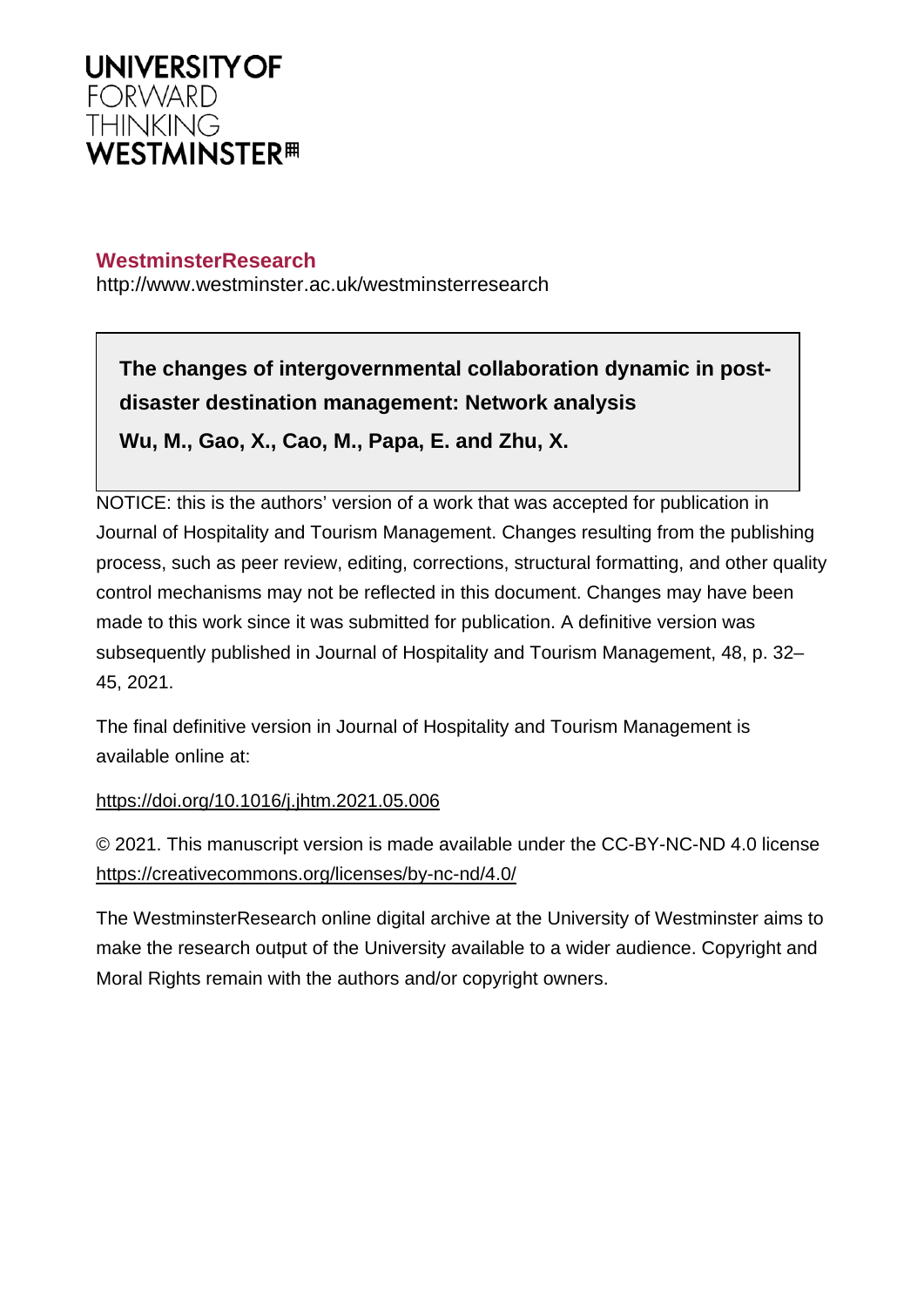# **The changes of intergovernmental collaboration dynamic in post-disaster destination management: Network analysis**

# **Abstract**

Employing network analysis, this study explores the changing dynamics of intergovernmental collaboration throughout the whole process of post-disaster destination management. Jiuzhaigou National Park after the Jiuzhaigou earthquake forms the subject of the case study. Our empirical analysis indicates the following findings: first, intergovernmental collaboration is developed both hierarchically and horizontally at the emergency, intermediate and longterm recovery stages of post-disaster destination management, but it is largely dominated by hierarchical interactions; second, local government increasingly acts as a lubricant role in facilitating the functioning of intergovernmental collaboration during the whole process of post-disaster destination management. These findings contribute to greater insights into the changes of intergovernmental collaboration dynamic in comprehensive post-disaster destination management. This study also provides implications for governments and tourism destinations to improve intergovernmental collaboration for more effective destination management in the context of post-disaster.

### **Keywords**

Intergovernmental collaboration; Post-disaster; Destination management; Network analysis; Jiuzhaigou National Park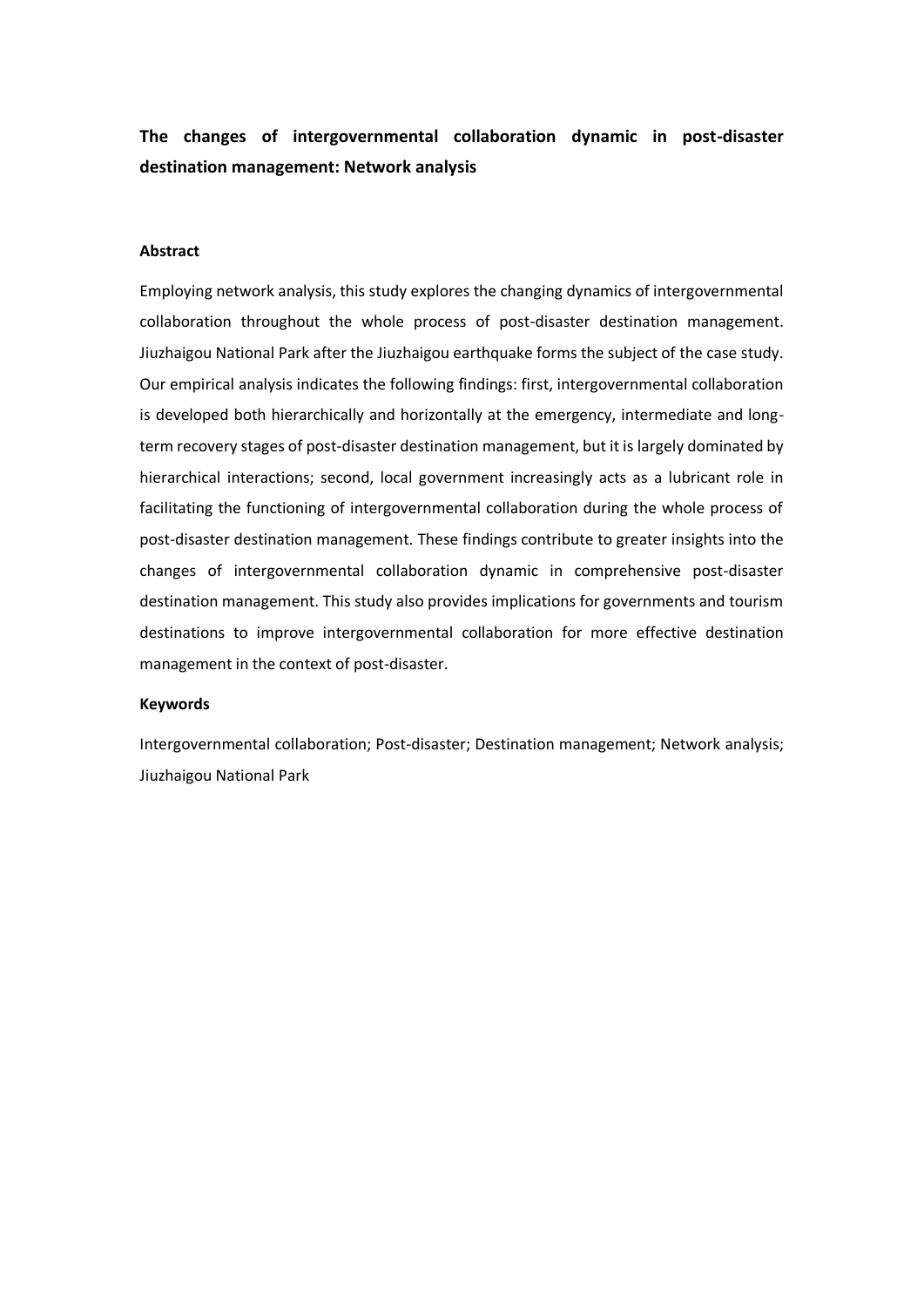# **1 Introduction**

 Destination management has been widely discussed in tourism research (Beritelli et al., 2007; Gelter et al., 2020; Granville et al., 2016). In light of the rapid increase in the number of disasters that have occurred over the past 30 years (Schulz & Blecken, 2010), it is particularly significant to achieve post-disaster destination management effectively. Destination management is defined as a "proactive, visitor-centred approach to the economic and cultural development of a destination" (Wang, 2011:2). Destination management in the post-disaster context focuses much on developing strategies and actions to return the destination to a normal (pre-event) state or an improved state (Mair et al., 2016), which often incorporates a range of stakeholders to collaborate in response to post-disaster challenges (Jiang & Ritchie, 2017). Among those stakeholder collaboration, intergovernmental collaboration has recently received growing attention in post-disaster destination management, as it offers a way of mobilising substantial resources that are needed for post-disaster destination management (Amore & Hall, 2016). Intergovernmental collaboration occurs between the national, state and local governments to achieve common goals (Cameron, 2001; Kapucu et al., 2010). On the basis of their respective advantages, multi-level government sectors can collaborate with one other to engage in post-disaster destination management, including from saving lives and protecting properties, to addressing short-term needs of victims, and to developing and implementing post-disaster destination recovery projects (Becken & Hughey, 2013; Faulkner & Vikulov, 2001). As intergovernmental collaboration plays an important role in promoting post-disaster recovery, destination management can increase the extent of intergovernmental collaboration to respond to post-disaster challenges.

 Past research has further explored post-disaster destination management from the lifecycle perspective (Chan et al., 2019) and linked it to the varying focus of intergovernmental collaboration. Faulkner (2001) suggests a six-phase disaster process of destination management, and post-disaster phase focuses primarily on emergency, intermediate and long-term recovery. Ritchie (2004: 672) gives anatomy of the three sages: emergency (the crisis has just hit and the effects of the disaster have been felt); intermediate (the short-term needs of the people must be dealt with--restoring utilities and essential services); and long- term recovery (continuation of the previous phase, but aspects that could not be addressed quickly are attended to at this point). The focus of intergovernmental collaboration at the three post disaster stages is often different according to the changing of time pressure, control intensity and post-disaster management goals (Cioccio & Michael, 2007; Maldonado et al., 2009; Paraskevas & Arendell, 2007): at the emergency stage, the main aim of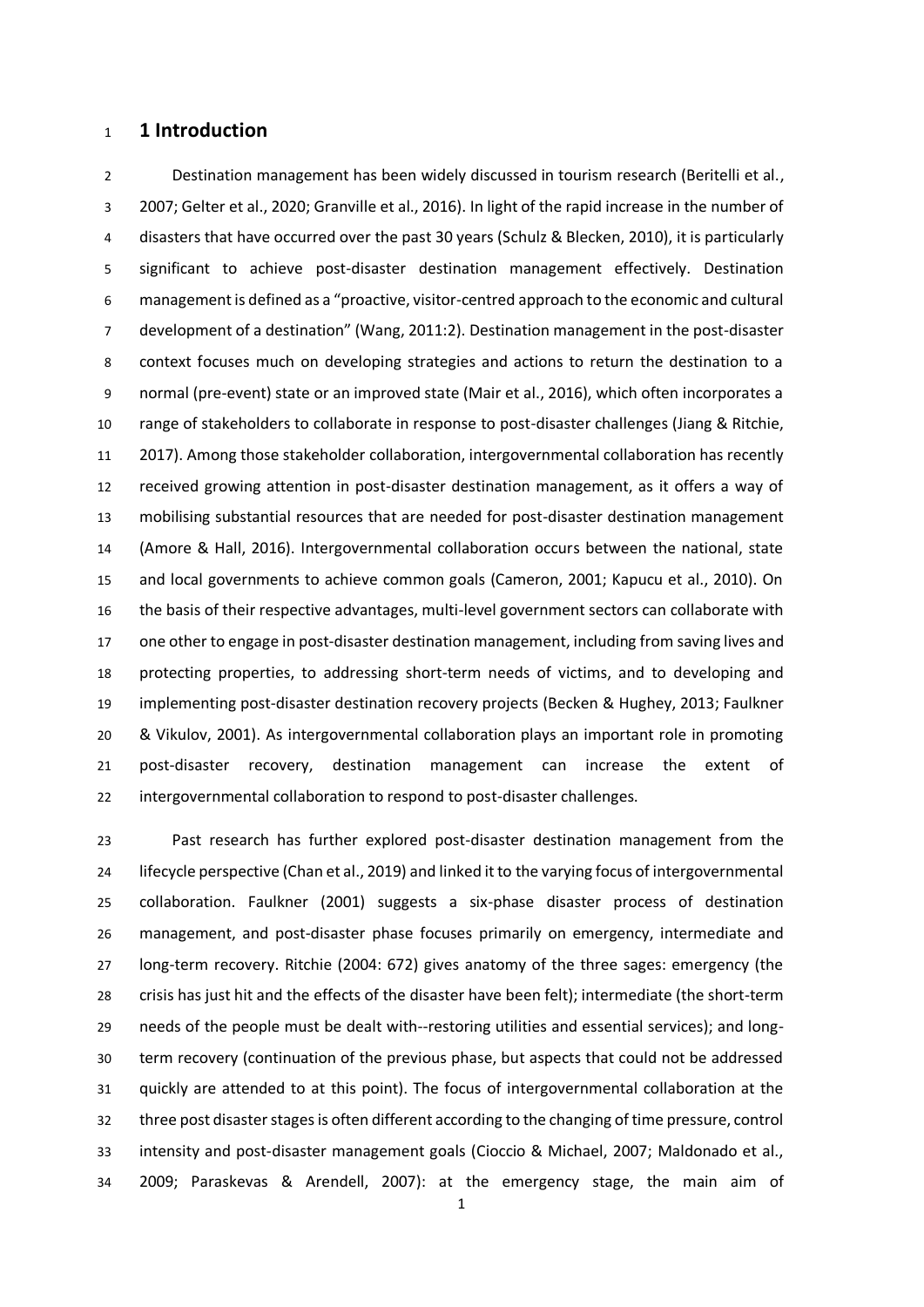intergovernmental collaboration is to rescue people and property (Kusumasari et al., 2010); at the intermediate stage, collaborative government efforts address restoring tourism-related services and help affected communities rebound to normal (He & Zhuang, 2016); at the long- term recovery stage, intergovernmental collaboration seeks to rebuild tourism-related infrastructure and stimulate destination marketing (Faulkner & Vikulov, 2001; Ritchie, 2004). The varying focus of intergovernmental collaboration at the emergency, intermediate and long-term recovery stages may lead to different ways in which multi-level government sectors interplay, configure and collaborate (Amore & Hall, 2016). Nevertheless, prior research has given little attention to the changing dynamics of intergovernmental collaboration throughout the whole process of post-disaster destination management. The engagement of government sectors and the interplay they have at different stages could affect the foci, directions, and the effectiveness of collaboration, which thus plays a significant role in undermining or facilitating the success of post-disaster destination management (Deen, 2015; Espia & Fernandez, 2015).

 Methodologically, most post-disaster destination management studies have adopted a qualitative approach to describe intergovernmental collaboration (Cioccio & Michael, 2007; Hystad & Keller, 2008). A few studies have employed extensive case-study methodologies to conduct a detailed analysis of government roles and interventions in post-disaster contexts (Amore & Hall, 2016; Calgaro, 2010). The existing research on post-disaster destination management, rooted in qualitative methods, provides a descriptive analysis of interactions between multiple government sectors. However, several important aspects of intergovernmental collaboration remain unclear, including which government departments are interconnected, how they are interconnected, and what kind of relationship they maintain. Such facets can reveal the functioning of intergovernmental collaboration in promoting post- disaster destination management (Kapucu & Demiroz, 2011). Network analysis is one of the major methods to systematically assess intergovernmental collaboration in other disciplines (Caruson & Macmanus, 2012; Jung & Song, 2014). Network analysis can provide more methodological insights into the interface of which government sectors form a collaborative structure, and collaborative interactions among those government sectors in post-disaster destination management. Therefore, this study, drawing on the case of Jiuzhiagou National Park, uses network analysis to explore the changing dynamics of intergovernmental collaboration at the emergency, intermediate and long-term recovery stages of post-disaster destination management.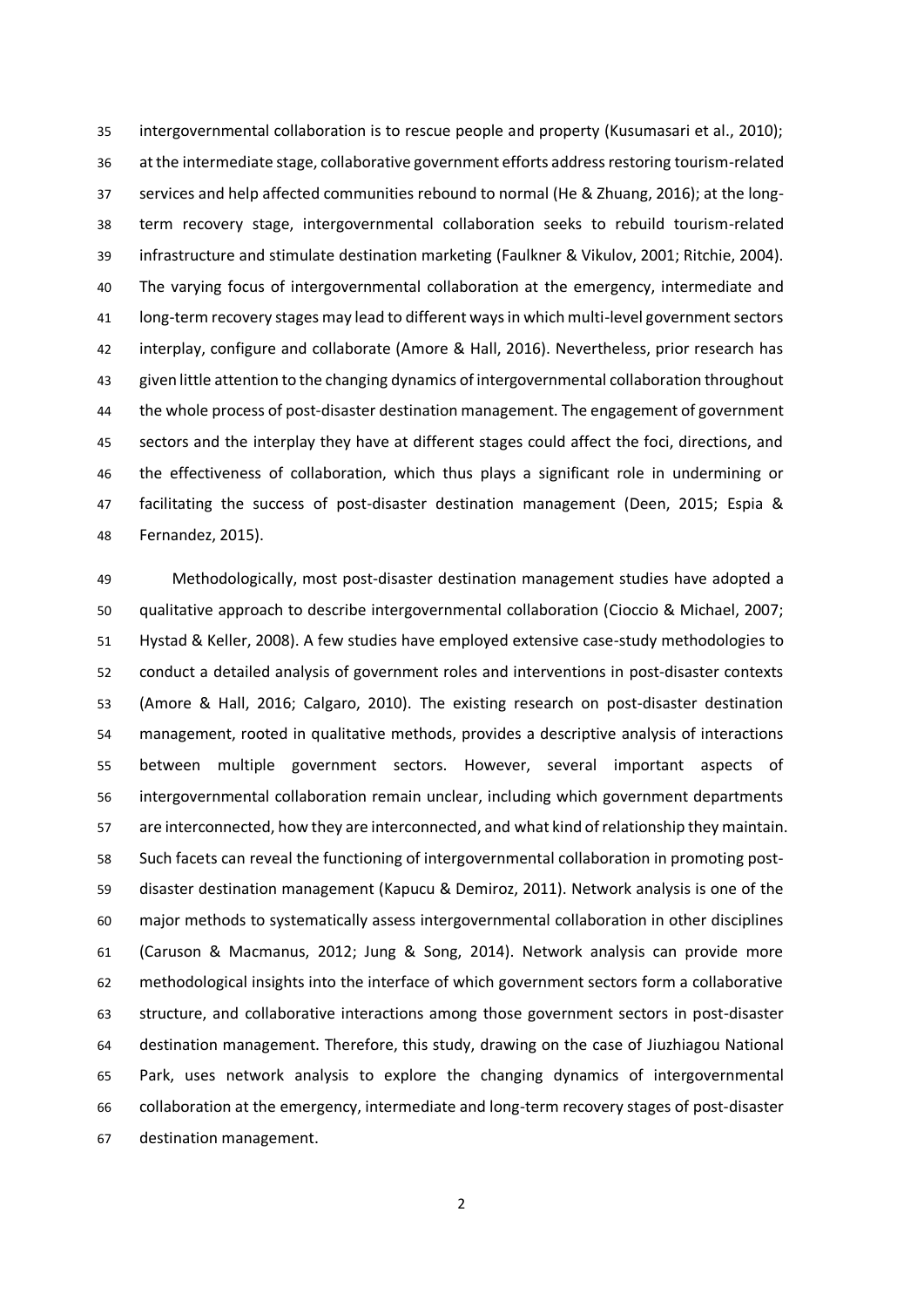Jiuzhaigou National Park is one of the most famous national parks in China. It is managed by the local government, but higher level of governments are also involved in its tourism destination management mainly in the form of supervision. The 2017 Jiuzhaigou earthquake seriously destroyed local natural landscape, which led to the collapse of local tourism industry. It was subsequently announced that Jiuzhaigou National Park would have to close for post- disaster recovery. Government sectors at national, provincial, and local levels collaborated to reconstructed natural landscape and tourism-related facilities, and restored local tourism industry. The successful post-disaster destination management, dominated by intergovernmental collaboration, enables Jiuzhaigou National Park to recover swiftly and reopen to the public after two years that the earthquake occurred. Since Jiuzhaigou National Park has developed an intergovernmental collaboration framework in post-disaster destination management, this case can provide more insights for other tourism destinations.

 The contributions of this study are two-fold. In theory, to the best of our knowledge, quantitative research on intergovernmental collaboration is scarce in post-disaster destination management (Amore & Hall, 2016; Calgaro, 2010; Cioccio & Michael, 2007; Hystad & Keller, 2008). This research could be the first detailed analysis to systematically explore the structure of intergovernmental collaboration in post-disaster destination management. Based on this, the study, building on the complexity of destination management in the post-disaster context, can contribute to greater understanding of the changing dynamics of intergovernmental collaboration that occur throughout the whole process of post-disaster tourism destination. In practice, attention to the changes of intergovernmental collaboration dynamic can help multi-level governments and tourism destinations to improve collaborative strategies at different stages of post-disaster destination management.

## **2 Literature review**

#### **2.1 Post-disaster destination management and intergovernmental collaboration**

 With a growing interest in minimising negative disaster impacts on tourist destinations, scholars have given critical standpoints concerning destination management in the post- disaster context (Gurtner, 2016; Seraphin, 2019). Post-disaster destination management consists of overcoming adverse effects of a disaster, as well as keeping destinations competitive and attractive as before (Amujo & Otubanjo, 2012; Lee & Hyun, 2016). That is, successful post-disaster destination management should involve swift emergency rescue, well-organised intermediate strategies, and implementing long-term recovery projects (Faulkner, 2001). As such, post-disaster destination management often requires a substantial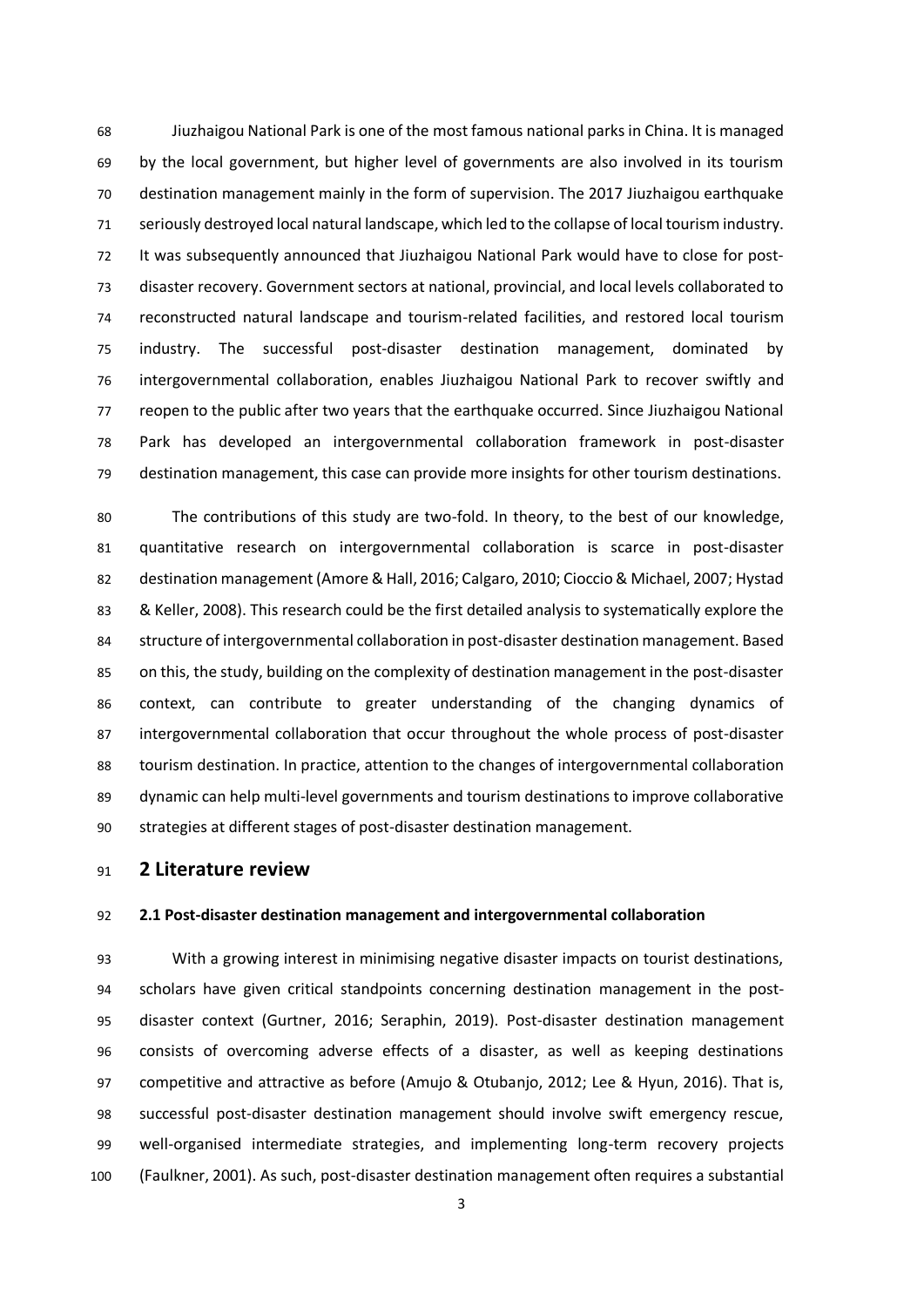input of resources, capital and technology. Many studies increasingly highlight the necessity of considering government support as an effective strategy for post-disaster destination management (Kato, 2018; Seraphin et al., 2020).

 Previous studies have paid considerable attention to the significant role of multi-level government sectors in post-disaster destination management (Beaumont & Dredge, 2010; Dredge, 2006; Pavlovich, 2001). Many scholars have shown how national and provincial governments often provide disaster response assistance through emergency management training, providing information about potential post-disaster events, and giving local governments funding to facilitate long-term recovery, such as compensation loans and tax exemptions (Zurita et al., 2015). Higher level governments are not only responsible for providing extensive resources to help local governments restore affected areas, but also take steps to work out the next stage of post-disaster recovery (Ghaderi et al., 2015). Local governments are geographically situated at the lowest level and closest to affected communities (Baker & Refsgaard, 2007). Responsibilities of local governments concerning post-disaster destination management can be divided into three categories: 1) taking the initiative in protecting their citizens and tourists (Col, 2007); 2) mobilising local initiatives to engage in the decision-making process; and 3) ensuring greater administrative discretion and flexibility to implement post-disaster planning (Cretney, 2016). Different types of government sectors with distinct roles and functions and their participation underline the significance of these bodies in implementing post-disaster destination management.

 Due to the complexity of post-disaster destination management, the engagement of government sectors, often taking the form of intergovernmental collaboration, can bridge the capacities of multi-level government sectors for management (Ladkin et al., 2008). Many studies in other disciplines, such as political science, have explored the establishment and development of intergovernmental collaboration. There are two main types of intergovernmental collaboration: hierarchical collaboration and horizontal collaboration (Hovil & Stokke, 2007; Pierre & Peters, 2000). Hierarchical collaboration emphasises that multi-level government sectors collaborate to achieve common goals in the centralised way (Moore, 2009). Horizontal collaboration is characterised by local autonomy, devolved power and decentralised problem-solving (Caruson & MacManus, 2012). The two types can be summarised as top-down or bottom-up collaboration (Kapucu & Garayev, 2014). Based on that, scholars have subsequently re-contextualised the two modes discussed above. Instead of separating hierarchical collaboration from horizontal collaboration, Scharpf (1994: 40) focuses on their interdependencies, as hierarchical power can be realised by local political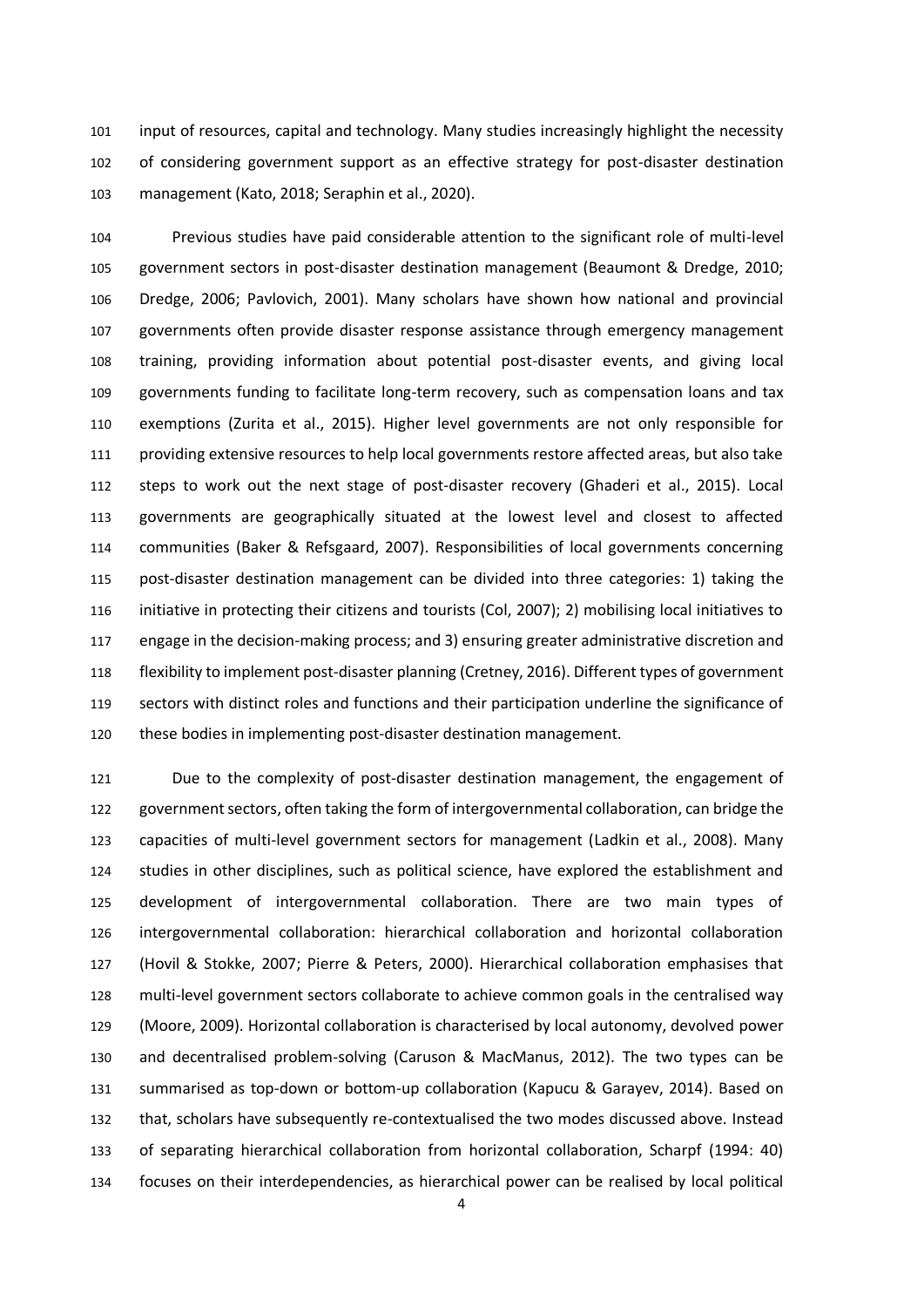practices and negotiations, and hierarchical structures can also enhance coordination capacity of local political networks. He emphasises the need for interdependence between hierarchical intervention and local political practices. This interdependence can be understood as "the tangled hierarchies or shadow of hierarchical authority" (Amore & Hall, 2016: 116). The combination of hierarchical intervention with horizontal coordination not only includes the hierarchical administrative mode, but adds the engagement of government sectors at the same level (Jessop, 2011).

 Different types of intergovernmental collaboration reflect different modes of interaction that can be shaped by political-administrative contexts (Hall, 1999, 2009; Pierre & Peters, 2005). In many western countries, hierarchical collaboration, horizontal collaboration and the combination of the two are widely welcomed in post-disaster tourism destination management (Amore & Hall, 2016). Unlike many Western countries, the centralised Chinese administrative system has been particularly significant in dominating post-disaster destination management (Yang et al., 2011). This essentially means that the central government has the ultimate decision-making power: that is, the central government has absolute authority, while the local government is subordinate to the superior and the central government (Zhong & Lu, 2018). Although local governments start to strengthen horizontal collaboration with other government at the same level, central and local governments in the Chinese centralised political-administrative structure still follow the traditional hierarchical collaboration mode (Shi, 2012).

 The above discussion of intergovernmental collaboration has consistently emphasised how different level government sectors interconnect to form collaborative structure, and further reflected different modes of interaction within a specific context. Intergovernmental collaboration can provide a means to address organisational and operational issues that 159 emerge from post-disaster destination management (Amore & Hall, 2016). Post-disaster policy announcements, decisions, and measures for destination management are drawn up and implemented through a wide range of intergovernmental interactions (Ritchie, 2004). This collaborative process involves the sharing of resources between multi-level government sectors in order to address the post-disaster destination management challenges that a single government sector cannot resolve alone. However, little effort has been made to conceptualise the structure of intergovernmental collaboration. It remains unclear how collaboration among government sectors operates across functional, hierarchical and geographical boundaries in post-disaster destination management.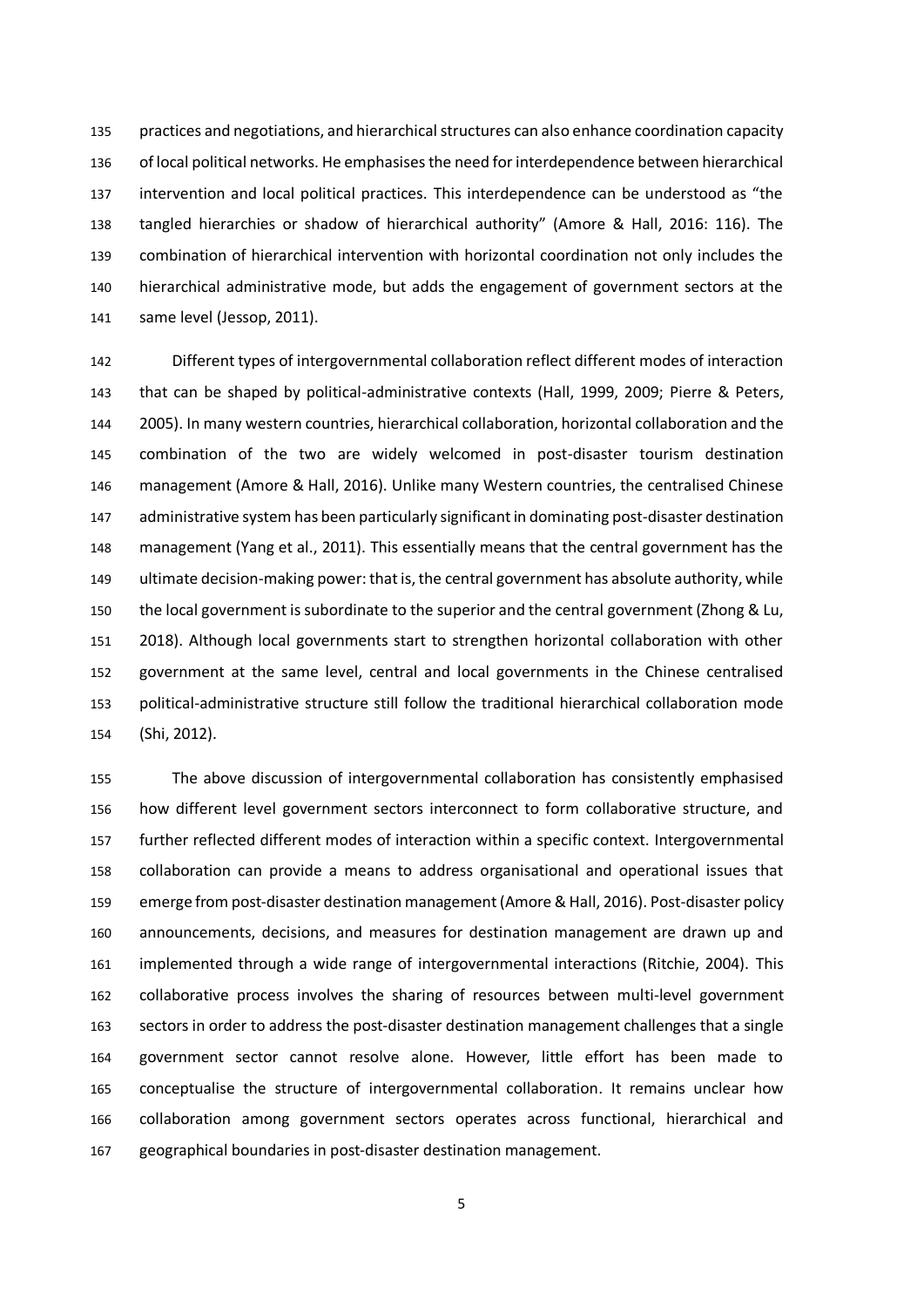**2.2 Network analysis as an approach to understand intergovernmental collaboration in post-disaster destination management** 

 Behind intergovernmental collaboration lie extensive interactions between multi-level government sectors. As the prevailing discussion on intergovernmental collaboration, collaborative activities are likely to interconnect different level government sectors to form the structure. Network analysis is an innovative approach to reveal intergovernmental collaboration (Caruson & Macmanus, 2012; Jung & Song, 2014; Mandell & Keast, 2007). A range of network analysis indicators, including network density, centrality, clique, structural hole, etc., can be used to examine the degree of government sectors engagement, the collaborative links that they form, and their interactions within the structure of intergovernmental collaboration (Burgos & Mertens, 2017). While network analysis approach has been increasingly used to explore tourism destination management, rarely has it been applied to understand intergovernmental collaboration in post-disaster destination management. The foci of network analysis is generally the engagement of actors and their interactions between actors (Mandell & Keast, 2007). Yet related issues of both network foci have been performed to explore intergovernmental collaboration in post-disaster destination management.

 With regard to the first foci of network analysis, intergovernmental collaboration often involves multiple government sectors with distinct roles and functions throughout the whole process of post-disaster destination management (Liu-Lastres et al., 2020). Destination management often requires the engagement of higher level of government sectors, which provides substantial budgetary and necessary resources to help local government respond to disasters (Brooks et al., 2013). Examples of the engagement of local governments in the post- disaster destination are common, such as the case of Tahoku-Oki earthquake (Iuchi et al., 2013), or local government contracting policies and practices to help tourism businesses recover in the Palm Beach of Florida (Atkinson & Sapat, 2013). The second foci relates to interactions existing between different government sectors in post-disaster destination management. Existing literature on this theme mainly emphasises hierarchical collaboration between multi-level government sectors for post-disaster destination management. Horizontal interaction also exists within the collaboration, when local governments seek to collaborate with inter-local government sectors for implementing post-disaster projects easily (Kusumasari et al., 2012). Relying on higher level governments and hierarchical interaction that they generate can provide significant formal support for post-disaster destination management. This support cannot be obtained through horizontal collaboration (Bankoff,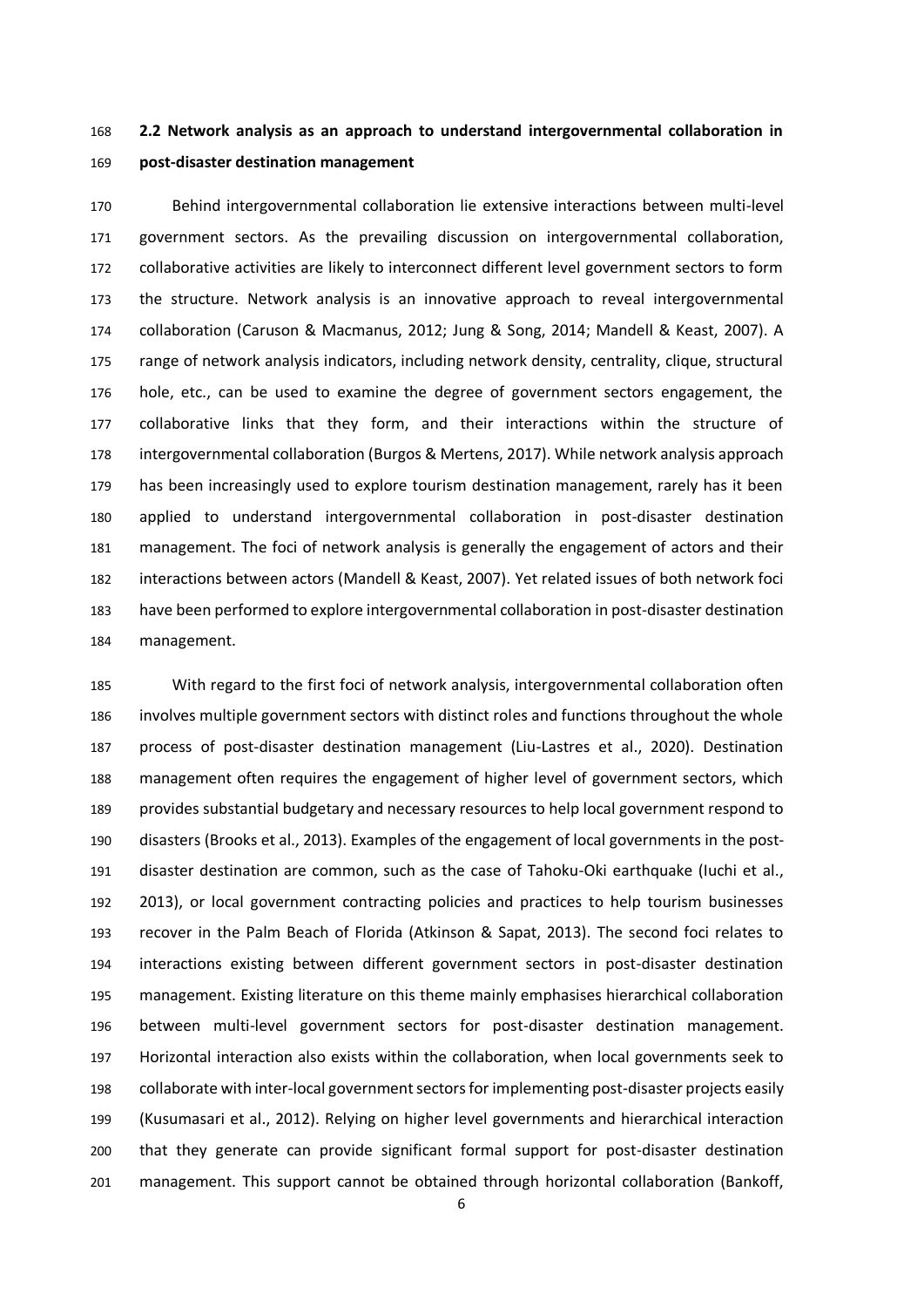2003). But when national or provincial governments exert their power over local governments at the expense of local interests, this can lead to increased fragmentation of the whole intergovernmental collaboration. Horizontal interaction has become increasingly prominent to mobilise local resources and knowledge in response to disasters (Kapucu et al., 2010). However, substantial post-disaster destination management requires a high level of resource input. Resources embedded into horizontal networks are often limited (Kapucu & Garayev, 2014).

 As discussed above, the existing studies on post-disaster destination management of intergovernmental collaboration briefly introduce the two foci of network analysis. However, past literature seems to ignore several important factors of collaboration, including the positioning, forwarding and receiving modes of government sectors, and the extent to which a government sector exercises power over other sectors in the collaborative structure. Attention to such elements can reveal how government sectors collaborate with others to function the whole collaborative system for post-disaster destination management (Maldonado et al., 2009). Therefore, employing networks analysis, the study explores the engagement of government sectors and their interactions within the collaborative structure throughout the whole process of post-disaster destination management. Based on the foregoing, the changing dynamics of intergovernmental collaboration in post-disaster destination management are discussed in depth.

# **3 Methodology**

### **3.1 Case study**

 Jiuzhaigou National Park, one of the most popular national parks in China, is chosen as the case for this study. It is located in Aba Tibetan and Qiang Autonomous Prefecture of Sichuan Province (See Fig. 1). Jiuzhaigou National Park was declared as a United Nations Educational, Scientific and Cultural Organisation (UNESCO) world heritage site in 1992. Jiuzhaigou National Park received approximately 5,000,000 visitors in 2016. It contributed about 30% of the total tourism income of Aba Prefecture.

229 Con the evening of  $8<sup>th</sup>$  August of 2017, an earthquake with a magnitude of seven degrees hit Jiuzhaigou. It was reported that that 25 people died, 525 people were injured, and 73,671 houses were damaged. In addition to the loss of life, natural environment, tourism-related infrastructure and asset supporting tourism industry within Jiuzhaigou National Park were destroyed. The tourist complex in Jiuzhaigou National Park, including natural beauty areas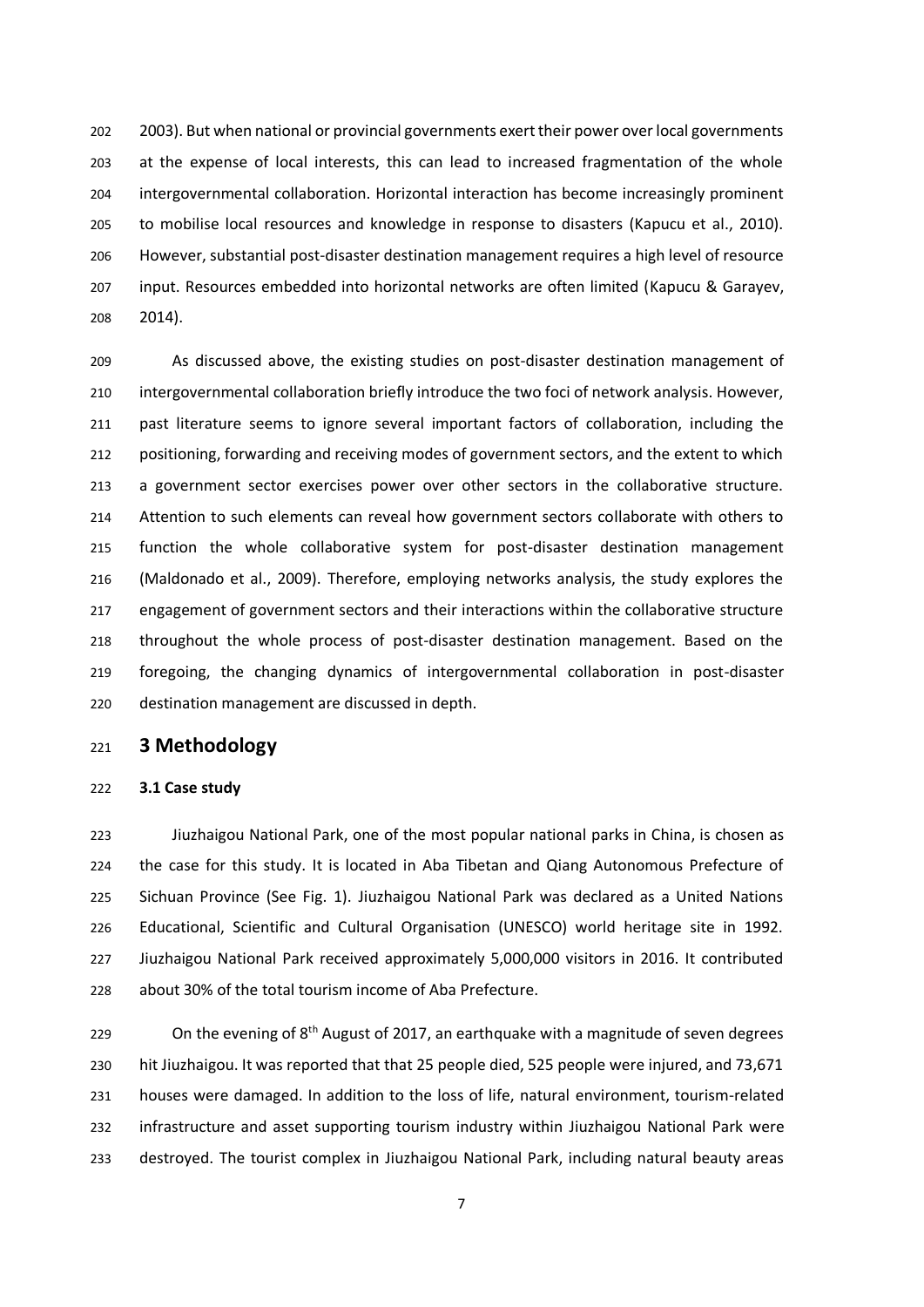(waterfalls and lakes), hotels and inns, restaurants, shops and transport, was partially destroyed. Direct economic loss caused by the earthquake amounted to about 8 billion yuan, equivalent to one-third of Jiuzhaigou County's GDP county in 2017. After the earthquake, it was announced that Jiuzhaigou National Park would shut down for three years for post- disaster recovery. National, provincial and municipal government sectors collaborated with the administration bureau of Jiuzhaigou for post-disaster destination management.

 The post-disaster destination management of Jiuzhaigou National Park basically follows the lifecycle of post-disaster destination management (Calgaro, 2010; Faulkner & Vikulov, 242 2001; Miller & Ritchie, 2003; Ritchie, 2004). The emergency stage lasted from  $8^{th}$  August to  $14<sup>th</sup>$  August, 2017, as rescue and damage limitation was the main objective at this stage and rescue activities fundamentally completed within seven days (Shaw, 2006). During this period, the administration bureau of Jiuzhaigou National Park, with the help of Jiuzhaigou county government and Aba Autonomous Prefecture government, took swift actions to rescue local residents, tourists and properties. Tens of thousands of police officers, fire-fighters, and emergency operations officials were recruited to participate in this rescue effort. Certain basic needs, such as water, food and shelter, were provided during the emergency phase.

250 The intermediate stage took place from  $15<sup>th</sup>$  August to  $7<sup>th</sup>$  November, 2017. At this stage, post-disaster destination management tasks carried out by the administration bureau mainly entailed restoring affected communities to normal as quickly as possible. Working in conjunction with other government sectors at different levels, the administration bureau took extensive intermediate actions to fulfil short-term needs of victims, and restore utilities and essential services. Beyond that, destination management efforts also related to prepare for long-term management (Faulkner & Vikulov, 2001; Ritchie, 2004). The Sichuan provincial government began networking with other government sectors at municipal and district levels to draw up the General Plan for the whole post-disaster recovery process.

 The announcement of the General Planning for Post-disaster Reconstruction of 260 Jiuzhaigou on  $8<sup>th</sup>$  November, 2017 signalled the end of the intermediate stage and the beginning of the long-term recovery stage. At this point, the main focus of the post-disaster destination management switched to implement the General Plan for long-term recovery and rehabilitation (Miller & Ritchie, 2003). The General Planning for Post-disaster Reconstruction of Jiuzhaigou consisted of five anchor projects: 1) the restoration and protection of the ecological environment project; 2) the prevention and control of geological disasters project; 3) the restoration and improvement of the tourism destination and industry; 4) the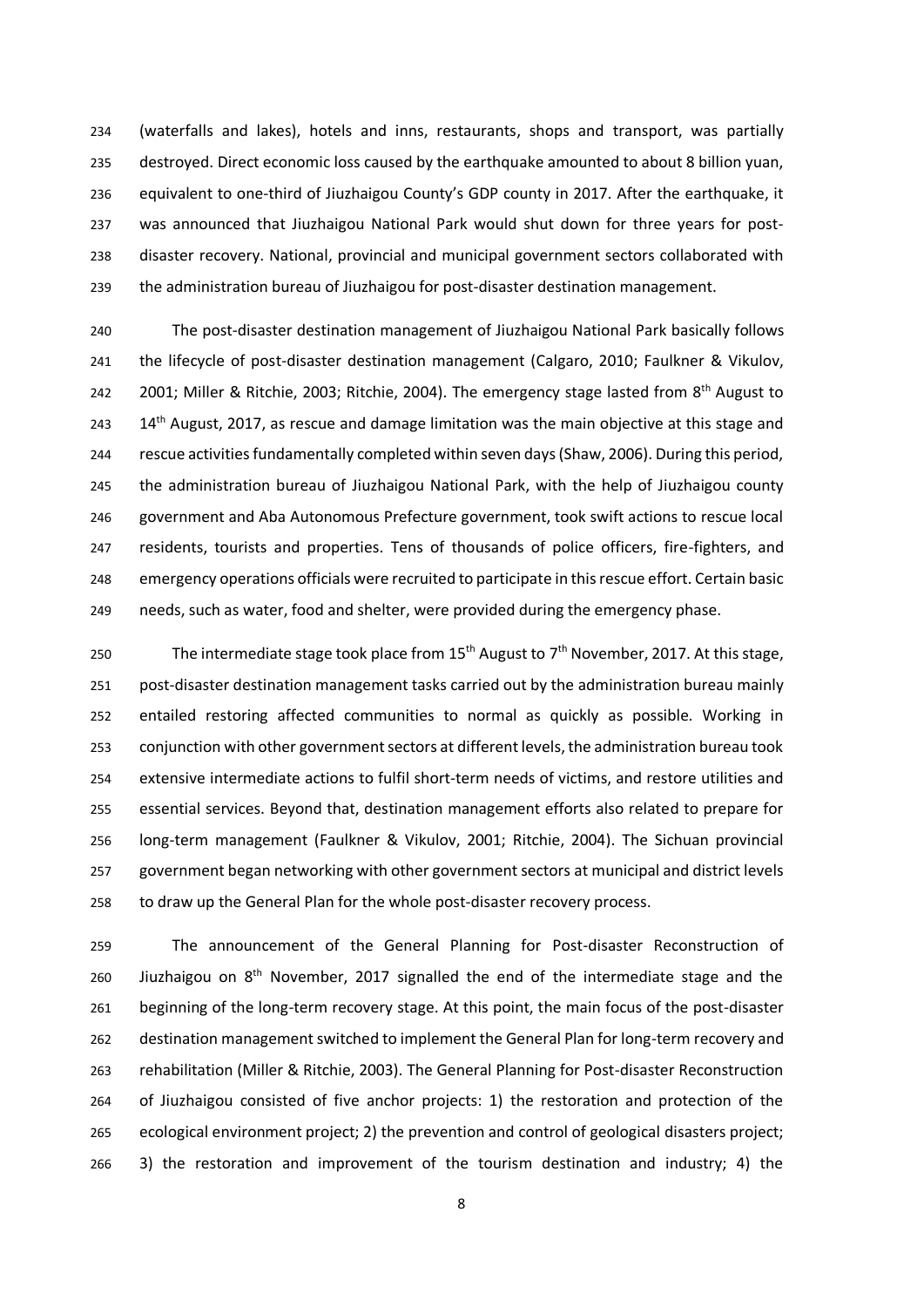reconstruction of public services; 5) the restoration and reconstruction of urban and rural housing. The General Planning for Post-disaster Reconstruction played a significant role in determining the scale and the development direction of post-disaster reconstruction, and achieving the economic and social development goals of the disaster-stricken areas. The five anchor projects provided a basis for planning, and design for the next level of construction projects. These projects need to complete to a basic level within two years.

 Due to the various elements involved in rehabilitation, a coordinated approach was required to effectively implement these projects. Following the General Planning guidelines, the administration bureau of Jiuzhaigou National Park was designated as the main government sector with full responsibility for implementing the five anchor projects. National, provincial and municipal government sectors played a supportive and supervisory role in this process. Within the following two years, the administration bureau of Jiuzhaigou National Park made arrangements with multi-level authorities to expedite measures for the restoration and reconstruction of natural environment, wildlife, infrastructure, tourist facilities, collapsed buildings, and livelihoods. Following the General Planning requirement, the five anchor 282 projects need to fundamentally complete in two years. On 8<sup>th</sup> August 2019, the administration bureau of Jiuzhaigou announced that this target was basically achieved. The fulfilment of these projects marked the end of the long-term recovery stage, and paved the way for Jiuzhaigou National Park to reopen to the public step-by-step.

### **3.2 Data collection and analysis**

 In this study, network analysis is employed to assess the structure of intergovernmental collaboration in post-disaster management of Jiuzhaigou National Park by using UCINET 6 software. Government sectors are represented as nodes. The data was derived from a content analysis of news reports from the websites of Jiuzhaigou Administration Bureau, Jiuzhaigou County Government, Aba Autonomous Prefecture, Sichuan Province Government, and the Chinese central Government. 989 reports relating to the post-disaster management of 293 Jiuzhaigou National Park from  $8<sup>th</sup>$  August 2017 to  $8<sup>th</sup>$  August 2019 were collected. After eliminating those reports that did not relate to interactions between government sectors for post-disaster destination management, or were duplicate reports, or only contained photos, 296 68 reports were selected for this study: 8 reports related to the emergency stage (from  $8<sup>th</sup>$  to  $14<sup>th</sup>$  August 2017); 12 reports associated with the intermediate stage (from 15<sup>th</sup> August to 7<sup>th</sup> 298 November 2017); 48 reports related to the long-term recovery stage (from 8<sup>th</sup> November 2017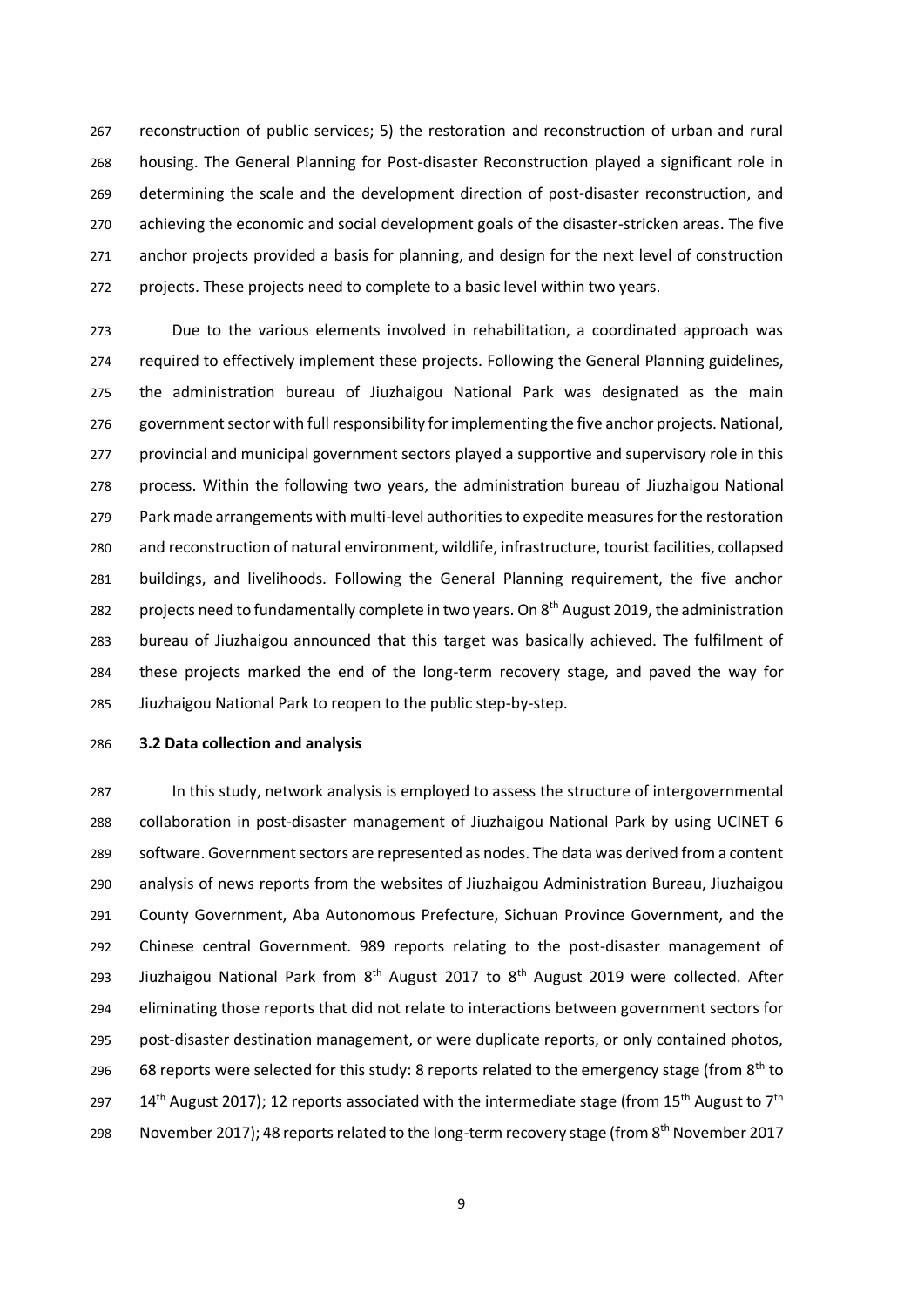299 to  $8<sup>th</sup>$  August 2019). Table 1 illustrates the three stages of post-disaster destination management and the data collected.

 The data analysis can be divided into two phases. In the first phase, to evaluate the intergovernmental response to the earthquake, we carefully reviewed the reports to identify interactions between different government sectors, and each interaction was recorded. The purpose of content analysis here was to understand interactions between different government sectors involved in post-disaster management of Jiuzhaigou National Park. 49 government sectors actively participated in the intergovernmental collaboration throughout the whole process of post-disaster destination management (see Table 2): 11 government sectors engaged in the emergency stage; 21 government sectors were involved in the intermediate stage and; 33 government sectors in the long-term recovery stage. We then 310 constructed four adjacency matrixes in the form of government sector  $\times$  government matrix (49×49 adjacency matrix for the whole network of post-disaster destination management, 11×11 adjacency matrix for the emergency stage, 21×21 adjacency matrix for the intermediate stage, and 33×33 adjacency matrix for the long-term recovery stage). Interaction between government sectors was valued at either 0 or 1. 0 indicates no interaction between two government actors; 1 means that interaction existing between two actors. The structured data obtained from the content analysis was used as an input for network analysis.

 In the second phase, network analysis is employed to identify the structure of intergovernmental collaboration in the post-disaster management of Jiuzhaigou National Park. Four principal foci of network analysis are listed by Haythornthwaite (1996: 330), namely cohesion, structural equivalence, prominence, and range. This study aims to examine actors and interactions between government sectors in post-disaster management of Jiuzhaigou National Park. Accordingly, the measurements of density, average distance, centrality, clique and structural holes are used to examine the structure of intergovernmental collaboration.

**4 Results**

## **4.1 Government sector profiles and visualisation**

 Table 3 shows descriptive statistics relating to government sectors that participated in post-disaster management of Jiuzhaigou National Park. Regarding their types, we found that almost half of the engaged government sectors were at the municipal or district level; over one third operated at the provincial level; less than one fifth operated at the national level. The descriptive statistics indicate that a wide range of government sectors, ranging from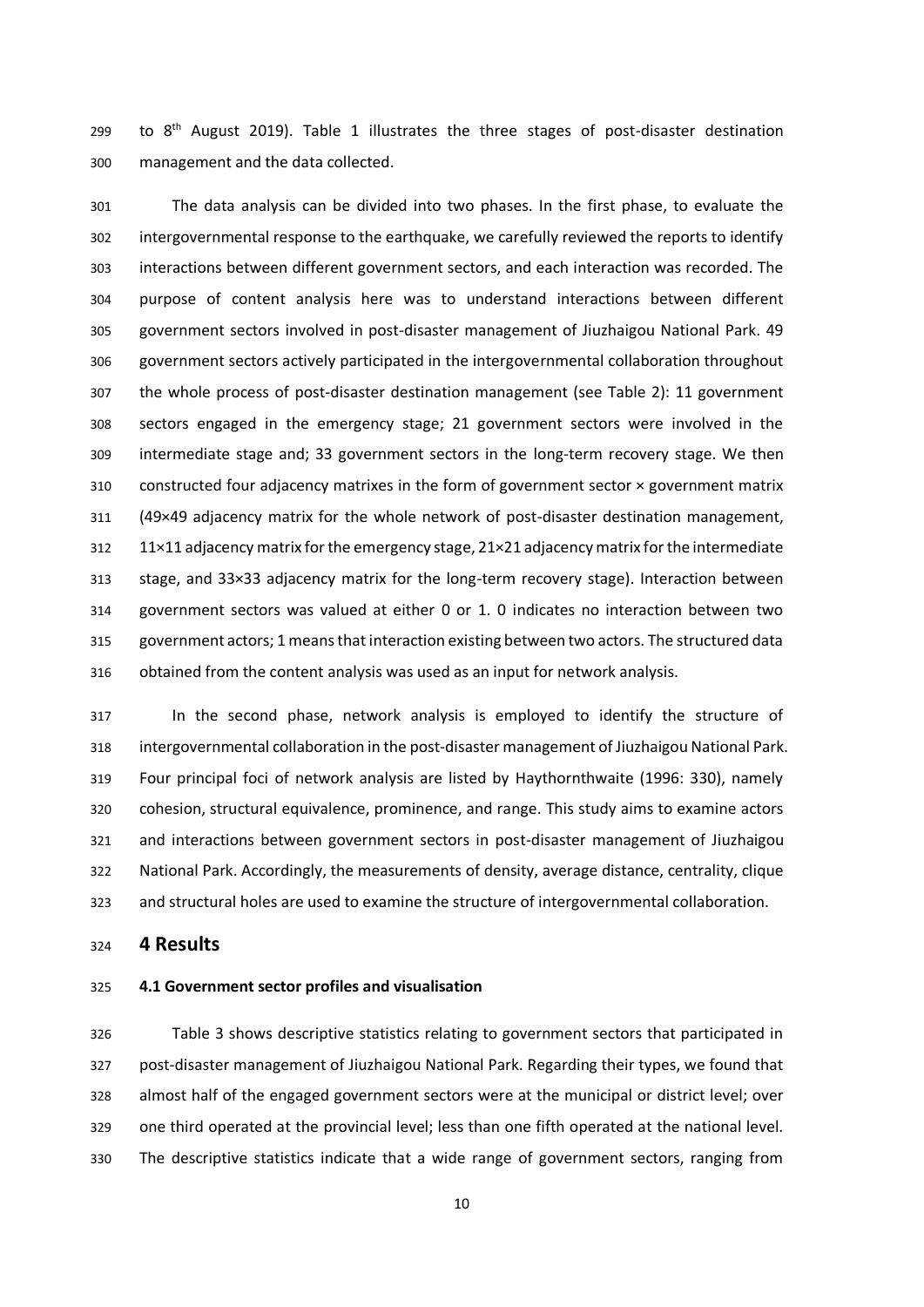national to provincial and municipal to district levels, engaged in post-disaster management of Jiuzhaigou National Park. The active participation of higher level government sectors represents a point of difference with the Western model of intergovernmental collaboration that depends heavily on local government bodies to facilitate post-disaster destination management (Becken & Hughey, 2013). This can be explained by the fact that hierarchical intervention is vital to ensure the effective functioning of intergovernmental collaboration in the Chinese centralised political-administrative structure (Ge et al., 2010).

 Employing a graphical approach, we produced four visual network diagrams of intergovernmental collaboration in post-disaster destination management of Jiuzhaigou National Park. Network visualisation can identify the different components of the network, discover network patterns and features, and gain insights into the underlying dynamics of the network (Trias et al., 2019).

 Figure 2 illustrates the entire network of intergovernmental collaboration in post-disaster management of Jiuzhaigou National Park. Figure 2 shows that government sectors at national, provincial and local levels collaborate for post-disaster destination management. Intergovernmental collaboration is structured hierarchically and horizontally to facilitate destination management.

 Figure 3 shows the network of intergovernmental collaboration at the emergency stage. ABJ is the central government sector at this stage. Government sectors at the national, provincial and municipal levels are coordinated, and intergovernmental collaboration mainly developed hierarchically to promote the response activities. Most government sectors, such as ABJ, GA, GS and SCC, play important roles at this stage. This can be explained by the fact that these principal sectors are mainly responsible for the whole emergency management, including rescue activities, provision of shelters and producing disaster impact reports.

 Figure 4 shows the network of intergovernmental collaboration at the intermediate stage. ABJ plays a leading role in facilitating relief activities, and government sectors at the national level are strongly interconnected with each other at this stage. Compared with intergovernmental collaboration at the emergency stage, horizontal connections between government sectors become more significant at this stage. However, intergovernmental collaboration primarily operates in a hierarchical way. Figure 4 demonstrates that the number of functional government sectors increases rapidly during this stage. Functional sectors, such as TPBA, GEBS, NTD and NFB, are mainly grouped for drawing up the rebuilding planning of tourism-related infrastructure and ecological environment.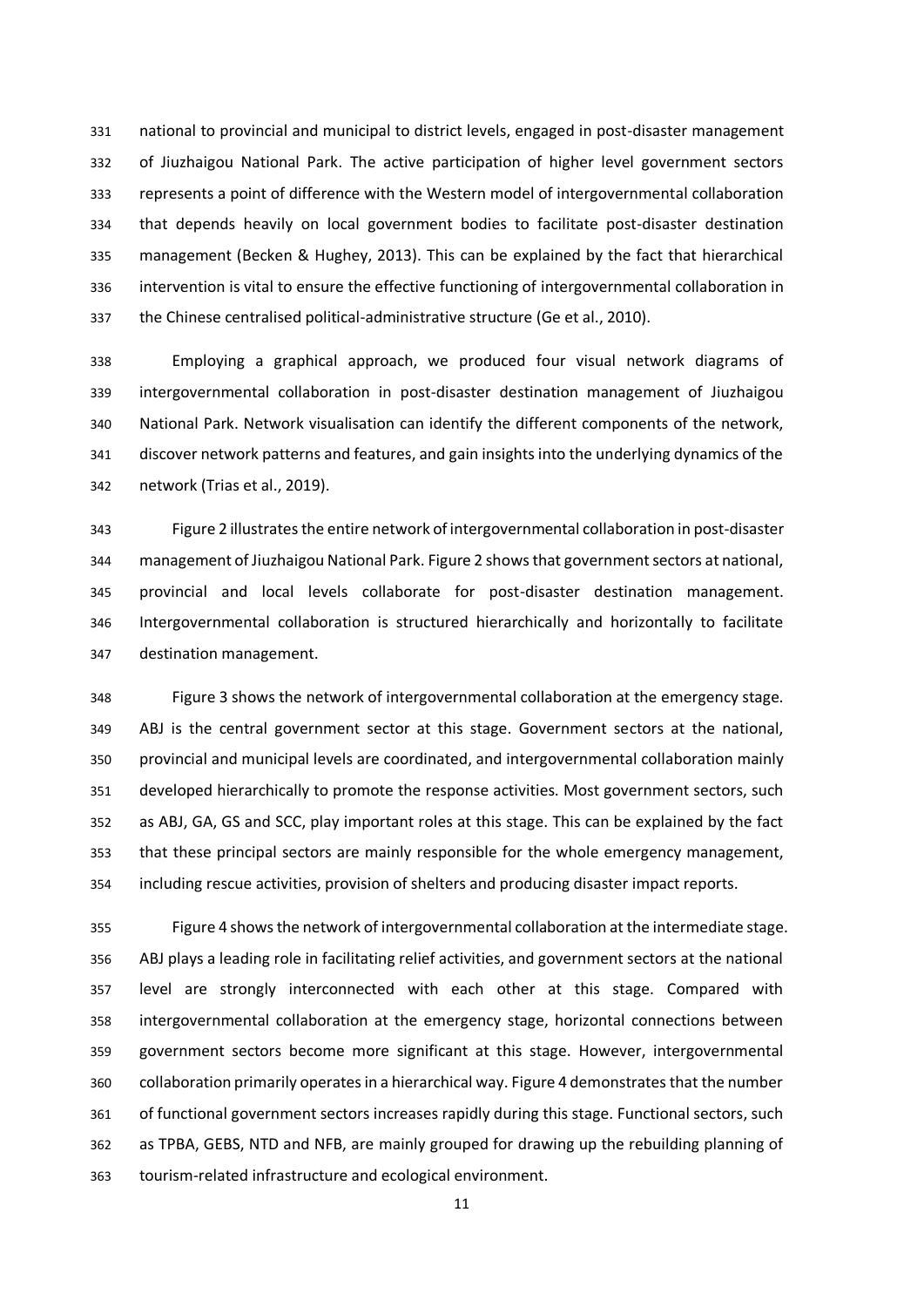Figure 5 displays the network of intergovernmental collaboration at the long-term recovery stage. ABJ remains the central sector and has the most connections with other sectors. GJ, DRCA and GA act as the secondary central locations within the network. The long- term recovery activities rely heavily on hierarchical collaboration, but horizontal collaboration becomes much more significant in functioning the whole collaboration. Figure 5 illustrates that the long-term recovery is heavily dependent on government sectors at municipal and district levels. The focus of this stage is to implement the General Plan and the five anchored projects. Thus, many functional government sectors at the municipal and district levels, such as EMOA, CEITA, TPBA, and ICBA, are delegated to implement the anchored projects at this stage.

### **4.2 Network density and average distance**

 Density measurement is carried out to gauge connectivity level of within a network (Hanneman & Riddle, 2005). Table 4 displays descriptive statistics for network density and average distance of intergovernmental collaboration at the emergency, intermediate and long-term recovery stages. Network density refers to the portion of potential ties in a network that are actual ties. A potential tie is the tie that could potentially exist between two actors, while an actual tie is one that actually exists. Network density is not only determined by the sum of ties between actors, but by the sum of actors in the network (Lian et al., 2012; Wise, 382 2014). The equation 1 shows the calculation of the network density  $D$  as following (Alsamadani et al., 2013):

$$
D = \frac{T}{n(n-1)}\tag{1}
$$

385 Where T is the actual number of ties,  $n$  is the number of government sectors in the network. In Table 4, the intermediate stage has the highest density value with 21 actors and 184 ties; the emergency stage ranks the second, and has 11 actors and 37 ties; the long-term recovery stage has the lowest density value, with 33 actors and 147 ties. Although there are 147 ties at the long-term stage, the number of actors engaged at this point is considerably higher than that of the emergency stage. Thus, network density at the long-term stage is the lowest. The above results demonstrate that the most frequent interactions between government sectors occurred at the intermediate stage. One explanation may be that measures for post-disaster destination management at the intermediate stage often relate to the continuing rescue efforts, the provision of facilities or mental health support to affected locals (Faulkner &Vikulov, 2001). Post-disaster destination management at this stage involves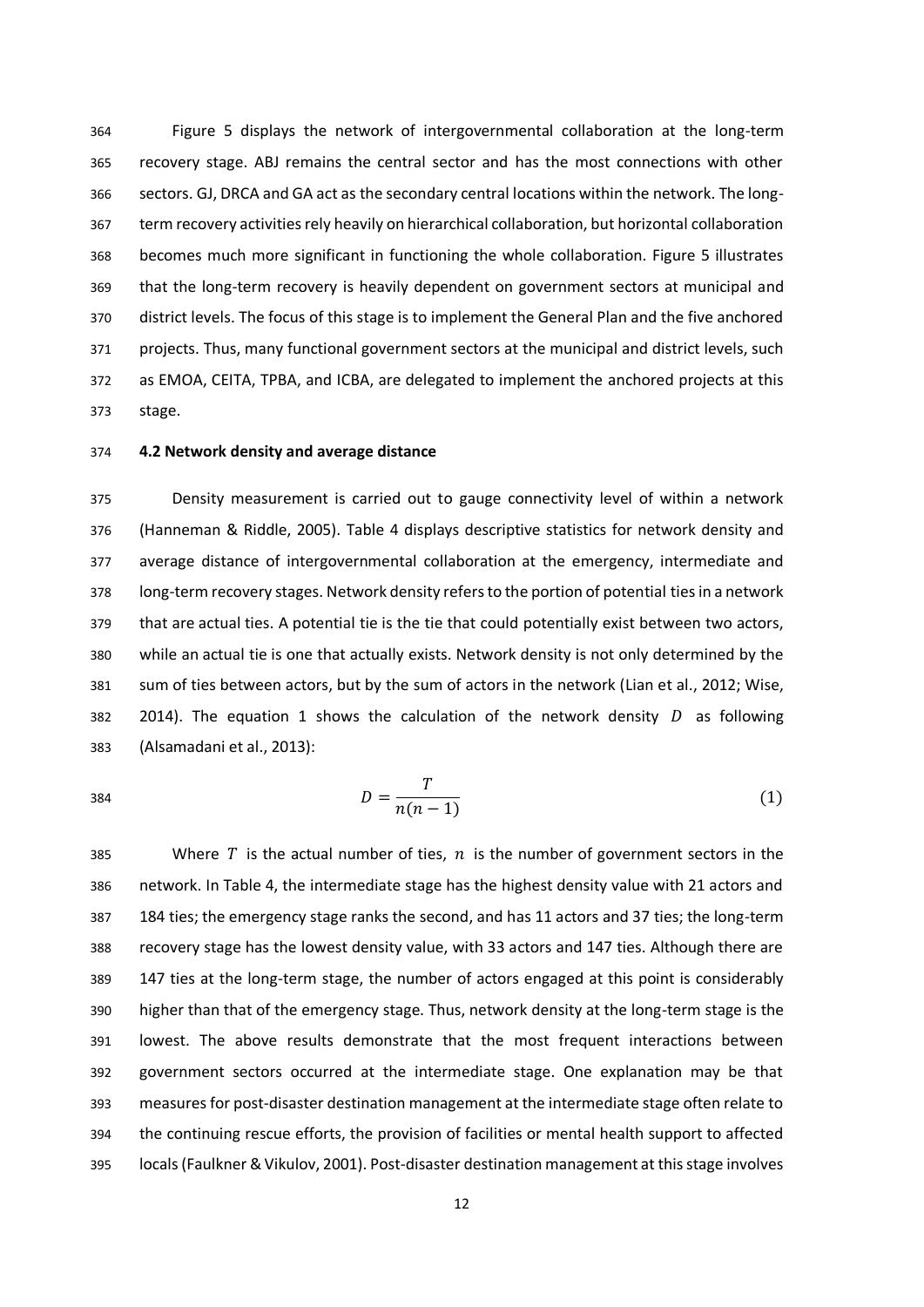396 a combination of ongoing emergency protection and pre- long-term recovery. The 397 combination requires a broad range of specific government sectors to engage in this complex 398 management process.

399 Average distance  $AD$  is to measure network cohesion. The equation 2 of average 400 distance  $AD$  is shown below (Fujihara et al., 2009):

$$
AD = \frac{\sum_{j}^{n} d_{ij}}{2n}; i \neq j \tag{2}
$$

402 Where  $d_{ij}$  denotes as the length of the shortest path between government sector i 403 and  $i$ .  $n$  is the number of government sectors. The bigger average distance is, the less network cohesion is. The average distance of collaborative network is the smallest, suggesting its network cohesion is the biggest at the emergency stage; the average distance increases at 406 the intermediate stage; the average distance becomes the greatest at the long-term recovery stage with the smallest network cohesion. All of average distance at the three stages are greater than one, indicating that each government sector at the three stages can connect with other government sectors within the collaboration structure by virtue of a sector.

#### 410 **4.3 Centrality**

 Centrality is a significant quantitative characteristic in network analysis, and refers to the power that an actor gains within the structure, rather than power obtained by individual attributes. Centrality has been widely used to examine the power of actors within the network structure (Wasserman & Faust, 1994). Degree, closeness and betweenness are three main centrality measurements which are used to analyse the position and power of government sectors in intergovernmental collaboration. The rationale for measuring degree centrality is that actors with more ties are less dependent on other sectors, and thus they are more powerful within the network (Hanneman & Riddle, 2005). The equation 3 of degree centrality  $C_D(i)$  is shown below (Freeman, 1978):

420 
$$
C_D(i) = \sum_{j}^{n} I_{ij} ; i \neq j
$$
 (3)

421 Where  $I_{ij}$  is the value of the tie from government sector  $i$  to government sector  $j$  (the 422 value is either 0 or 1:  $I_{ij} = 1$  means a tie existing between government sector *i* and 423 government sector j,  $I_{ij} = 0$  means no tie between them). *n* is the number of government 424 sectors.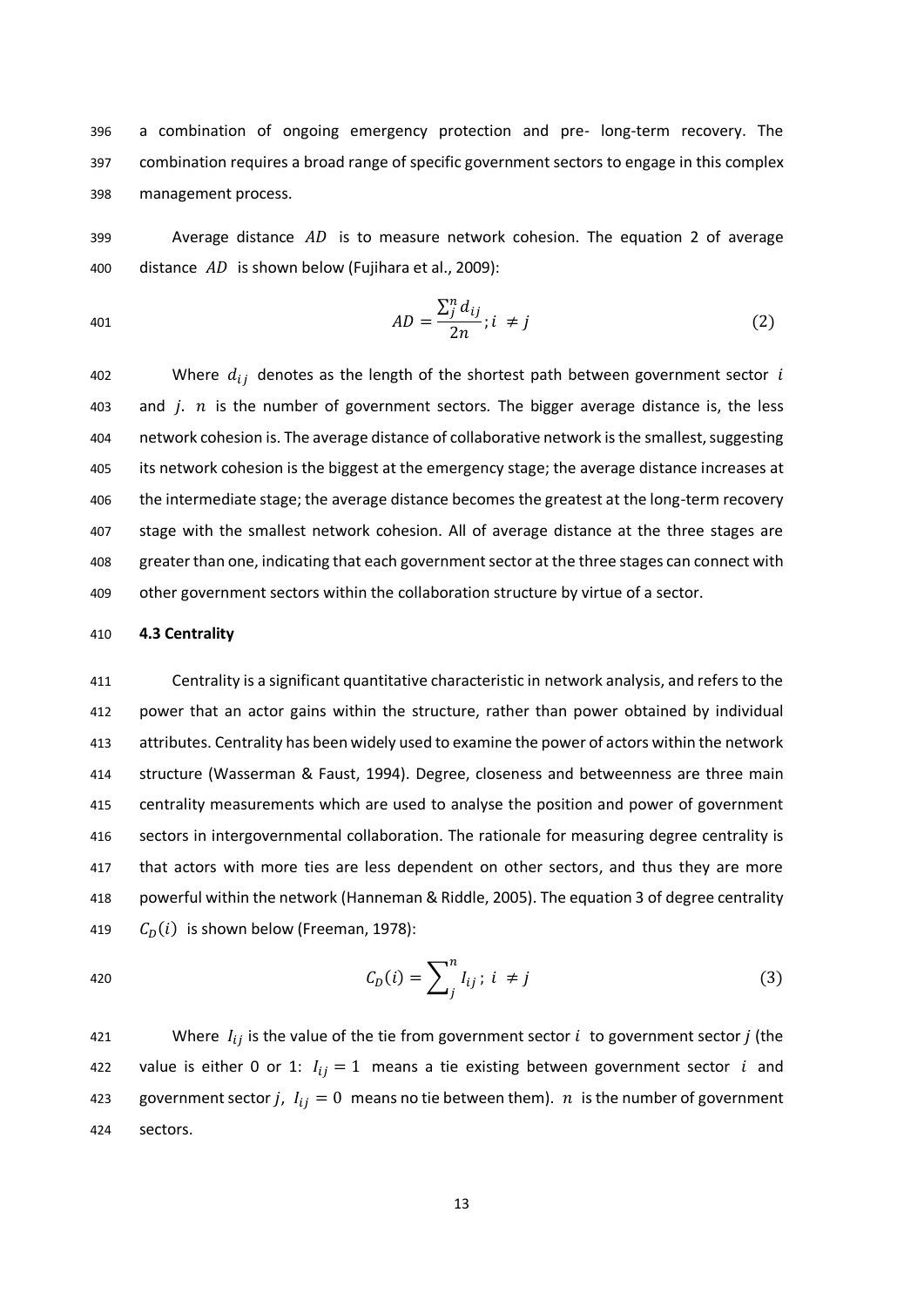425 Closeness centrality indicates the shortest path between an actor and one other actor, 426 and is used to analyse the communication process between actors (Comfort & Haase, 2006). 427 The equation 4 of closeness centrality  $C_c(i)$  is shown below (Freeman, 1978):

428 
$$
C_c(i) = \frac{1}{\sum_{j}^{n} d_{ij}}; i \neq j
$$
 (4)

429 Where  $d_{ij}$  denotes as the length of the shortest path between government i and j, 430 and  $n$  is the number of government sectors.

431 Betweenness centrality of a government sector discloses the extent to which this sector 432 is in an advantageous position and could make significant links with other sectors (Comfort 433 and Haase, 2006). The equation 5 of betweenness centrality  $C_R(i)$  is shown below (Freeman, 434 1978):

435 
$$
C_B(i) = \sum_{j}^{n} \sum_{k}^{n} \frac{g_{jk}(i)}{g_{jk}}; j \neq k \neq i
$$
 (5)

436 Where  $g_{ik}$  is the number of the shortest path for government actor *j* to reach actor *k*; 437  $g_{ik}(i)$  is the number of shortcuts from government actor j and government actor  $k$ , which 438 also crosses point  $i; n$  is the number of government sectors.

 Table 5 displays the results of centrality measures of intergovernmental collaboration during the emergency stage. ABJ ranks the highest in degree centrality, followed by GA. Being the most connected actor in the network is not always an advantageous position, but dependent on the context. In this study, the assumption is that government sectors with more links are in relatively advantageous positions, as they have access to alternative ways to satisfy their needs. Thus, at the emergency stage of post-disaster destination management, ABJ and GA are the most connected, and both therefore have more resources to tap into other government sectors. ABJ and GA also have the most closeness centrality, indicating that they have more frequent interactions with other government sectors at this post-disaster destination management stage. One explanation may be that local government sectors play an important role in actively protecting local residents and tourists (Col, 2007). In terms of betweenness centrality, ABJ, GA and DFS have the maximum amounts. This indicates that these three government sectors play the most critical role in functioning intergovernmental collaboration, and their power is highly concentrated. ABJ tops the list and this is perhaps linked to its role in controlling resource allocation, deciding where to direct efforts, and establishing and facilitating coordination between government sectors at the emergency 455 stage.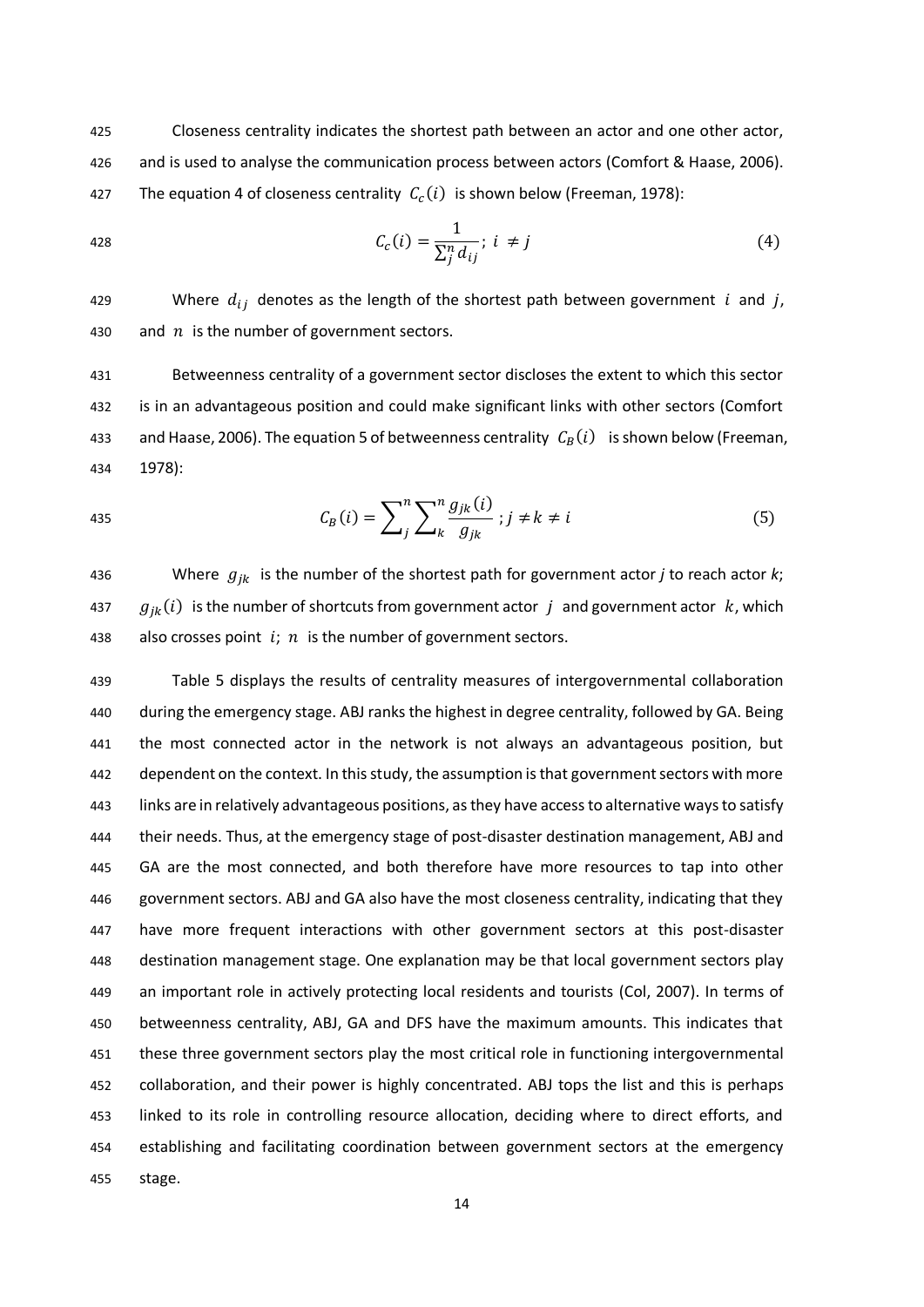Table 6 shows the results of the centrality measures of intergovernmental collaboration at the intermediate stage. ABJ and DRCS have the highest degree and closeness centrality. These results indicate that ABJ and DRCS are more closely connected than others, and have the most frequent interactions in the collaboration. One possible explanation for the highest ranking of ABJ in degree and closeness centrality is that ABJ may make greater efforts than other sectors to maintain ties with other government sectors, as it is closest to the affected region (Baker & Refsgaard, 2007). The foci of the intermediate stage is to restore utilities and essential services that are essential for the long-term recovery of tourism destination, which requires much financial support (Ritchie, 2004). It is not surprising that DRCS ranks highly and plays an influential role at this stage. ABJ is the highest in terms of betweenness centrality during the intermediate stage, indicating that it heavily involves in implementing intermediate activities for destination management. This could be because the principal government sectors often play a bridging role in implementing destination management through collaborating with other functional government sectors.

 Table 7 shows the results of network centrality of intergovernmental collaboration at the long-term recovery stage. ABJ and GA rank the highest in degree, closeness and betweenness centrality. These results suggest that ABJ and GA have the most extensive web of links, making it relatively easy to influence the other. Both also have the most structural advantages in bargaining for and exchanging resources required for long-term recovery activities. This is because long-term recovery work focuses on reconstructing tourism-related infrastructure, rehabilitating environmentally-damaged areas, restoring tourist business, and boosting tourism-market confidence (Faulkner & Vikulov, 2001). The implementation of long-term recovery projects often relies heavily on local government due to its geographical and institutional proximity to the region (Çakar, 2018).

#### **4.4 Clique analysis**

 Clique analysis is used to identify the sub-networks of government sectors within the network (Hanneman & Riddle, 2011). In this study, clique analysis was undertaken to show the preferred types of cliques and subgroups operating in intergovernmental collaboration.

 Table 8 shows the clique analysis results of intergovernmental collaboration at the emergency, intermediate and long-term recovery stages. At the emergency stage, four cliques are identified in the network: the cliques 1, 3 and 4 develop hierarchically, and involve government sectors at national, provincial and municipal levels; the clique 2 develops horizontally, and all the government sectors in this clique are at the municipal level. All the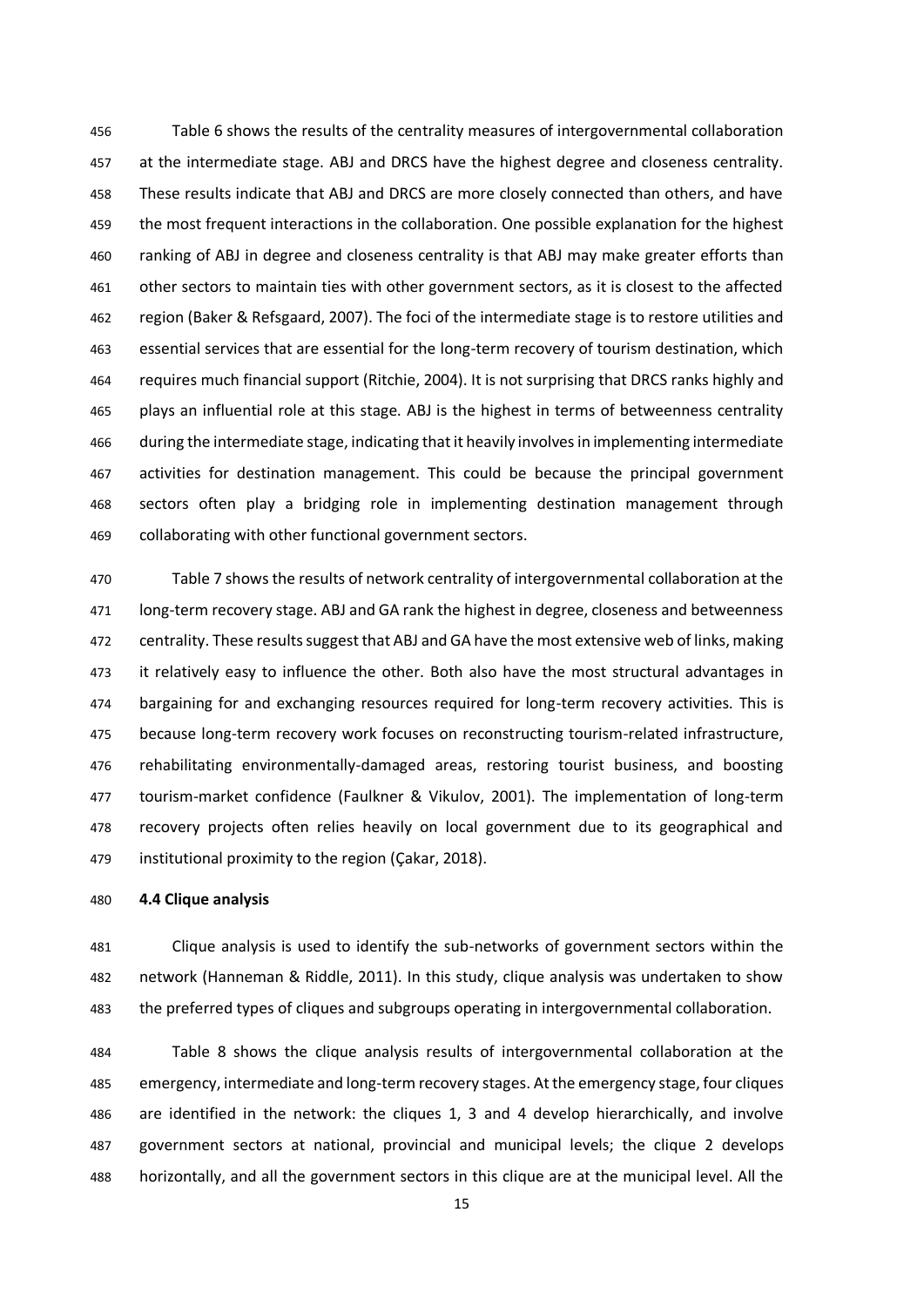cliques have links with ABJ. At the intermediate stage, six cliques are identified in the intergovernmental collaboration network: the cliques 1, 2, 3 and 5 develop in a hierarchical way, while the clique 4 and 6 develop horizontally. Hierarchical collaboration involves government sectors at the national, provincial and municipal levels in the clique 1 and 5, while the clique 2 and 3 only involve government sectors at the provincial and municipal levels. Horizontal collaboration within the clique 4 relates to provincial government sectors, while the clique 6 involves government sectors at the municipal level. At the long-term recovery stage, there are fourteen cliques identified within the collaboration structure. Eleven hierarchical cliques involve national, provincial and local government sectors, while three local cliques are involved in the horizontal collaboration.

 In Table 8, intergovernmental collaboration developed hierarchically throughout post- disaster destination management process, but horizontal collaboration between provincial or local government sectors also plays an increasingly important role. Even if hierarchical influence remains apparent within intergovernmental collaboration under the Chinses centralised system (Xu & Lu, 2013), horizontal collaboration becomes progressively more significant in post-disaster destination management. This phenomenon has also been observed in many western countries, such as New Zealand (Amore & Hall, 2016). The interdependencies between hierarchical intervention and horizontal coordination within the post-disaster destination management could be explained by the fact that "the hierarchical power is realised in or through local political practices or negotiations, so too is the effective collaboration of local political networks or clans enhanced by virtue of their embeddedness within hierarchical structures" (Scharph, 1994: 40).

#### **4.5 Structural holes**

 Structural holes represent the non-redundancy ties between two actors and indicate whether an actor is in an advantageous position to control the flow of information and resources within the network as a whole (Scott, 2013). Burt (1992) identifies three indicators of structural holes, namely: effective size, efficiency and constraint. We use these measures to test structural holes of intergovernmental collaboration in this study.

 Effective network size is to measure the redundancy of certain ties of nodes (Burt, 1992). 518 The equation 6 of network effective size  $ES_i$  is shown below (Burt, 1992):

519 
$$
ES_{i} = n - \frac{1}{n} \sum_{j}^{n} \sum_{q}^{n} m_{jq} ; q \neq i, j
$$
 (6)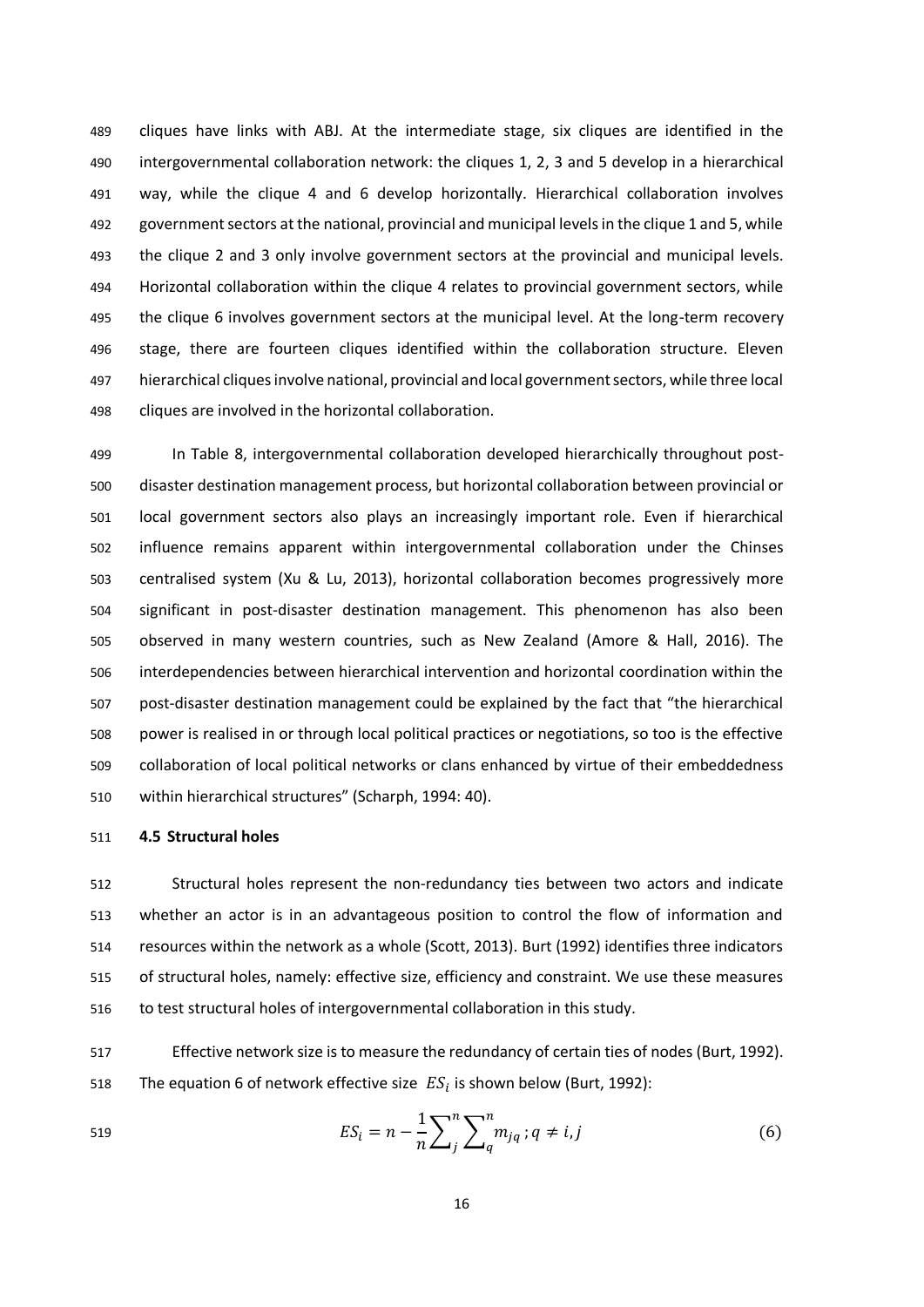520 Where  $m_{iq}$  equals the strength of direct ties from government sector  $j$  to government 521  $q$ , and  $n$  is the number of government sectors.

 Efficiency is the ratio of the effective scale of the network nodes to the actual scale (Burt, 523 1992). The equation 7 of network efficiency  $EC_i$  is shown below (Burt, 1992):

$$
EC_i = \frac{ES_i}{l} \tag{7}
$$

525 Where  $ES_i$  is the network effective size, and l is the number of actors that connect to 526 government sector  $i$ .

 Constraint measures the extent to which node is directly and indirectly dependent on other nodes, via crisscrossing connections and the absence of structural holes (Burt, 1992). 529 The equation 8 of network constraint  $C_{ij}$  is shown below (Burt, 1992):

530 
$$
C_{ij} = (p_{ij} + \sum_{q}^{n} p_{iq} p_{jq})^2; q \neq i, j
$$
 (8)

531 Where  $p_{ij}$  equals the strength of direct ties from government sector *i* to government 532 *j;*  $p_{iq} p_{jq}$  is the sum of the indirect tie strength from *i* to *j* via *q*; *n* is the number of government sectors.

 Table 9 shows the measurement results of structural holes at the emergency stage of post-disaster destination management. ABJ and GA have the largest effective size but the fewest constraints, revealing that they are the most non-substitutable government sectors and are situated in a bridging position. This may be linked to the significant role they play at the emergency stage: both ABJ and GA are situated at the local level, and they thus are responsible for rescue and relief activities to protect affected locals and tourists (Cretney, 2016). LRBS and TBA rank the highest in efficiency, demonstrating that they are in the most advantageous positions in exchanging information and resources. This could be due to their positions within the collaborative structure as a whole, in that both government sectors are only connected with ABJ.

 Table 10 shows the results of structural holes of intergovernmental collaboration at the intermediate stage of post-disaster destination management. ABJ and DRCS are the top two in effective size ranking as well as having the lowest constraint values, which suggests that both ABJ and DRCS play the non-substitutable roles at this stage. It is also the easiest for them to link with other sectors. DRCS is an emerging sector within the collaborative structure at this 549 stage. Its prominent role is partly in accordance with the focus on tourism planning during this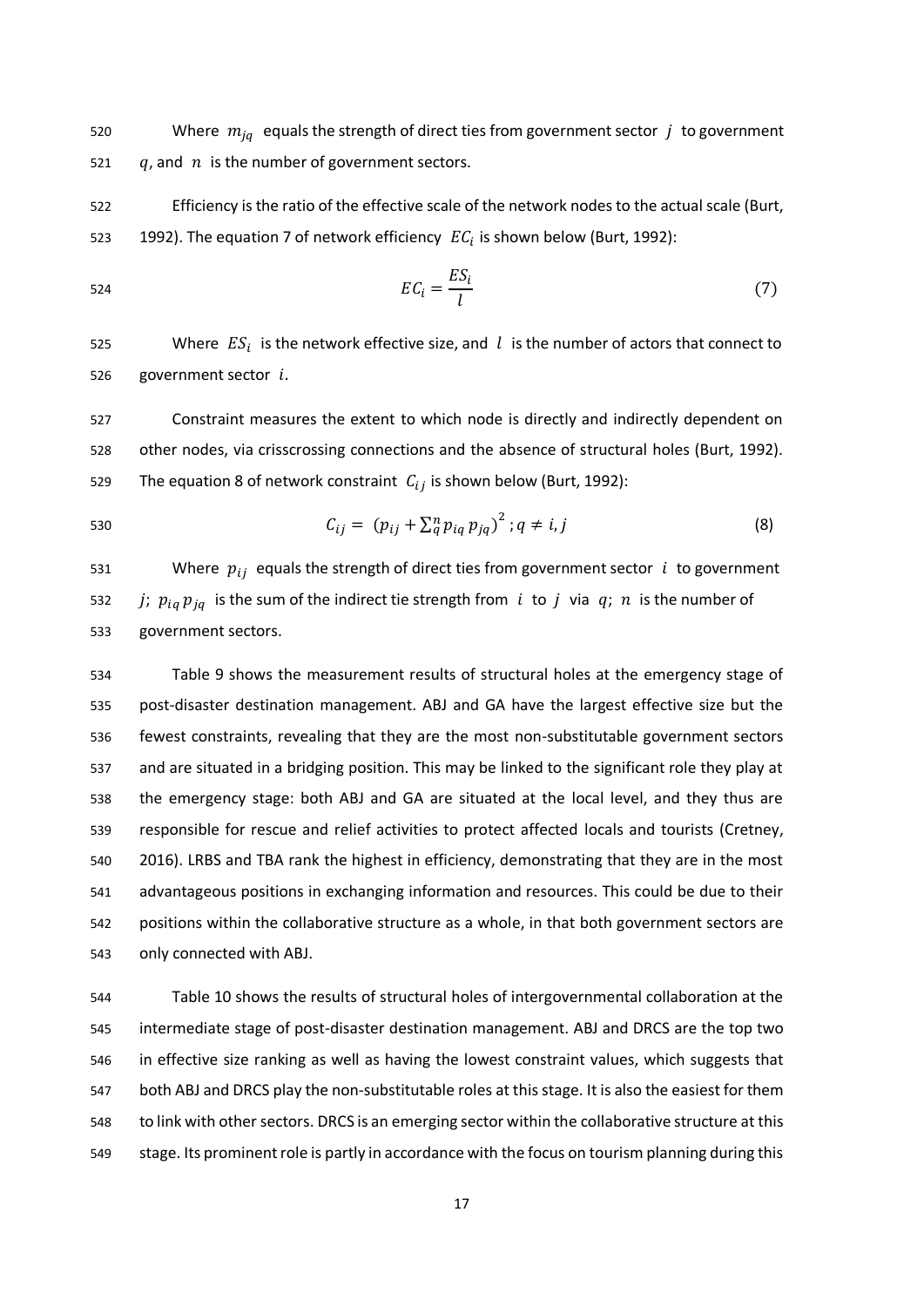stage of the post-disaster destination development. GEBS and SMBS have the highest efficiency scores, meaning that they can mostly impact other government sectors at this destination management stage. One of the main tasks at the intermediate stage is to assess and monitor the damaged environment (Ritchie, 2004). Thus, these two government sectors that are responsible for environmental protection and monitoring are the most influential within the collaboration.

 Table 11 shows the structural holes results of intergovernmental collaboration at the long-term recovery stage. ABJ and GA are the two highest in effective size ranking, denoting that both have more non-redundancy ties, enabling them to span across other government sectors. ABJ and DRCA have the lowest constraint values, and hence are in the most advantageous position in information flow from multiple channels. Most resources required for the long-term recovery have to pass through these government sectors. NCD, EMOA, DFA, OLRS, BGMRS, and ABS have the highest efficiency values, showing that these government sectors have the most ties with other government sectors. However, they are also the most constrained sectors within the collaboration structure and so are likely to face hierarchical obstacles. These results indicate that government sectors cross functional, geographical and hierarchical boundaries are inclusively situated within the collaboration through political agreement, concessions and compromise. The results also show that the collaboration develops hierarchically at this stage, as government sectors at the provincial and local levels are driven by hierarchical power to operate long-term recovery activities for destination management.

# **5 Discussions and conclusion**

 The study, taking Jiuzhaigou National Park as the case, employed network analysis to explore the changing dynamics of intergovernmental collaboration that occur throughout the whole process of post-disaster destination management. Intergovernmental collaboration is a joint response that extends across the national, provincial and local government levels in post-disaster management of Jiuzhaigou National Park. At the emergency stage of post- disaster destination management, intergovernmental collaboration relies heavily on hierarchical collaboration. Higher level government sectors, featured with stronger supportive capabilities, provide diversified resources for local government to implement rescue activities and protect locals and tourists. At the intermediate and long-term recovery stages of post-disaster destination management, intergovernmental collaboration is dominated by hierarchical collaboration. However, horizontal interactions play a significant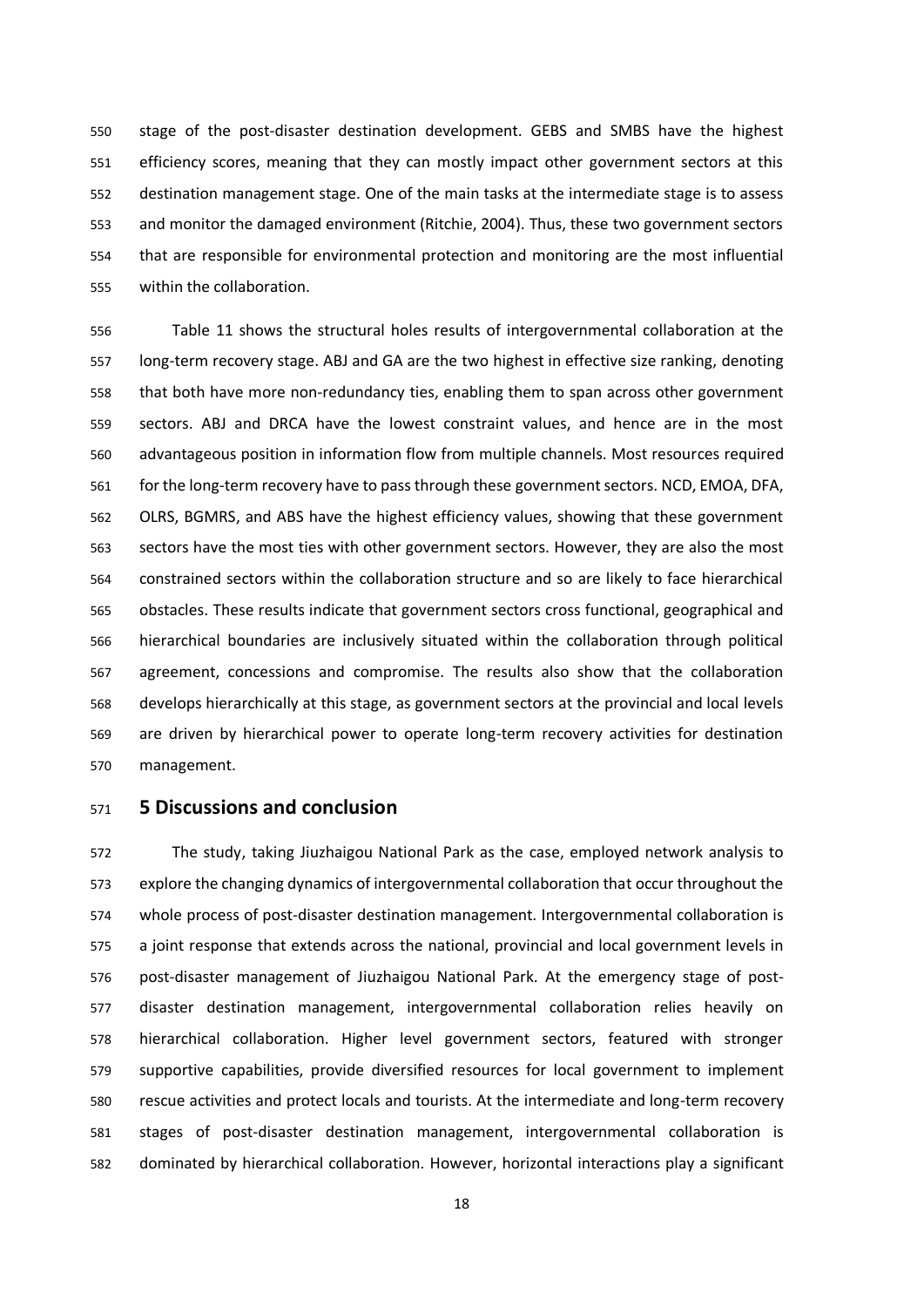role in mobilising resources and coordinating post-disaster destination management activities at the intermediate and long-term recovery stages.

 Throughout the whole process of post-disaster destination management, intergovernmental collaboration develops both hierarchically and horizontally to promote the post-disaster management of Jiuzhaigou National Park, but it is largely dominated by hierarchical collaboration. As mentioned in the network visualisation and clique analysis sections, higher level governments use their central position to facilitate connectivity across the collaboration and dominate the collaborative mode at all the three stages. Our results also suggest that intergovernmental collaboration is primarily based on intergovernmental hierarchies established and maintained in post-disaster destination management. This is in line with the argument advanced by Tang et al. (2017) which claims that, in the context of Chinese centralised political-administrative structure, hierarchical collaboration is the traditional approach employed in response to post-disaster destination management challenges. During the emergency, intermediate and long-term recovery stages, the participation of local government bodies is required, but working together with higher level government sectors in the intergovernmental collaboration. Such hierarchical intervention can prevent the fragmentation of local authorities and facilitate wider collaboration that goes beyond functional and institutional boundaries in post-disaster destination management (Liu-Lastres et al., 2020).

 As the post-disaster destination management develops, especially during the intermediate and long-term recovery stages, local government sectors progressively play a lubricating role in the intergovernmental collaboration, and horizontal collaboration becomes increasingly significant. Our findings obtained from the analysis of centrality and structural holes reveal that municipal and district government sectors are the dominant actors in facilitating the functioning of intergovernmental collaboration. The principal government sectors at the local level, such as ABJ, GJ and GA, establish collaborative relationships with other government sectors at the same level to integrate their resources and capabilities for more effective destination management after disasters. The central position of local government sectors affects the flow of information/resources, the direction and speed, and the functioning of intergovernmental collaboration in achieving post-disaster management goals. In particular, intergovernmental collaboration mainly functions through the interconnections between the administration bureau of Jiuzhaigou National Park and other actors. ABJ is situated in the most advantageous position in controlling resource allocation, deciding where to direct efforts, and facilitating coordination between government sectors.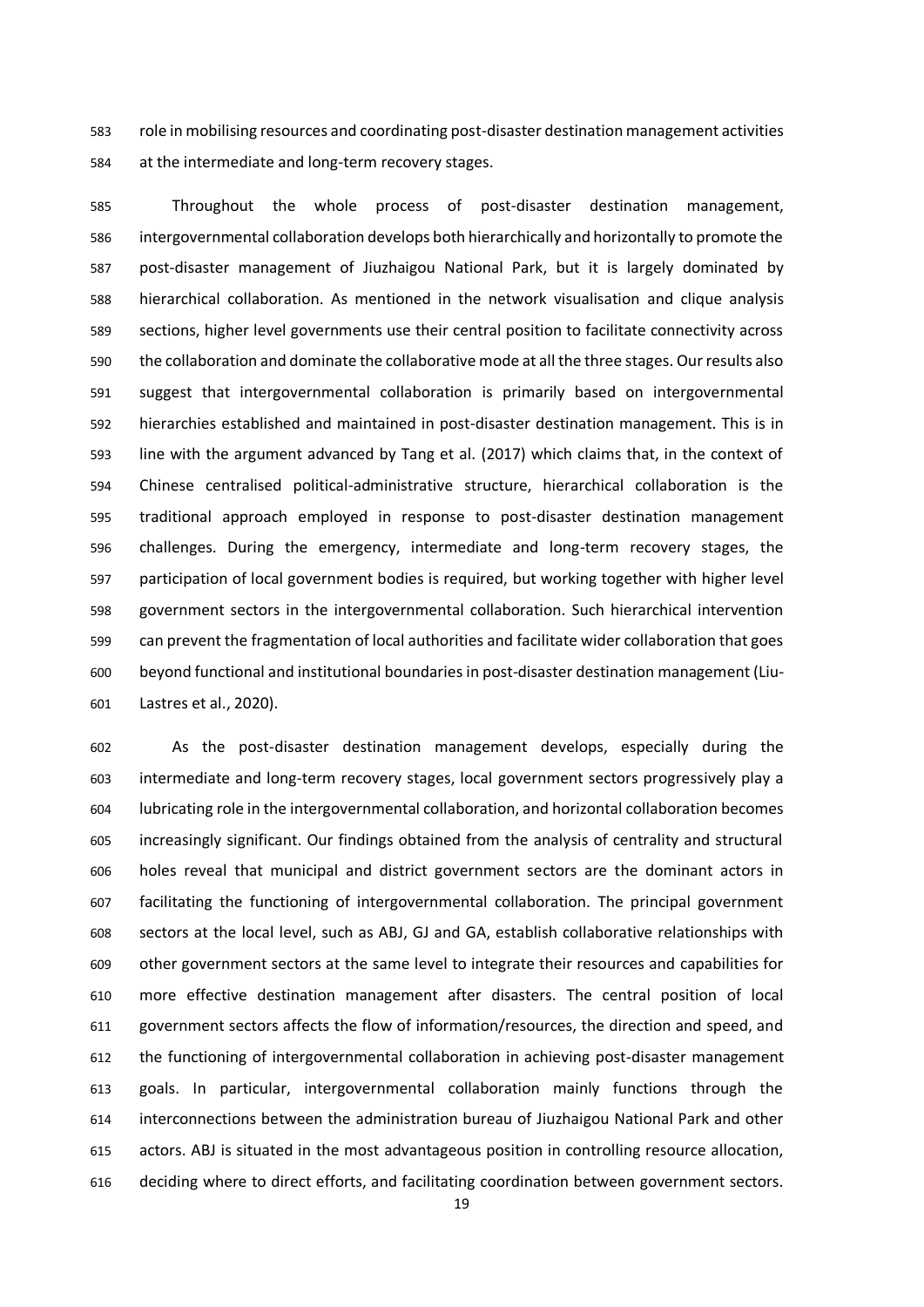In addition, as discussed in the clique section, horizontal collaboration becomes more dominant as post-disaster destination management develops. Building on the existing literature that emphasises the functions of higher-level government sectors in the Chinese context in post-disaster destination management (Ge et al., 2010; Guo, 2012; Xu & Lu, 2013), our findings provide a greater understanding of the bridging role played by local government sectors and the significance of horizontal collaboration to destination management activities in response to post-disaster challenges.

 These findings provide more insights into intergovernmental collaboration in comprehensive post-disaster destination management. Building on the lifecycle model of post-disaster destination management (Chan et al., 2019; Faulkner, 2001; Ritchie, 2004), this study expands the understanding of the changing dynamics of intergovernmental collaboration in response to disaster challenges. Findings showed in the case of Jiuzhaigou National Park contribute to post-disaster destination management knowledge. This can be regarded as a reference for other tourist destination management. Results derived from this study highlight the changing dynamics intergovernmental collaboration throughout the whole process of post-disaster destination management. In the whole process of post-disaster tourism destination management, due to the focus change of tourism destination management at different stages, government sectors at all levels interact with each other in different ways. These findings add more insights into past studies that only concentrate on static characteristics of intergovernmental collaboration in all stages of post-disaster 637 destination management (Amore & Hall, 2016; Hall, 2009; Jiang & Ritchie, 2017). Besides that, intergovernmental collaboration in post-disaster management of Jiuzhaigou National Park is hybrid in the Chinese centralised political-administrative structure, with an interdependence between hierarchical collaboration and horizontal interactions. This hybrid is not mutually exclusive, but complementary throughout the whole process of post-disaster destination management. This outcome contributes to the existing studies on hierarchical or horizontal collaboration in post-disaster destination management (Larsen et al., 2011; Whitehead, 2003). In the case of Jiuzhaigou National Park, due to the different time pressure, control degree and event intensity in different management stages, post-disaster destination management has a strong complexity. This complexity leads to more demanding strategic management responses of post-disaster destination management, which thus requires the combination of both types of intergovernmental collaboration. Understanding post-disaster destination management, their lifecycle and potential impacts and actions can help us to develop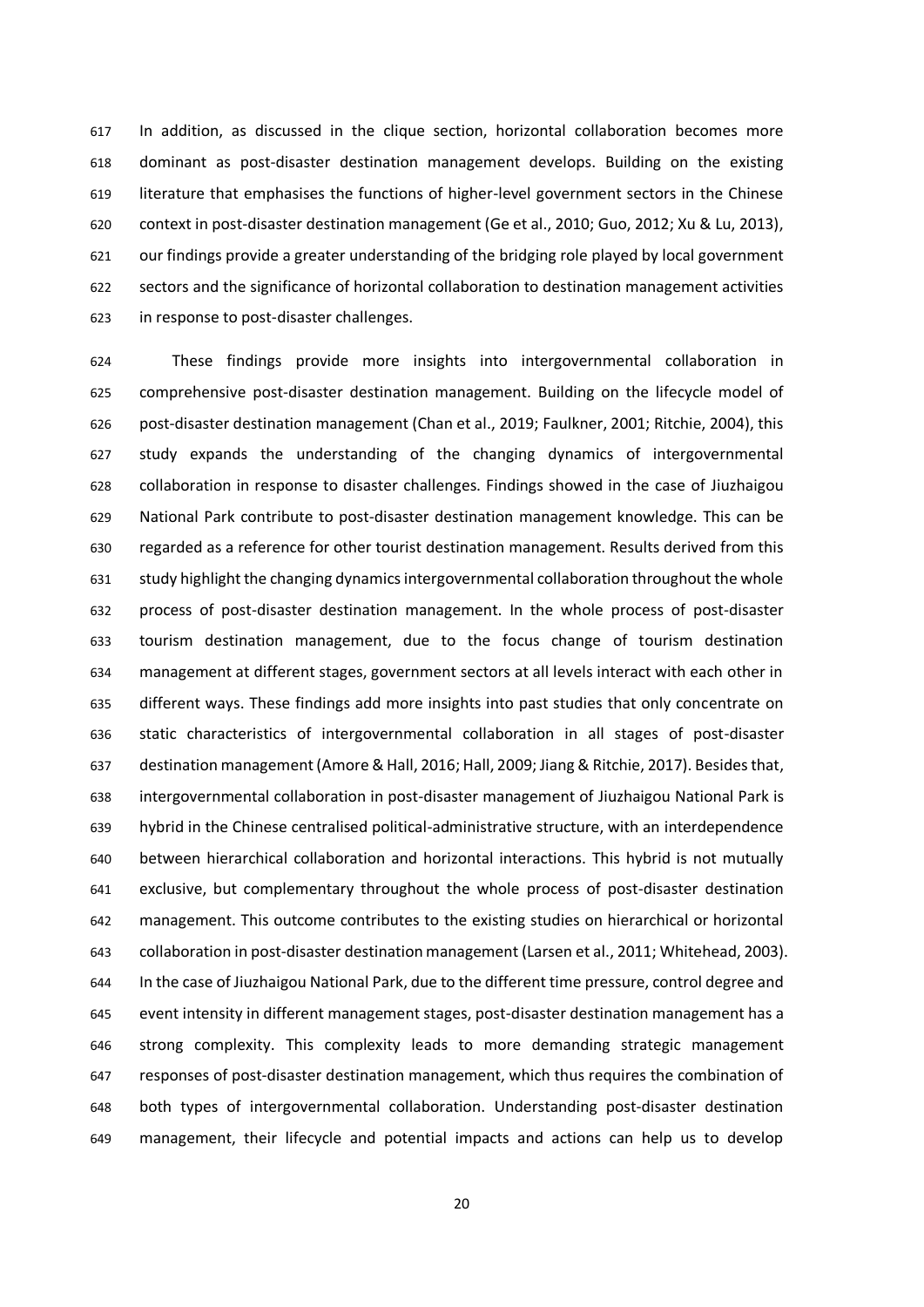collaborative strategies by multi-level government sectors, as well as coping with destination management incidents after disasters.

## **6 Limitation and implications**

 This study has some limitations. Firstly, the study only discusses the intergovernmental collaboration between government sectors. As other participating actors such as NGOs, local entrepreneurs, etc., have the potential to engage in post-disaster destination management (Ireni, 2014), future research could focus on the collaboration among these stakeholders and Secondly, given that horizontal collaboration is inevitable in the Chinese context, future research could examine the benefits and drawbacks of the horizontal governmental approach to post-disaster destination management in China. Despite the establishment of a hierarchical order, more discussion regarding unconventional and non-horizontal approaches can be conducted. Thirdly, this study only presents the network landscape of intergovernmental collaboration in the post-disaster management based on the text data collected from official government websites. To a certain extent, there is a lack of detailed analysis of internal data at multi-level government sectors in post-disaster destination management. Thus, future research can adopt a mixed-methods approach, such as integrating the data generated by interviewing with different level governments into network analysis, to have more insights into the internal working structure of intergovernmental collaboration.

 Despite the limitations outlined above, intergovernmental collaboration was extremely important throughout the process of the post-disaster management of Jiuzhaigou National Park, and hence it can clearly be seen to play a fundamental role in post-disaster destination management. Thus, intergovernmental collaboration should be established and developed to promote post-disaster destination management, and could take one of two forms. In the first, higher-level government sectors can be incorporated into intergovernmental collaboration in order to resolve post-disaster destination management issues. More specifically, higher level government sectors can engage in post-disaster destination management by providing more supportive resources for local government bodies. In the second, as local governments play an increasingly important role in coordinating post disaster response activities, national and provincial governments can decentralise power and give more power to local governments, especially in the context of Chinese centralised political and administrative structure. Thus, local governments with extensive local knowledge are in a favourable position in terms of intergovernmental cooperation, and hence could enable post-disaster destination management to operate more effectively.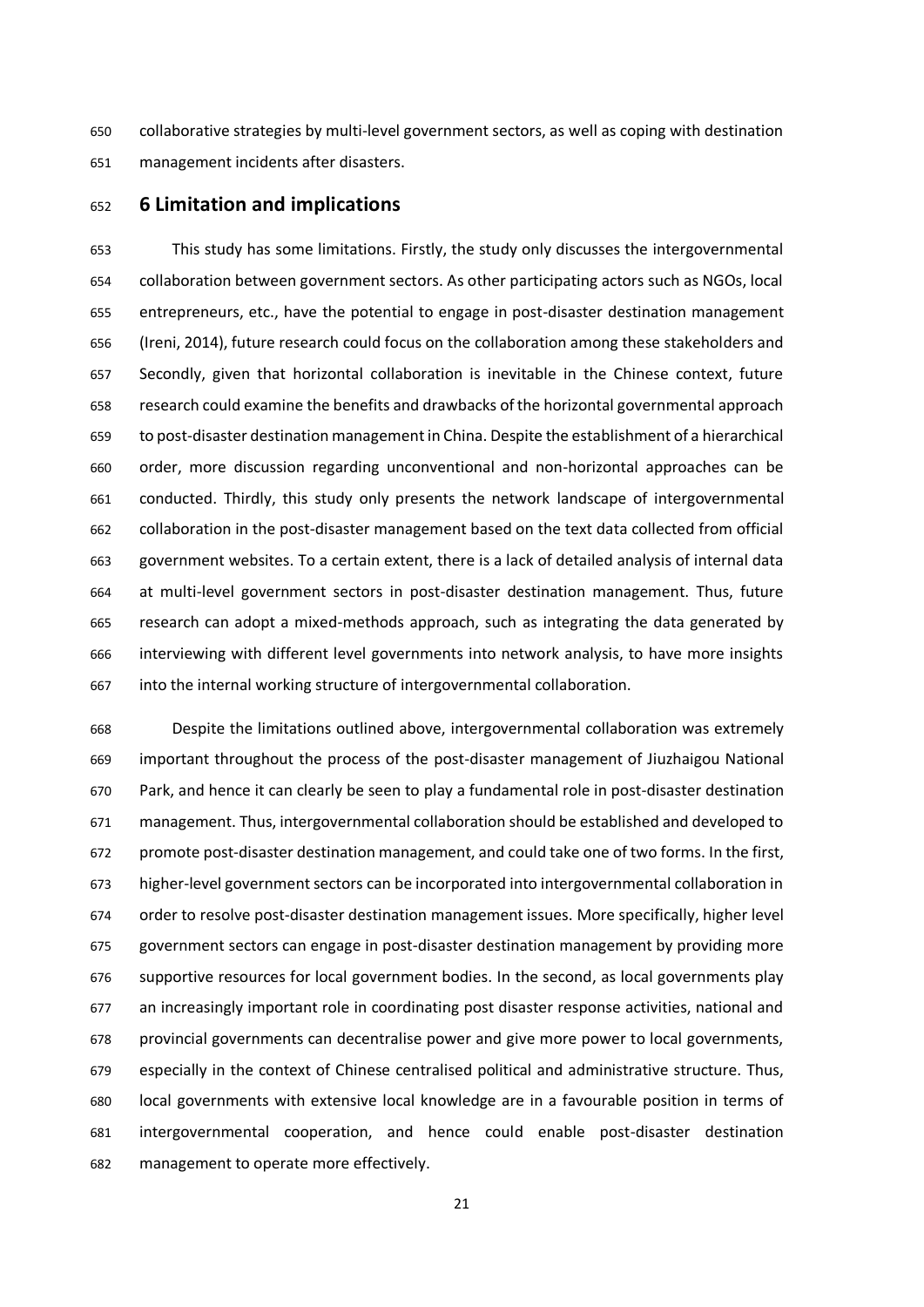# **References**

- Alsamadani, R., Hallowell, M., & Javernick-Will, A. N. (2013). Measuring and modelling safety communication in small work crews in the US using social network analysis. *Construction Management and Economics, 31*(6), 568-579.
- Amore, A., & Hall, C. M. (2016). From governance to meta-governance in tourism? Re- incorporating politics, interests and values in the analysis of tourism governance. *Tourism Recreation Research, 41*(2), 109-122.
- Amujo, O. C., & Otubanjo, O. (2012). Leveraging rebranding of 'unattractive' nation brands to stimulate post-disaster tourism. *Tourist Studies, 12*(1), 87-105.
- Atkinson, C. L., & Sapat, A. K. (2013). Hurricane Wilma and long-term business recovery in disasters: the role of local government procurement and economic development. *Journal of Homeland Security and Emergency Management, 11*(1), 169- 192.
- Baker, D., & Refsgaard, K. (2007). Institutional development and scale matching in disaster response management. *Ecological Economics, 63*(2-3), 331-343.
- Bankoff, G. (2003) Vulnerability as a measure of change in society. *International Journal of Mass Emergencies and Disasters, 21*(2), 5-30.
- Beaumont, N., & Dredge, D. (2010). Local tourism governance: A comparison of three network approaches. *Journal of Sustainable Tourism, 18,* 7-28.
- Becken, S., & Hughey, K. F. D. (2013). Linking tourism into emergency management structures to enhance disaster risk reduction. *Tourism Management, 36,* 77-85.
- Beritelli, P., Bieger, T., & Laesser, C. (2007). Destination governance: Using corporate governance theories as a foundation for effective destination management. *Journal of Travel Research*, *46*(1), 96-107.
- Brooks, J. M., Bodeau, D., & Fedorowicz, J. (2013). Network management in emergency response: Articulation practices of state-level managers - interweaving up, down, and sideways. *Administration and Society, 45*(8), 911-948.
- Burgos, A., & Mertens, F. (2017). Participatory management of community-based tourism: A network perspective. *Community Development, 48*(4), 546-565.
- Burt, R. S. (1992). *Structural holes*. Harvard University.
- Çakar, K. (2018). Critical success factors for tourist destination governance in times of crisis: a case study of Antalya, Turkey. *Journal of Travel & Tourism Marketing, 35*(6), 786-802.
- Calgaro, E. (2010). Building resilient tourism destination futures in a world of uncertainty: Assessing destination vulnerability in Khao Lak, Patong and Phi Phi Don, Thailand to the 2004 Tsunami (Doctoral thesis). Macquarie University, Sydney. Retrieved from
- http://hdl. handle.net/1959.14/164721. Access February 16, 2021
- Cameron, D. (2001). The structures of intergovernmental relations. *International Social Science Journal, 53*(167), 121-127.
- Caruson, K., & Macmanus, S. A. (2012). Interlocal emergency management collaboration: Vertical and horizontal roadblocks. *The Journal of Federalism, 42*(1), 162-187.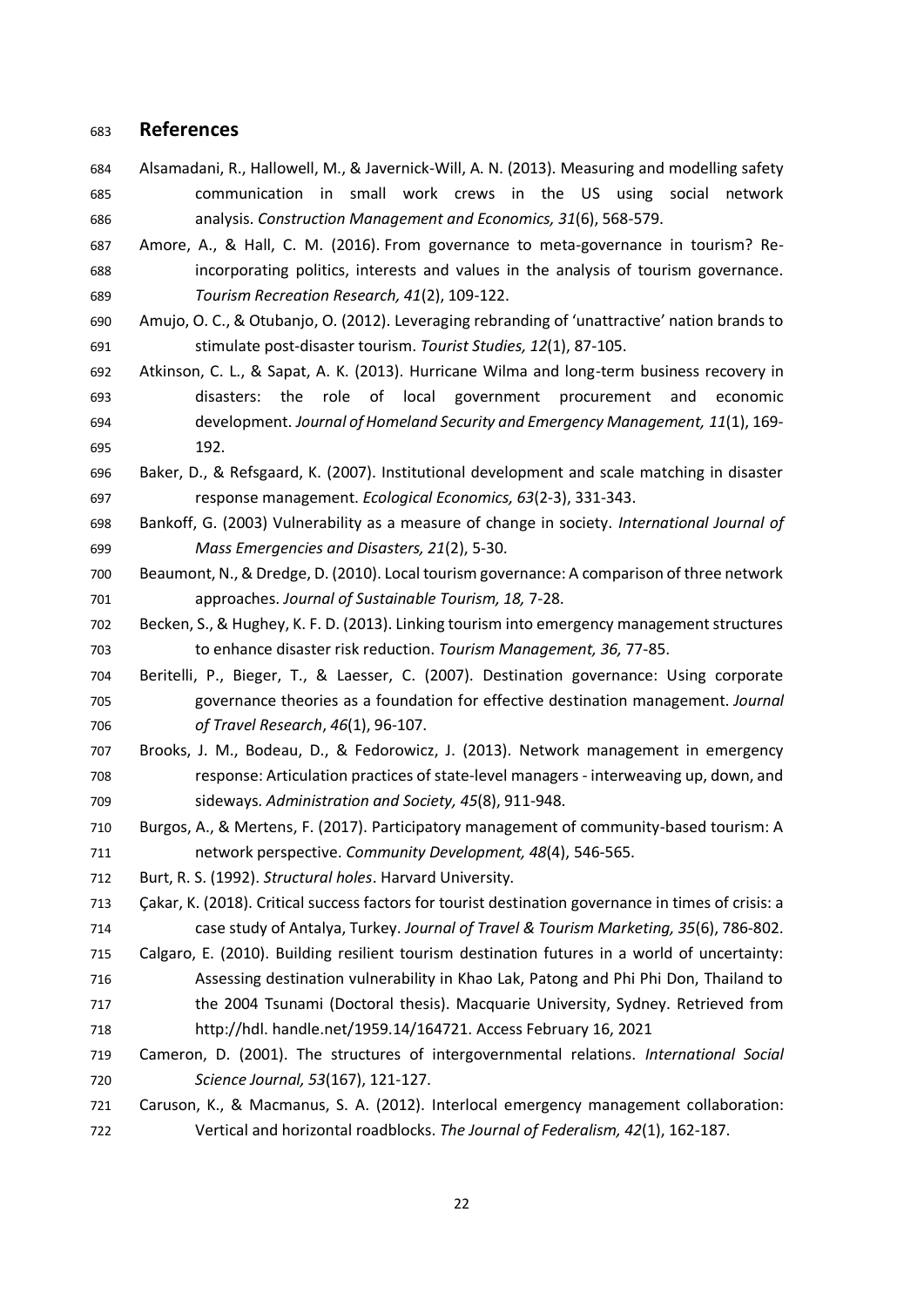- Chan, C.-S., Nozu, K., & Cheung, T. O. L. (2019). Tourism and natural disaster management process: perception of tourism stakeholders in the case of Kumamoto earthquake in Japan. *Current Issues in Tourism, 23*(15), 1864-1885
- Cioccio, L., & Michael, E. J. (2007). Hazard or disaster: Tourism management for the inevitable in Northeast Victoria. *Tourism Management, 28*(1), 1-11.
- Col, J. M. (2007). Managing disasters: The role of local government. *Public Administration Review, 67,* 114-124.
- Comfort, L.K., & Haase, T.W. (2006). Communication, coherence, and collective action: The impact of Hurricane Katrina on communications infrastructure. *Public Works Management and Policy, 10*(3), 328-343.
- Cretney, R. (2016). Local responses to disaster: the value of community led post disaster response action in a resilience framework. *Disaster Prevention and Management, 25*(1), 27-40.
- Deen, S. (2015). Pakistan 2010 floods. Policy gaps in disaster preparedness and response. *International Journal of Disaster Risk Reduction, 12*, 341-349.
- Dredge, D. (2006). Networks, conflict and collaborative communities. *Journal of Sustainable Tourism, 14*(6), 562-581.
- Espia, J. C. P., & Fernandez Jr, P. (2015). Insiders and outsiders: Local government and NGO engagement in disaster response in Guimaras, Philippines. *Disasters, 39*(1), 51-68.
- Faulkner, B. (2001). Towards a framework for tourism disaster management. *Tourism Management, 22*(2), 135-147.
- Faulkner, B., & Vikulov, S. (2001). Katherine, washed out one day, back on track the next: a post-mortem of a tourism disaster. *Tourism Management, 22*(4), 331-344.
- Fujihara, A., Ide, Y., Konno, N., Masuda, N., Miwa, H., & Uchida, M. (2009). Limit Theorems for the Average Distance and the Degree Distribution of the Threshold Network Model. *Interdisciplinary Information Sciences, 15*(3), 361-366.
- Ge, Y., Gu, Y., & Deng, W. (2010). Evaluating China's national post-disaster plans: The 2008 Wenchuan earthquake's recovery and reconstruction planning. *International Journal of Disaster Risk Science, 1*(2), 17-27.
- Gelter, J., Lexhagen, M., & Fuchs, M. (2020). A meta-narrative analysis of smart tourism destinations: implications for tourism destination management. *Current Issues in Tourism*, 1-15.
- Ghaderi, Z., Mat Som, A. P., & Henderson, J. C. (2015). When disaster strikes: The Thai floods of 2011 and tourism industry response and resilience. *Asia Pacific Journal of Tourism Research, 20*(4), 399-415.
- Granville, F., Mehta, A., & Pike, S. (2016). Destinations, disasters and public relations: Stakeholder engagement in multi-phase disaster management. *Journal of Hospitality and Tourism Management*, *28*, 73-79.
- Guo, Y. (2012). Urban resilience in post-disaster reconstruction: Towards a resilient development in Sichuan, China. *International Journal of Disaster Risk Science, 3*(1), 45-55.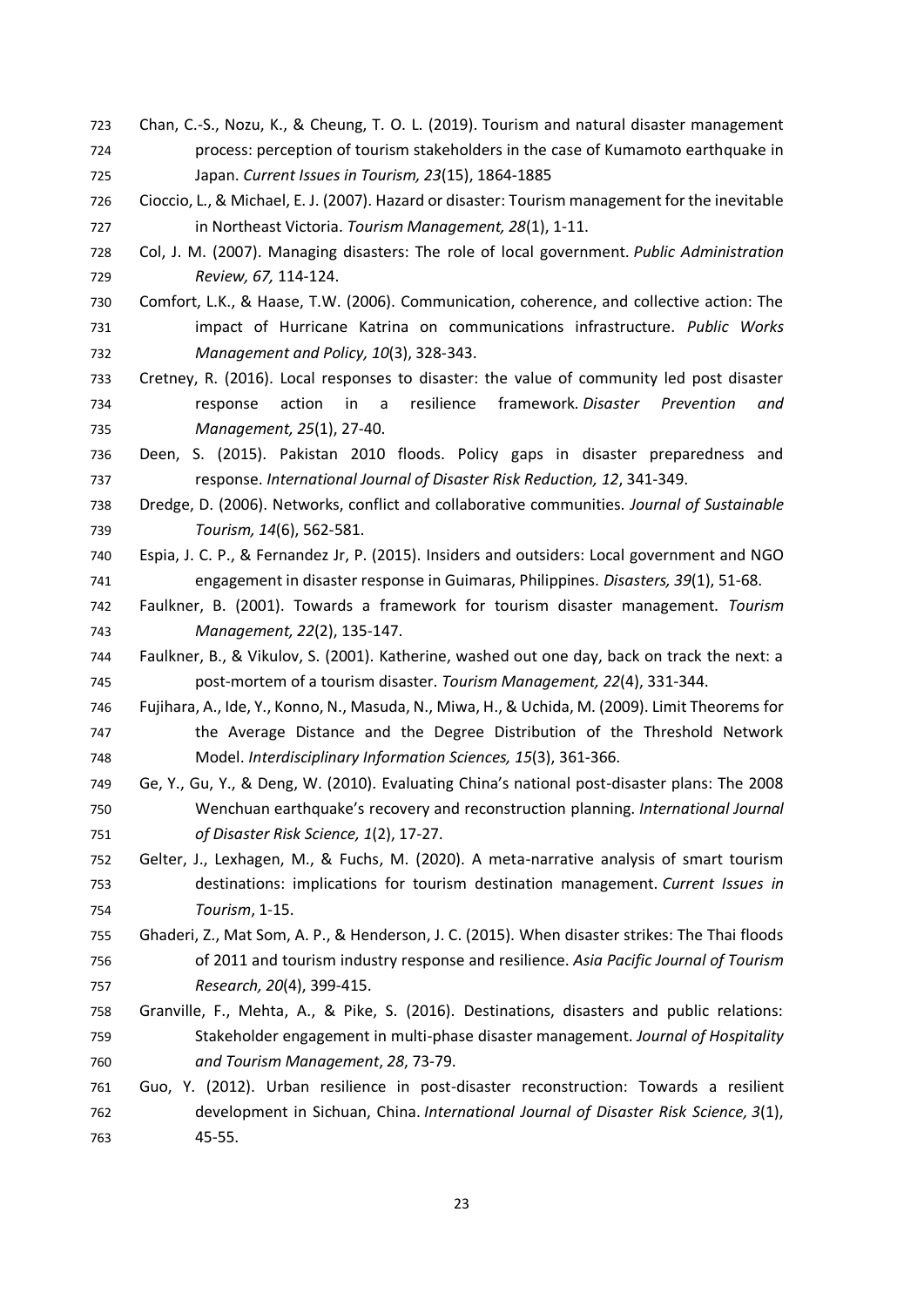- Gurtner, Y. (2016). Returning to paradise: Investigating issues of tourism crisis and disaster recovery on the island of Bali. *Journal of Hospitality and Tourism Management*, *28*, 11-19.
- Hall, C. M. (1999). Rethinking collaboration and partnership: A public policy perspective. *Journal of Sustainable Tourism, 7*, 274-289.
- Hall, C. M. (2009). A typology of governance and its implications for tourism policy analysis. *Journal of Sustainable Tourism*, 19(4-5), 437-457.
- Hanneman, R.A., & Riddle, M. (2005). *Introduction to social network methods.* University of California.
- Hanneman, R. A., & Riddle, M. (2011). Concepts and Measures for Basic Network Analysis. In J. Scott, & P. J. Carrington (Eds.), *The sage handbook of social network analysis* (pp. 340-369).
- Haythornthwaite, C. (1996). Social network analysis: An approach and technique for the study of information exchange. *Library and Information Science Research, 18*:323-342.
- He, F., & Zhuang, J. (2016). Balancing pre-disaster preparedness and post-disaster relief. *European Journal of Operational Research, 252*(1), 246-256.
- Hovil, S., & Stokke, K.B. (2007). Network governance and policy integration The case of regional coastal zone planning in Norway. *European Planning Studies, 15,* 927-944.
- Hystad, P. W., & Keller, P. C. (2008). Towards a destination tourism disaster management framework: Long-term lessons from a forest fire disaster. *Tourism Management, 29*(1), 151-162.
- Ireni, S. L. (2014). Entrepreneurial brokers in disaster response network in typhoon haiyan in the philippines. *Public Management Review, 17*(10), 1-22.
- Iuchi, K., Johnson, L. A., & Olshansky, R. B. (2013). Securing Tohoku's future: Planning forrebuilding in the first year following the Tohoku-oki earthquake and tsunami. *Earthquake Spectra, 29*(1), 479-499.
- Jessop, B. (2011). Metagovernance. In M. Bevir (Eds.), *The sage handbook of governance* (pp. 106-123).
- Jiang, Y., & Ritchie, B. W. (2017). Disaster collaboration in tourism: Motives, impediments and success factors. *Journal of Hospitality and Tourism Management, 31,* 70-82.
- Jung, K., & Song, M. (2014). Linking emergency management networks to disaster resilience: bonding and bridging strategy in hierarchical or horizontal collaboration networks. *Quality & Quantity, 49*(4), 1465-1483.
- Kapucu, N., Arslan, T., & Collins, M. L. (2010). Examining intergovernmental and interorganisational response to catastrophic disasters. *Administration and Society, 42*(2), 222-247.
- Kapucu, N., & Demiroz, F. (2011). Measuring performance for collaborative public management using network analysis methods and tools. *Public Performance and Management Review, 34*(4), 549-579.
- Kapucu, N., & Garayev, V. (2014). Structure and network performance: horizontal and vertical networks in emergency management. *Administration and Society, 48*(8), 931-961.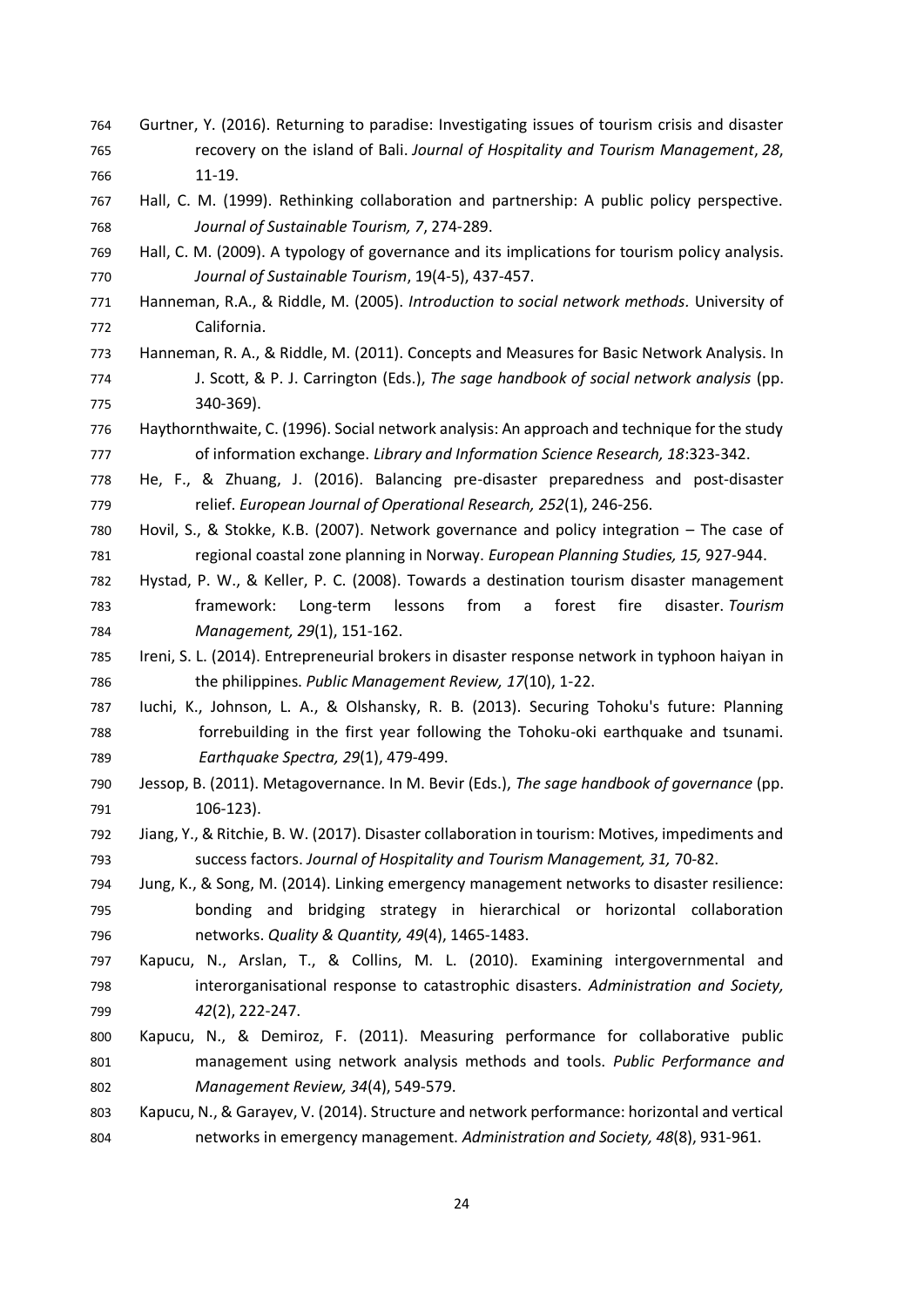- Kato, K. (2018). Debating sustainability in tourism development: Resilience, traditional knowledge and community: A post-disaster perspective. *Tourism Planning and Development*, *15*(1), 55-67.
- Kusumasari, B., Alam, Q., & Siddiqui, K. (2010). Resource capability for local government in managing disaster. *Disaster Prevention and Management: An International Journal, 19*(4), 438-451.
- Ladkin, A., Fyall, A., Fletcher, J., & Shipway, R. (2008). London tourism: A 'post-disaster' marketing response. *Journal of Travel & Tourism Marketing*, *23*(2-4), 95-111.
- Larsen, R. K., Calgaro, E., & Thomalla, F. (2011). Governing resilience building in Thailands tourism-dependent coastal communities: Conceptualising stakeholder agency in social–ecological systems. *Global Environmental Change, 21(*2), 481-491.
- Lee, K. H., & Hyun, S. S. (2016). The effects of perceived destination ability and destination 817 brand love on tourists' loyalty to post-disaster tourism destinations: The case of Korean tourists to Japan. *Journal of Travel & Tourism Marketing*, *33*(5), 613-627.
- Lian, T., Yu, C., & Zong, Q. (2012). A study on net-work structure of China's tourism website: Based on a social network analysis. *Tourism Science, 6*, 80-88.
- Liu-Lastres, B., Mariska, D., Tan, X., & Ying, T. (2020). Can post-disaster tourism development improve destination livelihoods? A case study of Aceh, Indonesia. *Journal of Destination Marketing & Management*, *18*, 100510.
- Mair, J., Ritchie, B. W., & Walters, G. (2016). Towards a research agenda for post-disaster and post-crisis recovery strategies for tourist destinations: A narrative review. *Current Issues in Tourism, 19*(1), 1-26.
- Maldonado, E. A., Maitland, C. F., & Tapia, A. H. (2009). Collaborative systems development in disaster relief: The impact of multi-level governance. *Information Systems Frontiers, 12*(1), 9-27.
- Mandell, M.P., & Keast, R. (2007). Evaluating network arrangements. *Public Performance and Management Review, 30(*4), 574-597.
- Miller, G. A., & Ritchie, B. W. (2003). A farming crisis or a tourism disaster? An analysis of the foot and mouth disease in the UK. *Current Issues in Tourism*, *6*(2), 150-171.
- Moore, M. H. (2009). Networked government: Survey of rationales, forms, and techniques. In 835 S. Goldsmith, & F. K. Donald (Eds.). *Unlocking the power of networks: keys to high-performance government* (pp. 190-228).
- Paraskevas, A., & Arendell, B. (2007). A strategic framework for terrorism prevention and mitigation in tourism destinations. *Tourism Management, 28*(6), 1560-1573.
- Pavlovich, K. (2001). The twin landscapes of Waitomo: Tourism network and sustainability through the Landcare Group. *Journal of Sustainable Tourism, 9,* 491-504.
- Pierre, J., & Peters, B.G. (2000). Governance, politics and the state. St. Martin's Press.
- Pierre, J., & Peters, B.G. (2005). Governing complex societies: Trajectories and scenarios. Palgrave Macmillan.
- Ritchie, B. W. (2004). Chaos, crises and disasters: a strategic approach to crisis management in the tourism industry. *Tourism Management, 25*(6), 669-683.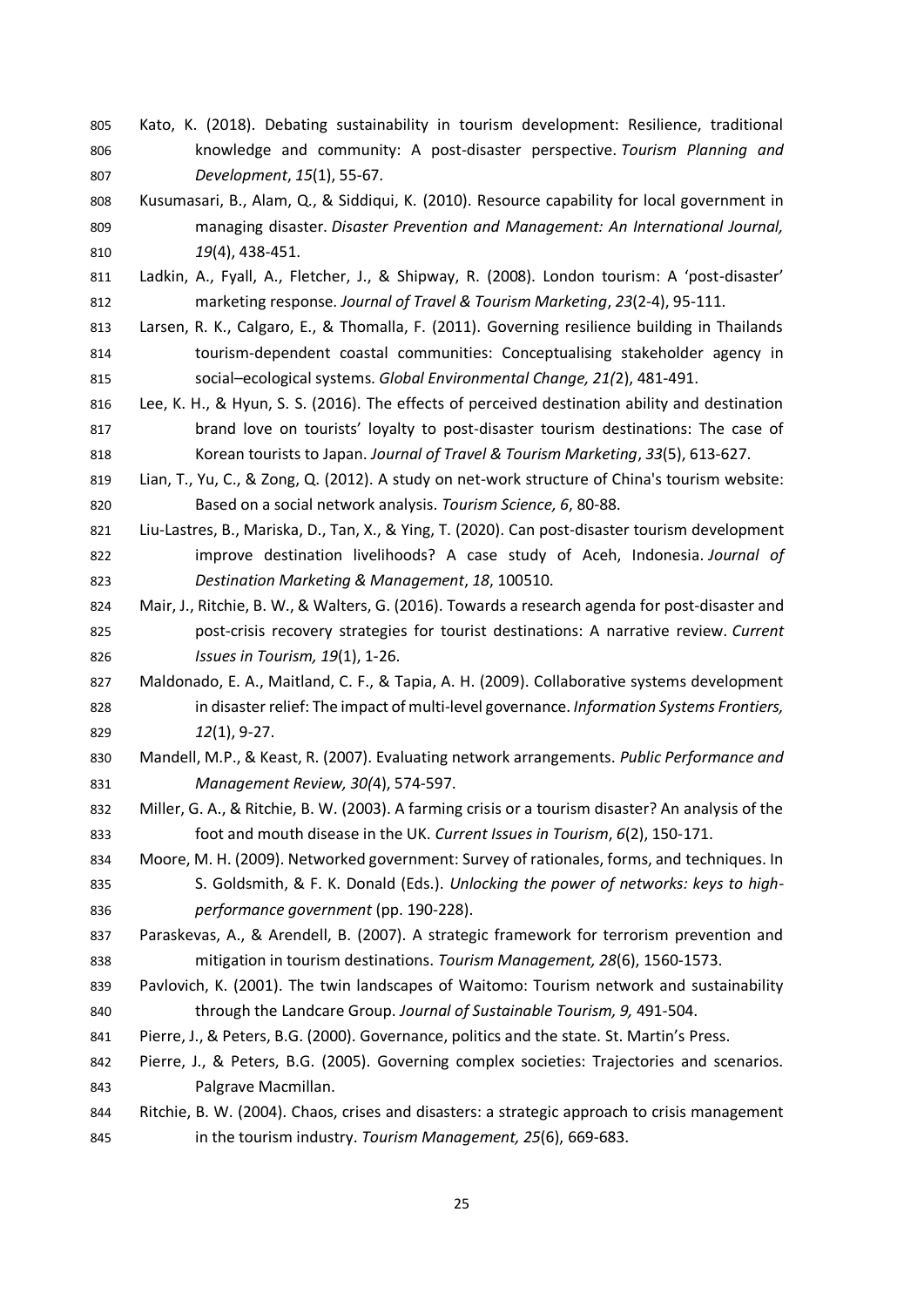- Scharpf, F. W. (1994). Games real actors could play: Positive and negative coordination in embedded negotiations. *Journal of Theoretical Politics, 6*(1), 27-53.
- Schulz, S. F., & Blecken, A. (2010). Horizontal cooperation in disaster relief logistics: benefits and impediments. *International Journal of Physical Distribution and Logistics Management, 40*(8/9), 636-656.
- Scott, J. (2013). *Social network analysis* (3rd ed.). Sage.
- Seraphin, H. (2019). Natural disaster and destination management: The case of the Caribbean and hurricane Irma. *Current Issues in Tourism*, *22*(1), 21-28.
- Seraphin, H., Korstanje, M., & Gowreesunkar, V. (2020). Diaspora and ambidextrous management of tourism in post-colonial, post-conflict and post-disaster destinations. *Journal of Tourism and Cultural Change*, *18*(2), 113-132.
- Shaw, R. (2006). Indian Ocean tsunami and aftermath: Need for environment-disaster synergy in the reconstruction process. *Disaster Prevention and Management, 15*(1), 5-20.
- Shi, P. (2012). On the role of government in integrated disaster risk governance—Based on practices in China. *International Journal of Disaster Risk Science*, *3*(3), 139-146.
- Tang, P., Deng, C., Shao, S., & Shen, G. Q. (2017). Leveraging intergovernmental and cross- sectoral networks to manage nuclear power plant accidents: A case study from China. *Journal of Cleaner Production, 162,* 1551-1566.
- Trias, A. P. L., Lassa, J., & Surjan, A. (2019). Connecting the actors, discovering the ties: Exploring disaster risk governance network in Asia and the Pacific. *International Journal of Disaster Risk Reduction, 33,* 217-228.
- Wang, Y. (2011). Destination marketing and management: Scope, definition and structures. In Y. Wang, & A. Pizam (Eds.). *Destination marketing and management: theories and applications* (pp. 1-20).
- Wasserman, S., & Faust, K. (1994). Social network analysis: methods and applications. Cambridge University Press.
- Whitehead, M. (2003). 'In the shadow of hierarchy': Meta-governance, policy reform and urban regeneration in the West Midlands. *Area, 35*(1), 6-14.
- Wise, S. (2014). Can a team have too much cohesion? The dark side to network density. *European Management Journal*, 32(5), 703-711.
- Xu, J., & Lu, Y. (2013). A comparative study on the national counterpart aid model for post- disaster recovery and reconstruction. *Disaster Prevention and Management*, *22*(1),75-93.
- Yang, W., Wang, D., & Chen, G. (2011). Reconstruction strategies after the Wenchuan earthquake in Sichuan, China. *Tourism Management*, *32*(4), 949-956.
- Zhong, K., & Lu, X. (2018). Exploring the administrative mechanism of China's Paired Assistance to Disaster Affected Areas programme. *Disasters*, *42*(3), 590-612.
- Zurita, M., Cook, B., Harms, L., & March, A. (2015). Towards new disaster governance: subsidiarity as a critical tool. *Environmental Policy & Governance, 25*(6), 386-339.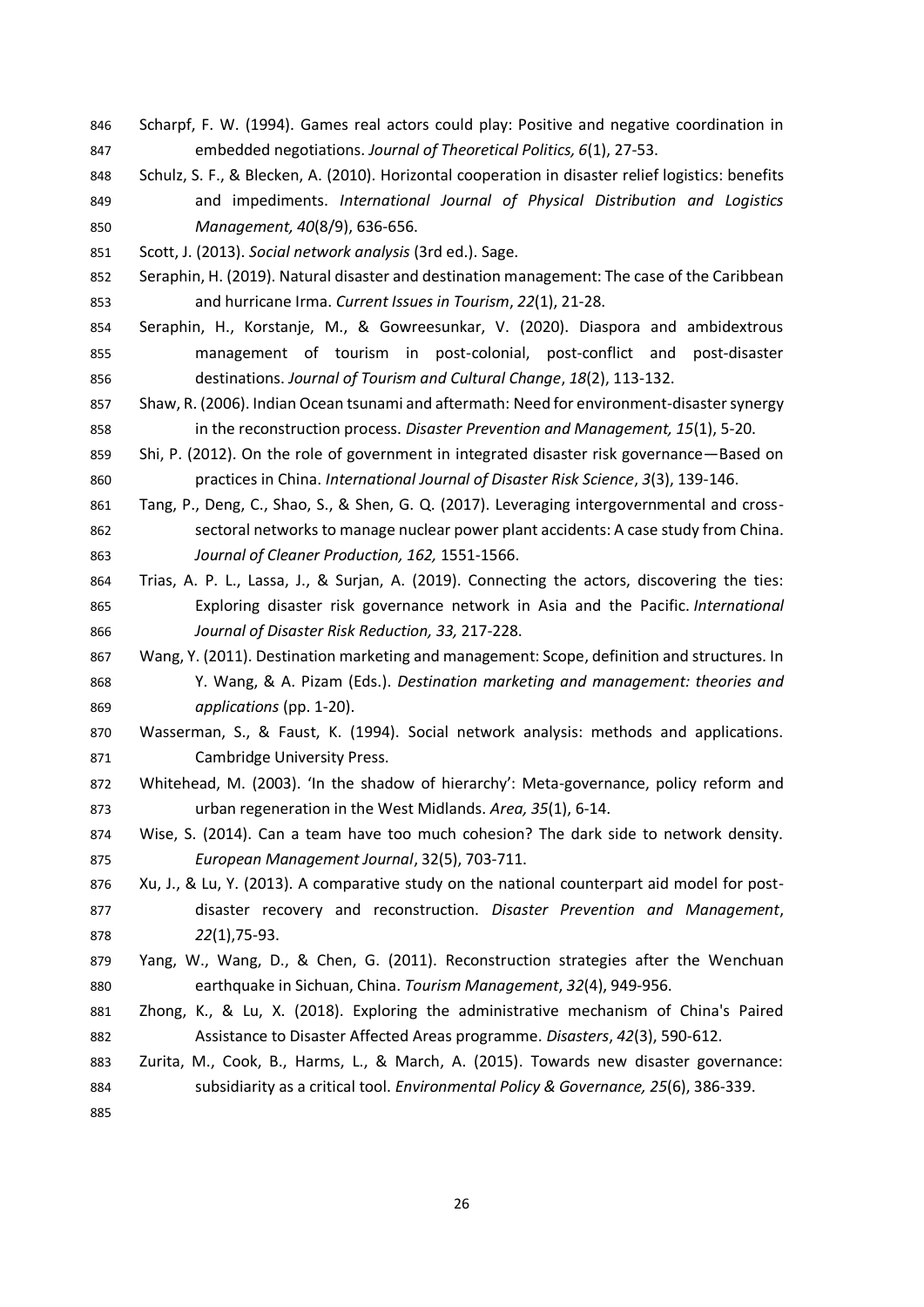Table 1. Post-disaster destination management stages and the data collected

| Phase                                                          | Duration                                                            | Total number of secondary reports |  |  |  |
|----------------------------------------------------------------|---------------------------------------------------------------------|-----------------------------------|--|--|--|
|                                                                |                                                                     | collected                         |  |  |  |
| Emergency stage                                                | From 08/08/2017 to                                                  | 8                                 |  |  |  |
|                                                                | 14/08/2017                                                          |                                   |  |  |  |
| Intermediate stage                                             | From 15/08/2017 to                                                  | 12                                |  |  |  |
|                                                                | 07/11/2017                                                          |                                   |  |  |  |
| Long-term recovery                                             | From 08/11/2017 to                                                  | 48                                |  |  |  |
| stage                                                          | 08/08/2019                                                          |                                   |  |  |  |
| Data sources:                                                  |                                                                     |                                   |  |  |  |
|                                                                | Jiuzhaigou Administration Bureau website (https://www.jiuzhai.com/) |                                   |  |  |  |
| Jiuzhaigou County Government website (http://www.jzg.gov.cn/)  |                                                                     |                                   |  |  |  |
| Aba Autonomous Prefecture website (http://www.abazhou.gov.cn/) |                                                                     |                                   |  |  |  |
| Sichuan Province Government website (https://www.sc.gov.cn/)   |                                                                     |                                   |  |  |  |
| Chinese Government website (http://www.gov.cn/)                |                                                                     |                                   |  |  |  |

- Table 2. 49 government sectors that participated in the post-disaster destination management of
- Jiuzhaigou National Park

| No.          | Government sector | Full title                                                                                          |
|--------------|-------------------|-----------------------------------------------------------------------------------------------------|
| $\mathbf{1}$ | ABJ               | Administration Bureau of Jiuzhaigou National Park                                                   |
| 2            | GJ                | Jiuzhaigou County government                                                                        |
| 3            | DCJ               | Department of Construction of Jiuzhaigou County                                                     |
| 4            | DFJ               | Department of Finance of Jiuzhaigou                                                                 |
| 5            | <b>DRCJ</b>       | Development and Reform Commission of Jiuzhaigou county                                              |
| 6            | FGBJ              | Forestry and Grass Bureau of Jiuzhaigou County                                                      |
| 7            | <b>SFJ</b>        | South Forestry Bureau of Jiuzhaigou County                                                          |
| 8            | <b>TBA</b>        | Tourism Bureau of Aba Autonomous Prefecture                                                         |
| 9            | <b>DCA</b>        | Department of Construction of Aba Autonomous Prefecture                                             |
| 10           | GA                | Aba Autonomous Prefecture government                                                                |
| 11           | <b>DRCA</b>       | Development and Reform Commission of Aba Autonomous<br>Prefecture                                   |
| 12           | <b>EMOA</b>       | <b>Emergency Management Office of Aba Autonomous Prefecture</b>                                     |
| 13           | <b>DFA</b>        | Department of Finance of Aba Autonomous Prefecture                                                  |
| 14           | <b>CSOA</b>       | Comprehensive Supervision Office of Aba Autonomous Prefecture                                       |
| 15           | <b>CEITA</b>      | Committee of Economic and Information Technology of Aba<br>Autonomous Prefecture                    |
|              |                   |                                                                                                     |
| 16           | <b>EPCURA</b>     | Environmental Protection Committee for Urban and Rural<br>Construction of Aba Autonomous Prefecture |
| 17           | <b>ROA</b>        | Reconstruction Office of Aba Autonomous Prefecture                                                  |
| 18           | <b>FGBA</b>       | Forestry and Grass Bureau of Aba Autonomous Prefecture                                              |
| 19           | <b>WBA</b>        | Water Bureau of Aba Autonomous Prefecture                                                           |
| 20           | <b>TPBA</b>       | Transport Bureau of Aba Autonomous Prefecture                                                       |
| 21           | <b>FBA</b>        | Finance Bureau of Aba Autonomous Prefecture                                                         |
| 22           | <b>ICBA</b>       | Industrial and Commercial Bureau of Aba Autonomous Prefecture                                       |
| 23           | MG                | Mianyang City government                                                                            |
| 24           |                   | Environmental Protection Committee for Urban and Rural                                              |
|              | <b>EPCURS</b>     | Construction of Sichuan Province                                                                    |
| 25           | <b>GEBS</b>       | Earth and Environment Bureau of Sichuan Province                                                    |
| 26           | <b>DRS</b>        | Department of Construction of Sichuan Province                                                      |
| 27           | <b>DRCS</b>       | Development and Reform Commission of Sichuan province                                               |
| 28           | GS                | Government of Sichuan Province                                                                      |
| 29           | <b>DCS</b>        | Department of Construction of Sichuan Province                                                      |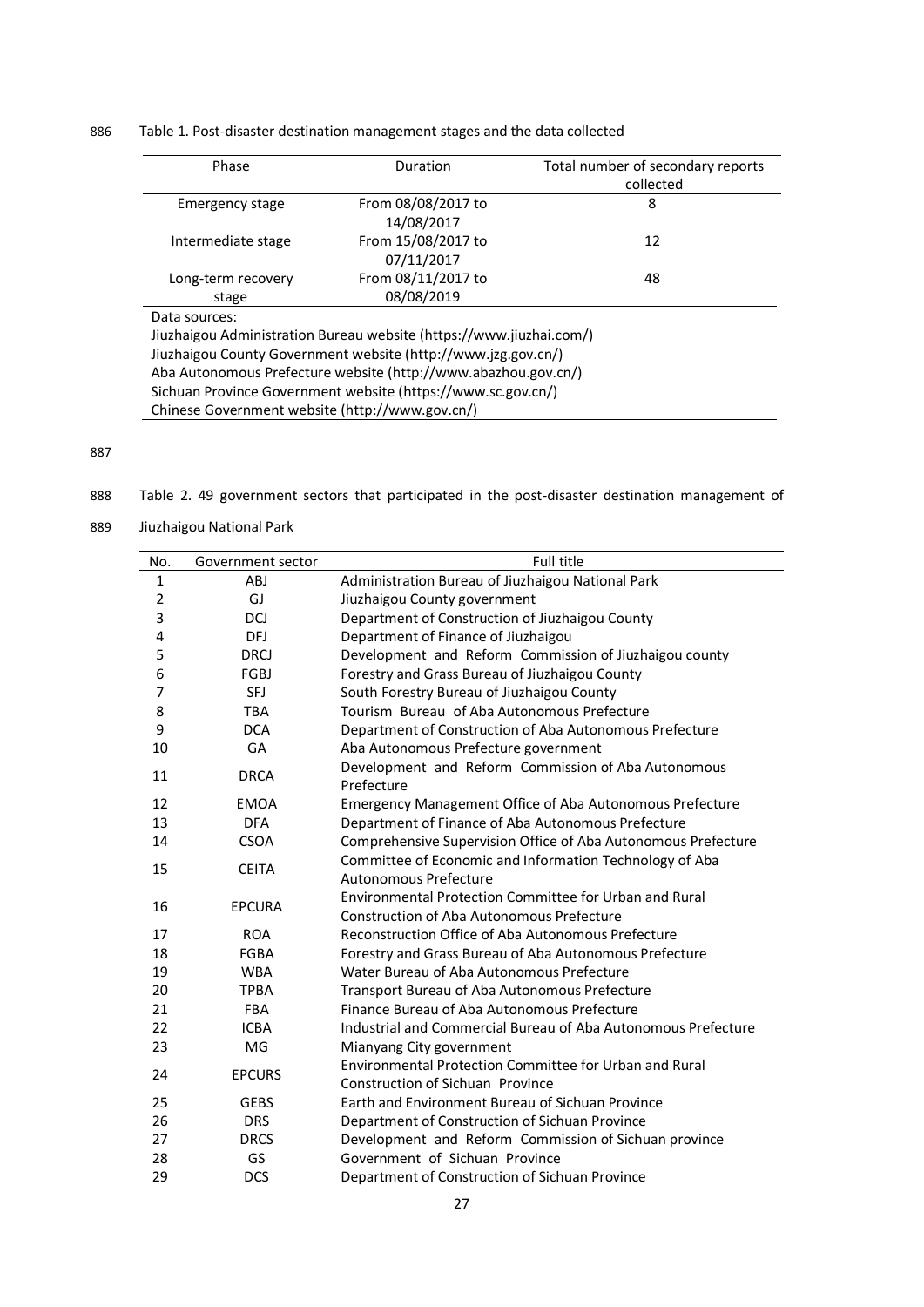| 30 | <b>DFS</b>   | Department of Finance of Sichuan Province                         |
|----|--------------|-------------------------------------------------------------------|
| 31 | <b>LRBS</b>  | Land and Resource Bureau of Sichuan Province                      |
| 32 | <b>TBS</b>   | Tourism Bureau of Sichuan Province                                |
| 33 | <b>OLRS</b>  | Land and Resources Office of Sichuan Province                     |
| 34 | <b>GAQSS</b> | General Administration of Quality Supervision of Sichuan province |
| 35 | <b>BGMRS</b> | Bureau of Geology and Mineral Resources of Sichuan province       |
| 36 | <b>EBS</b>   | Energy Bureau of Sichuan Province                                 |
| 37 | <b>ABS</b>   | Auditing Bureau of Sichuan Province                               |
| 38 | <b>FGBS</b>  | Forestry and Grass Bureau of Sichuan Province                     |
| 39 | <b>SMBS</b>  | Surveying and Mapping Bureau of Sichuan Province                  |
| 40 | <b>PCSS</b>  | <b>Protection Central Station of Sichuan Province</b>             |
| 41 | <b>NCD</b>   | <b>National Construction Department</b>                           |
| 42 | <b>NCAD</b>  | National Civil Affairs Department                                 |
| 43 | <b>NDRC</b>  | National Development and Reform Commission                        |
| 44 | <b>NEB</b>   | National Earthquake Bureau                                        |
| 45 | <b>NFB</b>   | National Finance Bureau                                           |
| 46 | <b>NFD</b>   | National Finance Department                                       |
| 47 | <b>NTB</b>   | National Tourism Bureau                                           |
| 48 | <b>NTD</b>   | National Transport Department                                     |
| 49 | <b>SCC</b>   | <b>State Council of China</b>                                     |

| 891 | Table 3 Descriptive statistics of government sectors involved in the post-disaster management of |  |  |  |  |  |  |  |  |
|-----|--------------------------------------------------------------------------------------------------|--|--|--|--|--|--|--|--|
|-----|--------------------------------------------------------------------------------------------------|--|--|--|--|--|--|--|--|

892 Jiuzhaigou National Park

| vpes <sup>-</sup>  | Number | Percentage |
|--------------------|--------|------------|
| <b>National</b>    |        | 18.3%      |
| Provincial         | 17     | 34.6%      |
| Municipal/district |        | 46.9%      |

893

894 Table 4. Network density and cohesion of intergovernmental collaboration networks at the emergency,

895 intermediate and long-term recovery stages

| Indexes          | Emergency stage | Intermediate | Long-term recovery |
|------------------|-----------------|--------------|--------------------|
|                  |                 | stage        | stage              |
| Density          | 0.3364          | 0.4381       | 0.1392             |
| <b>Ties</b>      | 37              | 184          | 147                |
| Actors           | 11              | 21           | 33                 |
| Average distance | 1.664           | 1.733        | 1.861              |

896

897 Table 5 Centrality measures of the intergovernmental collaboration network at the emergency stage

| Government sectors | Degree  | <b>Closeness</b> | <b>Betweenness</b> |
|--------------------|---------|------------------|--------------------|
| <b>SCC</b>         | 40.000  | 62.500           | 0.000              |
| GS                 | 40.000  | 62.500           | 0.000              |
| GA                 | 50.000  | 66.667           | 3.333              |
| GJ                 | 40.000  | 62.500           | 0.000              |
| ABJ                | 100.000 | 100.000          | 75.556             |
| <b>NDRC</b>        | 20.000  | 55.556           | 0.000              |
| <b>DFS</b>         | 30.000  | 58.824           | 1.111              |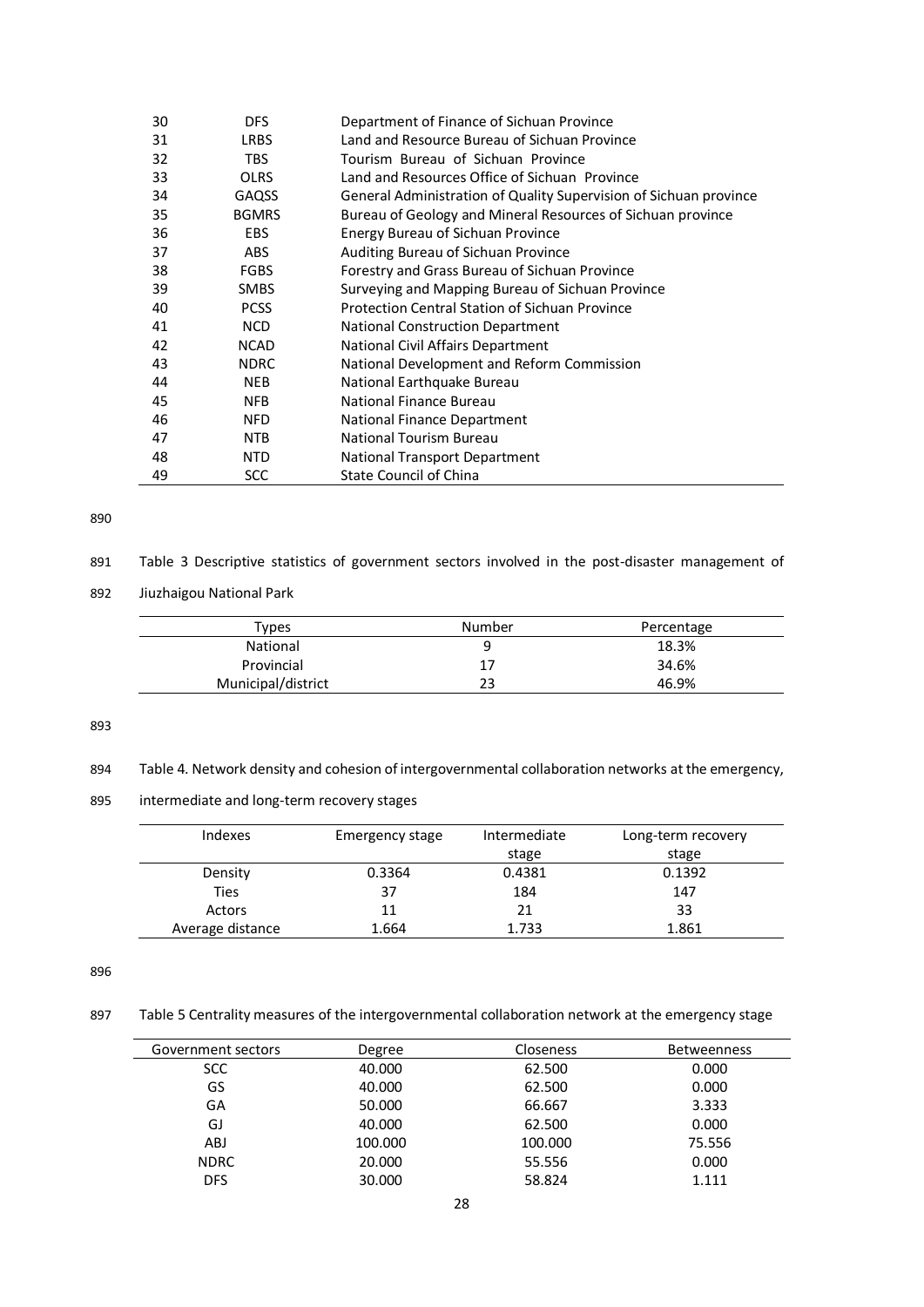| DFJ  | 20.000 | 55.556 | 0.000 |
|------|--------|--------|-------|
| WBA  | 20.000 | 55.556 | 0.000 |
| ∟RBS | 10.000 | 52.632 | 0.000 |
| TBA  | 10.000 | 52.632 | 0.000 |

899 Table 6. Centrality measures of the intergovernmental collaboration network at the intermediate stage

| Government sectors | Degree | <b>Closeness</b> | <b>Betweenness</b> |
|--------------------|--------|------------------|--------------------|
| ABJ                | 70.000 | 76.923           | 41.404             |
| GJ                 | 65.000 | 66.667           | 2.480              |
| <b>GEBS</b>        | 10.000 | 42.553           | 0.000              |
| <b>SMBS</b>        | 10.000 | 42.553           | 0.000              |
| GS                 | 65.000 | 66.667           | 2.480              |
| GA                 | 55.000 | 54.054           | 0.000              |
| <b>NDRC</b>        | 60.000 | 64.516           | 0.287              |
| <b>NCAD</b>        | 60.000 | 64.516           | 0.287              |
| <b>NFD</b>         | 60.000 | 64.516           | 0.287              |
| <b>NCD</b>         | 60.000 | 64.516           | 0.287              |
| <b>NTD</b>         | 60.000 | 64.516           | 0.287              |
| <b>NFB</b>         | 60.000 | 64.516           | 0.287              |
| <b>NTB</b>         | 60.000 | 64.516           | 0.287              |
| <b>NEB</b>         | 60.000 | 64.516           | 0.287              |
| <b>DRCS</b>        | 70.000 | 68.966           | 19.234             |
| <b>DRS</b>         | 15.000 | 47.619           | 0.000              |
| <b>TBA</b>         | 25.000 | 52.632           | 26.842             |
| <b>TPBA</b>        | 15.000 | 36.364           | 0.000              |
| <b>FBA</b>         | 15.000 | 36.364           | 0.000              |
| <b>ICBA</b>        | 15.000 | 36.364           | 0.000              |
| <b>TBS</b>         | 10.000 | 48.780           | 0.000              |

900

901 Table 7. Centrality measures of the intergovernmental collaboration network at the long-term recovery

902 stage

| Government sectors | Degree  | Closeness | <b>Betweenness</b> |
|--------------------|---------|-----------|--------------------|
| ABJ                | 100.000 | 100.000   | 86.492             |
| <b>DRCS</b>        | 12.500  | 53.333    | 0.067              |
| GS                 | 15.625  | 54.237    | 0.202              |
| <b>DCS</b>         | 9.375   | 52.459    | 0.000              |
| <b>NCD</b>         | 3.125   | 50.794    | 0.000              |
| <b>DFS</b>         | 6.250   | 51.613    | 0.000              |
| <b>TBS</b>         | 15.625  | 54.237    | 0.134              |
| <b>TBA</b>         | 15.625  | 54.237    | 0.134              |
| <b>DCA</b>         | 15.625  | 54.237    | 0.403              |
| GJ                 | 21.875  | 56.140    | 1.310              |
| GA                 | 25.000  | 57.143    | 1.579              |
| <b>DRCA</b>        | 21.875  | 56.140    | 1.210              |
| <b>EMOA</b>        | 3.125   | 50.794    | 0.000              |
| DFA                | 3.125   | 50.794    | 0.000              |
| <b>CSOA</b>        | 6.250   | 51.613    | 0.000              |
| <b>NFD</b>         | 9.375   | 52.459    | 0.000              |
| DCJ                | 9.375   | 52.459    | 0.000              |
| <b>CEITA</b>       | 9.375   | 52.459    | 0.000              |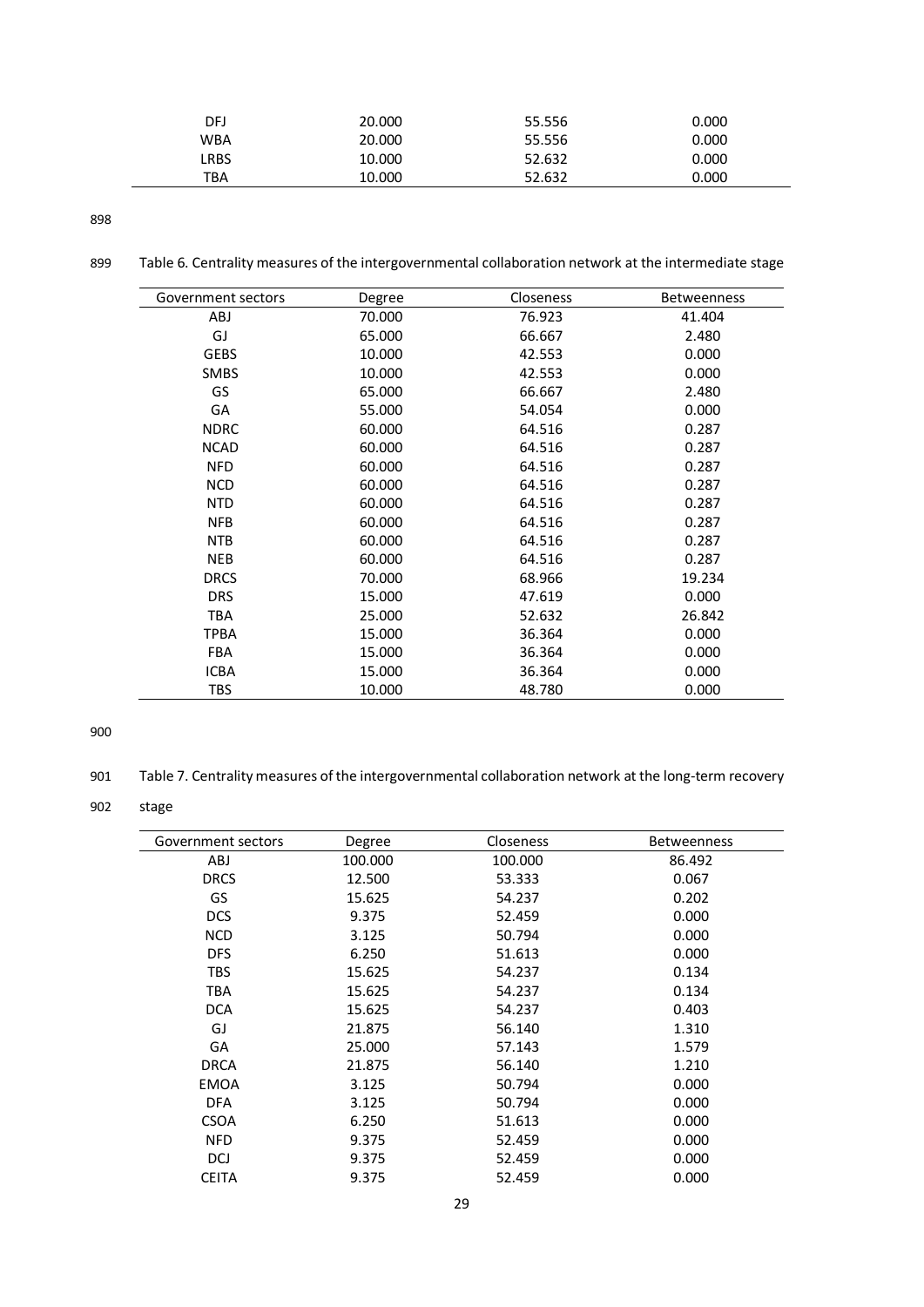| <b>EPCURS</b> | 12.500 | 53.333 | 0.000 |
|---------------|--------|--------|-------|
| <b>EPCURA</b> | 12.500 | 53.333 | 0.000 |
| <b>OLRS</b>   | 3.125  | 50.794 | 0.000 |
| <b>ROA</b>    | 9.375  | 52.459 | 0.000 |
| GAQSS         | 9.375  | 52.459 | 0.000 |
| <b>BGMRS</b>  | 3.125  | 50.794 | 0.000 |
| MG            | 9.375  | 52.459 | 0.000 |
| DRCJ          | 9.375  | 52.459 | 0.000 |
| <b>EBS</b>    | 9.375  | 52.459 | 0.000 |
| <b>ABS</b>    | 3.125  | 50.794 | 0.000 |
| <b>FGBS</b>   | 15.625 | 54.237 | 0.000 |
| <b>PCSS</b>   | 15.625 | 54.237 | 0.000 |
| <b>FGBA</b>   | 15.625 | 54.237 | 0.000 |
| FGBJ          | 15.625 | 54.237 | 0.000 |
| SFJ           | 15.625 | 54.237 | 0.000 |

904 Table 8. Clique analysis results for the intergovernmental collaboration network at the emergency,

| 905 | intermediate and long-term recovery stages |  |  |
|-----|--------------------------------------------|--|--|
|-----|--------------------------------------------|--|--|

| Stage        | Clique | Size<br>Government sector                        |    |
|--------------|--------|--------------------------------------------------|----|
|              | 1      | <b>SCC GS GA GJ ABJ</b>                          |    |
| Emergency    | 2      | <b>GA ABJ WBA</b>                                |    |
| stage        | 3      | ABJ NDRC DFS                                     |    |
|              | 4      | ABJ DFS DFJ                                      |    |
|              | 1      | ABJ GJ GS NDRC NCAD NFD NCD NTD NFB NTB NEB DRCS |    |
|              | 2      | ABJ GJ GS DRS                                    | 4  |
| Intermediate | 3      | ABJ TBA TBS                                      | 3  |
| stage        | 4      | <b>GEBS SMBS DRCS</b>                            | 3  |
|              | 5      | GJ GS GA NDRC NCAD NFD NCD NTD NFB NTB NEB DRCS  | 12 |
|              | 6      | TBA TPBA FBA ICBA                                | 4  |
|              | 1      | ABJ, DRCS, GS, GA                                |    |
|              | 2      | ABJ, GS, GA, ROA                                 |    |
|              | 3      | ABJ, GS, GA, MG                                  |    |
|              | 4      | ABJ, DFS, GA                                     |    |
| Long-term    | 5      | ABJ, GJ,GA                                       |    |
| recovery     | 6      | ABJ, DRCS, GA, DRCA                              | 4  |
| stage        | 7      | ABJ, DCS, DCA, ROA                               | 4  |
|              | 8      | ABJ, TBS, TBA, EPCURS, EPCURA                    | 5  |
|              | 9      | ABJ, TBS, TBA, GJ                                | 4  |
|              | 10     | ABJ, DCA, DRCA, CEITA                            | 4  |
|              | 11     | ABJ, GJ,CSOA                                     | 3  |
|              | 12     | ABJ, GJ, NFD, DCJ                                | 4  |
|              | 13     | ABJ, DRCA, DRCJ, EBS                             | 4  |
|              | 14     | ABJ, FGBS, PCSS, FGBA, FGBJ, SFJ                 | 6  |

#### 906

907 Table 9. Results for structural holes in the intergovernmental collaboration network at the emergency

908 stage

| Government sectors | EffSize | Efficie | Constra |
|--------------------|---------|---------|---------|
| SCC                | 1.000   | 0.250   | 0.766   |
| GS                 | 1.000   | 0.250   | 0.766   |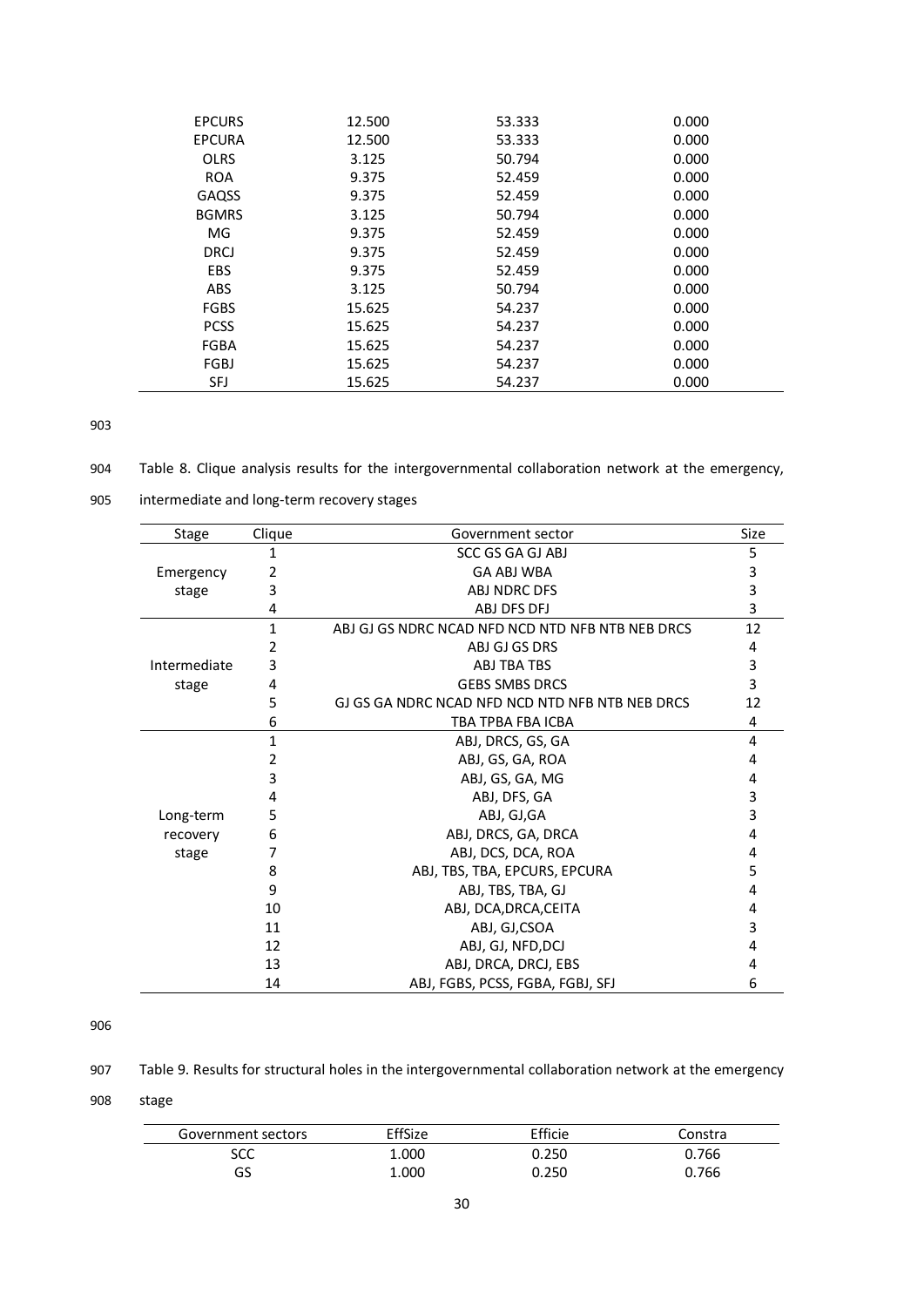| GA          | 2.000 | 0.400 | 0.667 |
|-------------|-------|-------|-------|
| GJ          | 1.000 | 0.250 | 0.766 |
| <b>ABJ</b>  | 8.300 | 0.830 | 0.240 |
| <b>NDRC</b> | 1.000 | 0.500 | 1.125 |
| <b>DFS</b>  | 1.667 | 0.556 | 0.840 |
| DFJ         | 1.000 | 0.500 | 1.125 |
| <b>WBA</b>  | 1.000 | 0.500 | 1.235 |
| <b>LRBS</b> | 1.000 | 1.000 | 1.000 |
| TBA         | 1.000 | 1.000 | 1.000 |
|             |       |       |       |

- 910 Table 10. Results for structural holes within the intergovernmental collaboration network at the
- 911 intermediate stage

| Government sectors | EffSize | Efficie | Constra |
|--------------------|---------|---------|---------|
| GJ                 | 2.692   | 0.207   | 0.281   |
| <b>GEBS</b>        | 1.000   | 1.000   | 1.125   |
| <b>SMBS</b>        | 1.000   | 1.000   | 1.125   |
| GS                 | 2.692   | 0.207   | 0.281   |
| GA                 | 1.000   | 0.091   | 0.331   |
| <b>NDRC</b>        | 1.167   | 0.097   | 0.306   |
| <b>NCAD</b>        | 1.167   | 0.097   | 0.306   |
| <b>NFD</b>         | 1.167   | 0.097   | 0.306   |
| <b>NCD</b>         | 1.167   | 0.097   | 0.306   |
| <b>NTD</b>         | 1.167   | 0.097   | 0.306   |
| <b>NFB</b>         | 1.167   | 0.097   | 0.306   |
| <b>NTB</b>         | 1.167   | 0.097   | 0.306   |
| <b>NEB</b>         | 1.167   | 0.097   | 0.306   |
| <b>DRCS</b>        | 4.571   | 0.327   | 0.248   |
| <b>DRS</b>         | 1.000   | 0.333   | 0.926   |
| <b>TBA</b>         | 3.400   | 0.680   | 0.513   |
| <b>TPBA</b>        | 1.000   | 0.333   | 0.926   |
| <b>FBA</b>         | 1.000   | 0.333   | 0.926   |
| <b>ICBA</b>        | 1.000   | 0.333   | 0.926   |
| <b>TBS</b>         | 1.000   | 0.500   | 1.125   |

#### 912

913 Table 11. Results for structural holes within the intergovernmental collaboration network at the long-

# 914 term recovery stage

| Government sector | EffSize | Efficie | Constra |
|-------------------|---------|---------|---------|
| <b>ABJ</b>        | 29.406  | 0.919   | 0.087   |
| <b>DRCS</b>       | 1.500   | 0.375   | 0.424   |
| GS                | 2.200   | 0.440   | 0.483   |
| <b>DCS</b>        | 1.000   | 0.333   | 0.637   |
| <b>NCD</b>        | 1.000   | 1.000   | 1.000   |
| <b>DFS</b>        | 1.000   | 0.500   | 0.587   |
| <b>TBS</b>        | 1.800   | 0.360   | 0.487   |
| <b>TBA</b>        | 1.800   | 0.360   | 0.487   |
| <b>DCA</b>        | 2.600   | 0.520   | 0.462   |
| GJ                | 4.615   | 0.659   | 0.356   |
| GA                | 5.133   | 0.642   | 0.351   |
| <b>DRCA</b>       | 4.429   | 0.633   | 0.342   |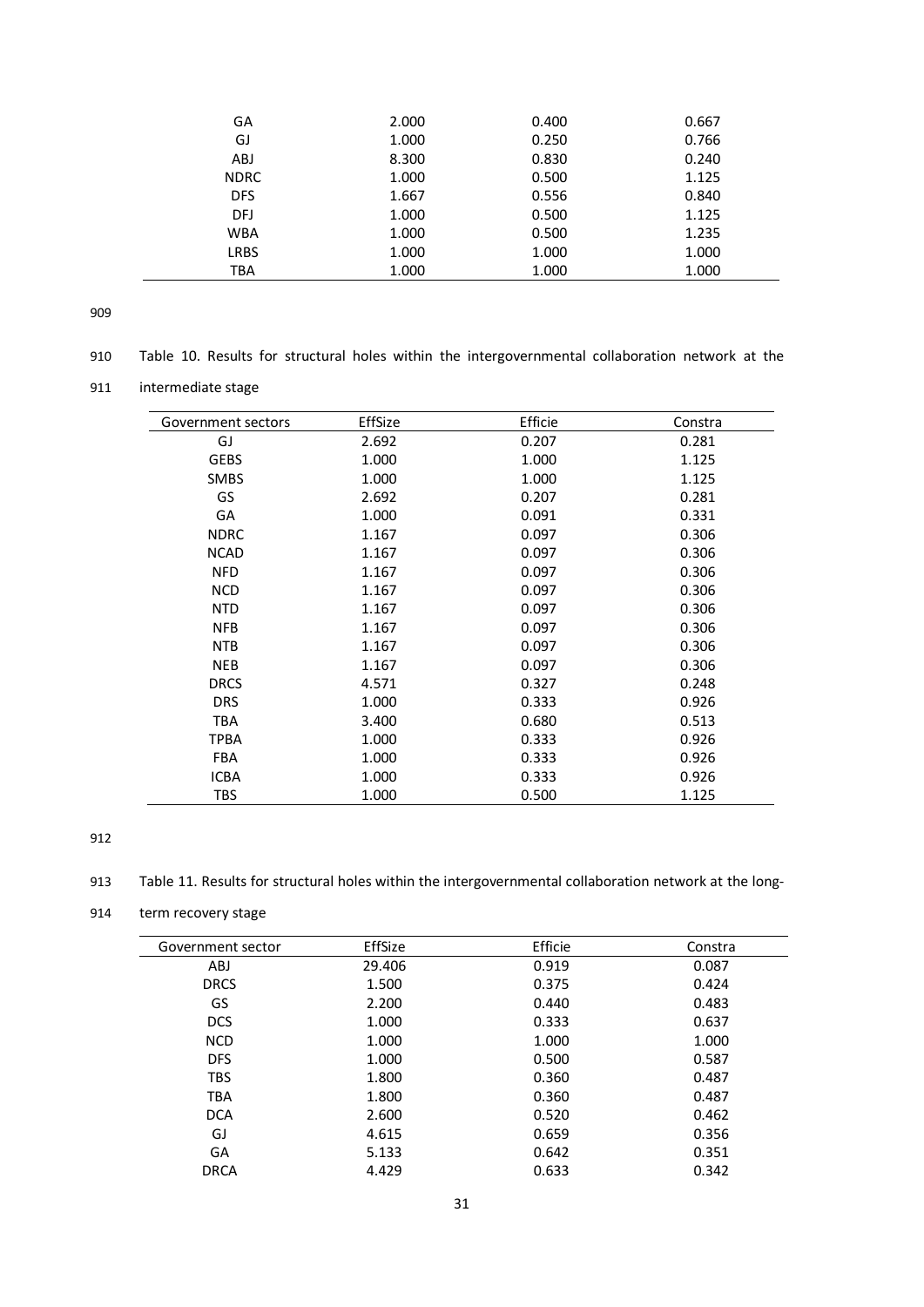| <b>EMOA</b>   | 1.000 | 1.000 | 1.000 |
|---------------|-------|-------|-------|
| <b>DFA</b>    | 1.000 | 1.000 | 1.000 |
| <b>CSOA</b>   | 1.000 | 0.500 | 0.599 |
| <b>NFD</b>    | 1.000 | 0.333 | 0.609 |
| DCJ           | 1.000 | 0.333 | 0.609 |
| <b>CEITA</b>  | 1.000 | 0.333 | 0.522 |
| <b>EPCURS</b> | 1.000 | 0.250 | 0.572 |
| <b>EPCURA</b> | 1.000 | 0.250 | 0.572 |
| <b>OLRS</b>   | 1.000 | 1.000 | 1.000 |
| <b>ROA</b>    | 1.000 | 0.333 | 0.517 |
| GAQSS         | 1.000 | 0.333 | 0.637 |
| <b>BGMRS</b>  | 1.000 | 1.000 | 1.000 |
| MG            | 1.000 | 0.333 | 0.517 |
| <b>DRCJ</b>   | 1.000 | 0.333 | 0.602 |
| <b>EBS</b>    | 1.000 | 0.333 | 0.602 |
| <b>ABS</b>    | 1.000 | 1.000 | 1.000 |
| <b>FGBS</b>   | 1.000 | 0.200 | 0.555 |
| <b>PCSS</b>   | 1.000 | 0.200 | 0.555 |
| FGBA          | 1.000 | 0.200 | 0.555 |
| FGBJ          | 1.000 | 0.200 | 0.555 |
| <b>SFJ</b>    | 1.000 | 0.200 | 0.555 |

916

917

918

919

920

921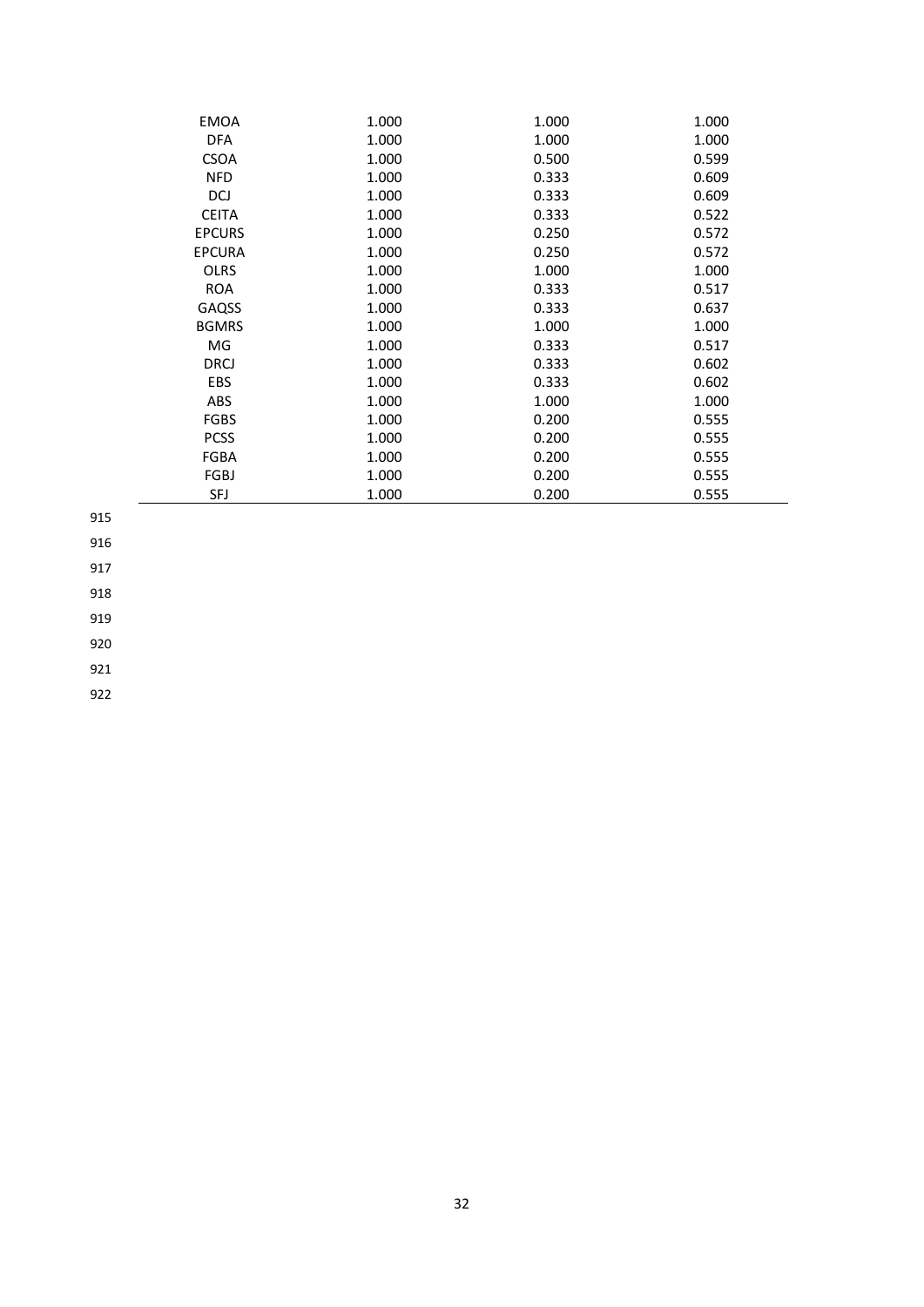

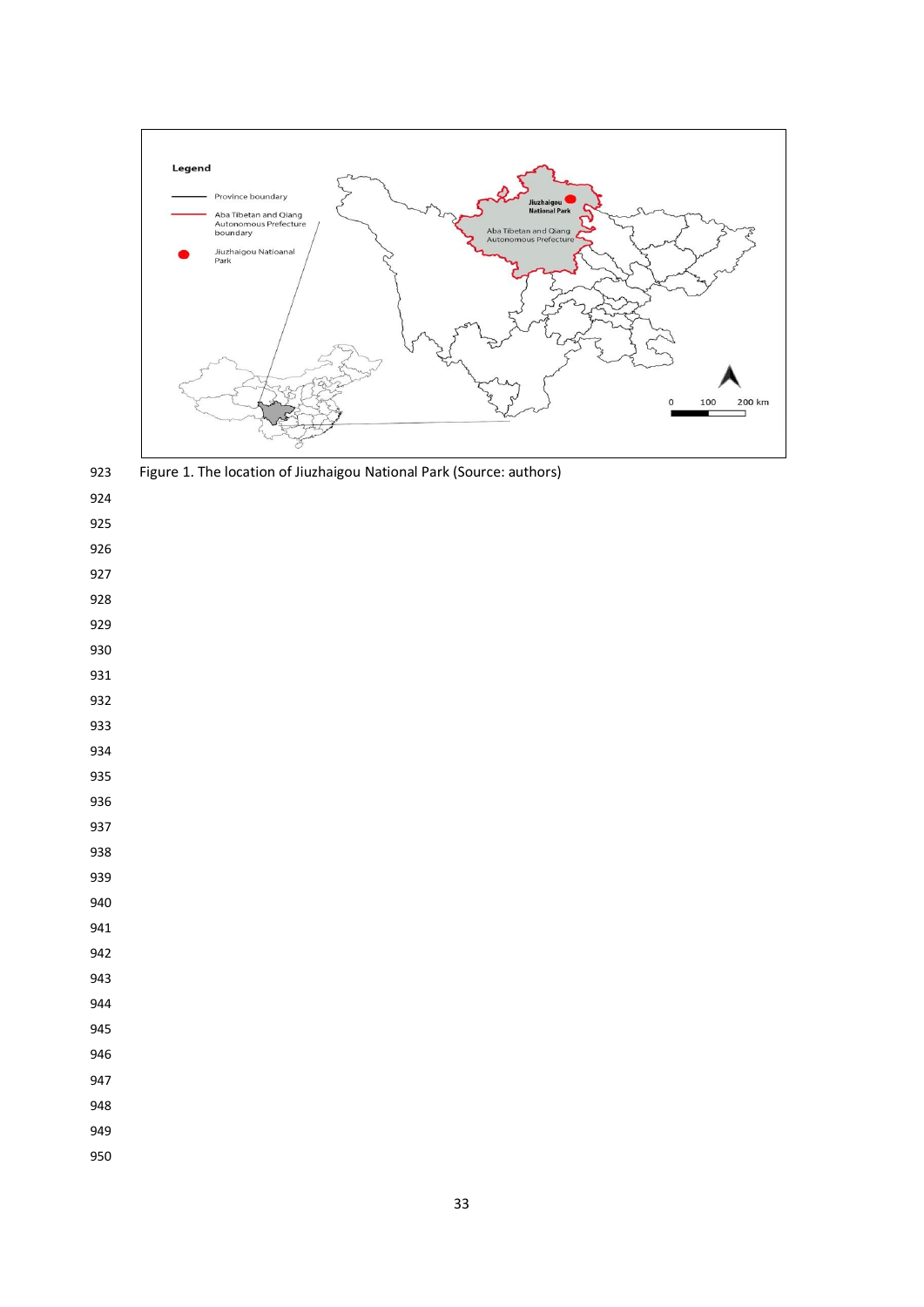

- District level government sectors
- ▼ Municipal level government sectors
- M. Provincial level government sectors
- A National level government sectors
- Figure 2. The entire network of intergovernmental collaboration for the post-disaster destination

| 952 | management of Jiuzhaigou National Park |  |  |  |
|-----|----------------------------------------|--|--|--|
|-----|----------------------------------------|--|--|--|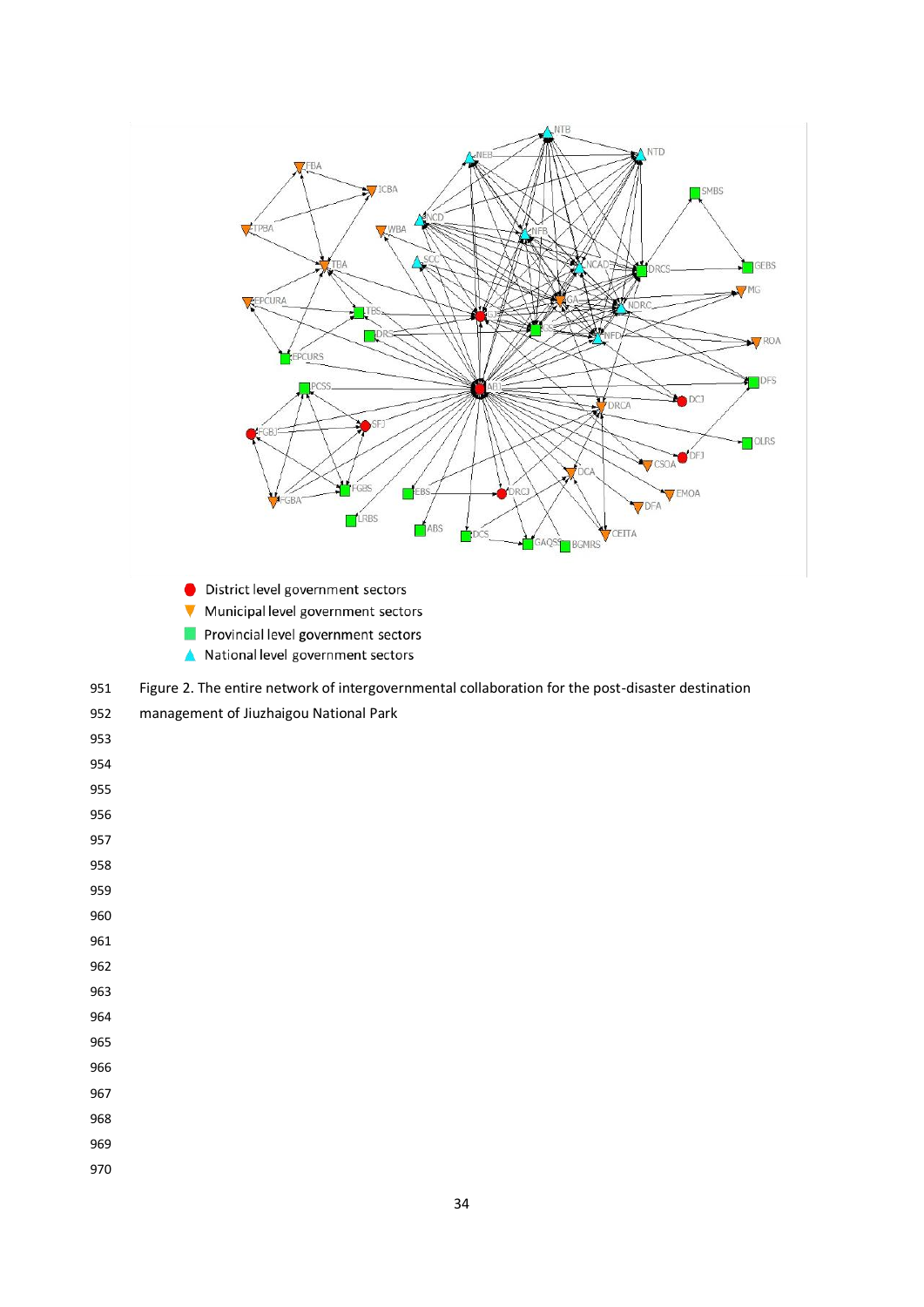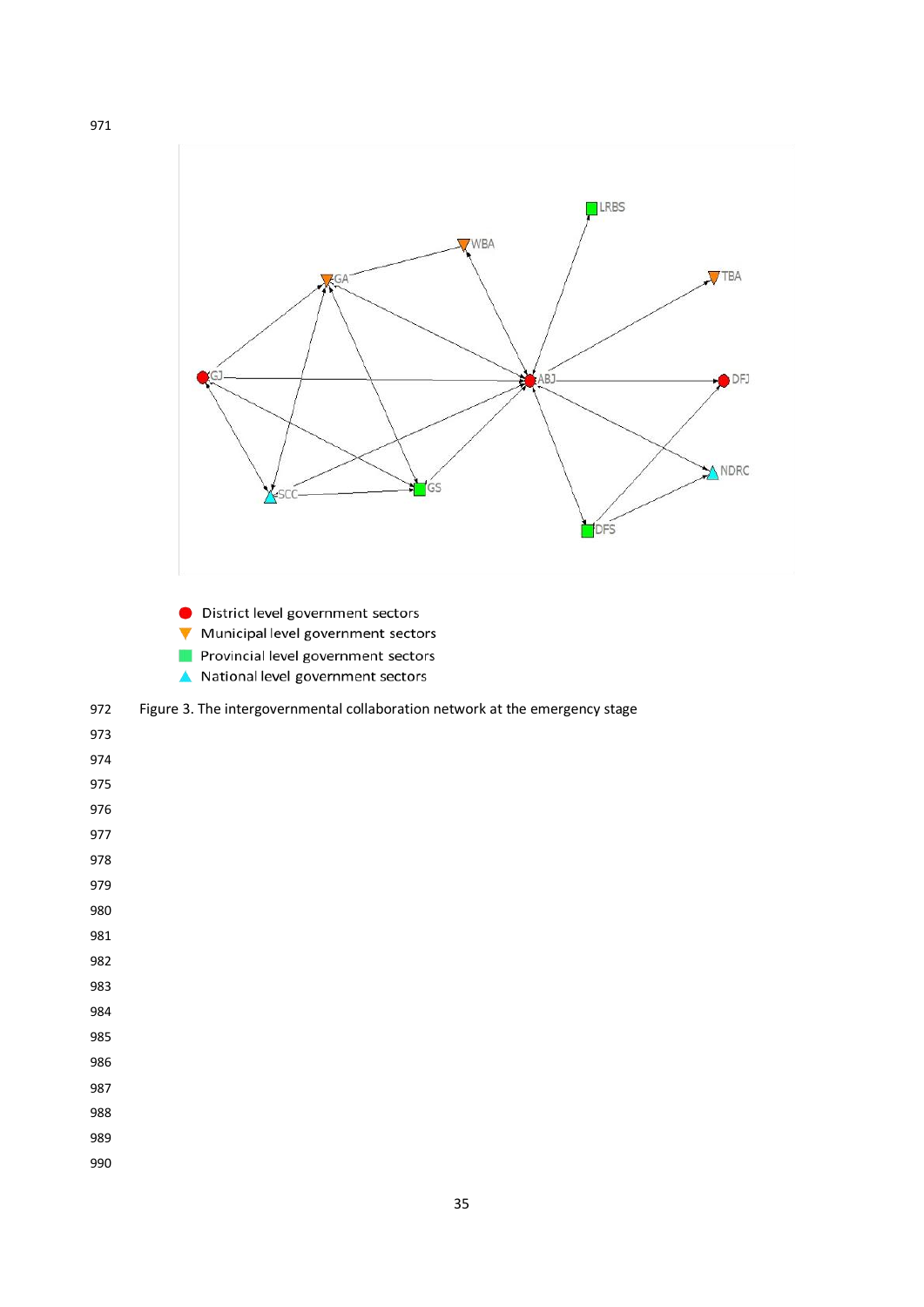



- District level government sectors
- Municipal level government sectors
- Provincial level government sectors
- National level government sectors  $\blacktriangle$



| 994  |
|------|
| 995  |
| 996  |
| 997  |
| 998  |
| 999  |
| 1000 |
| 1001 |
| 1002 |
| 1003 |
| 1004 |
| 1005 |
| 1006 |
| 1007 |
| 1008 |
| 1009 |
| 1010 |
|      |